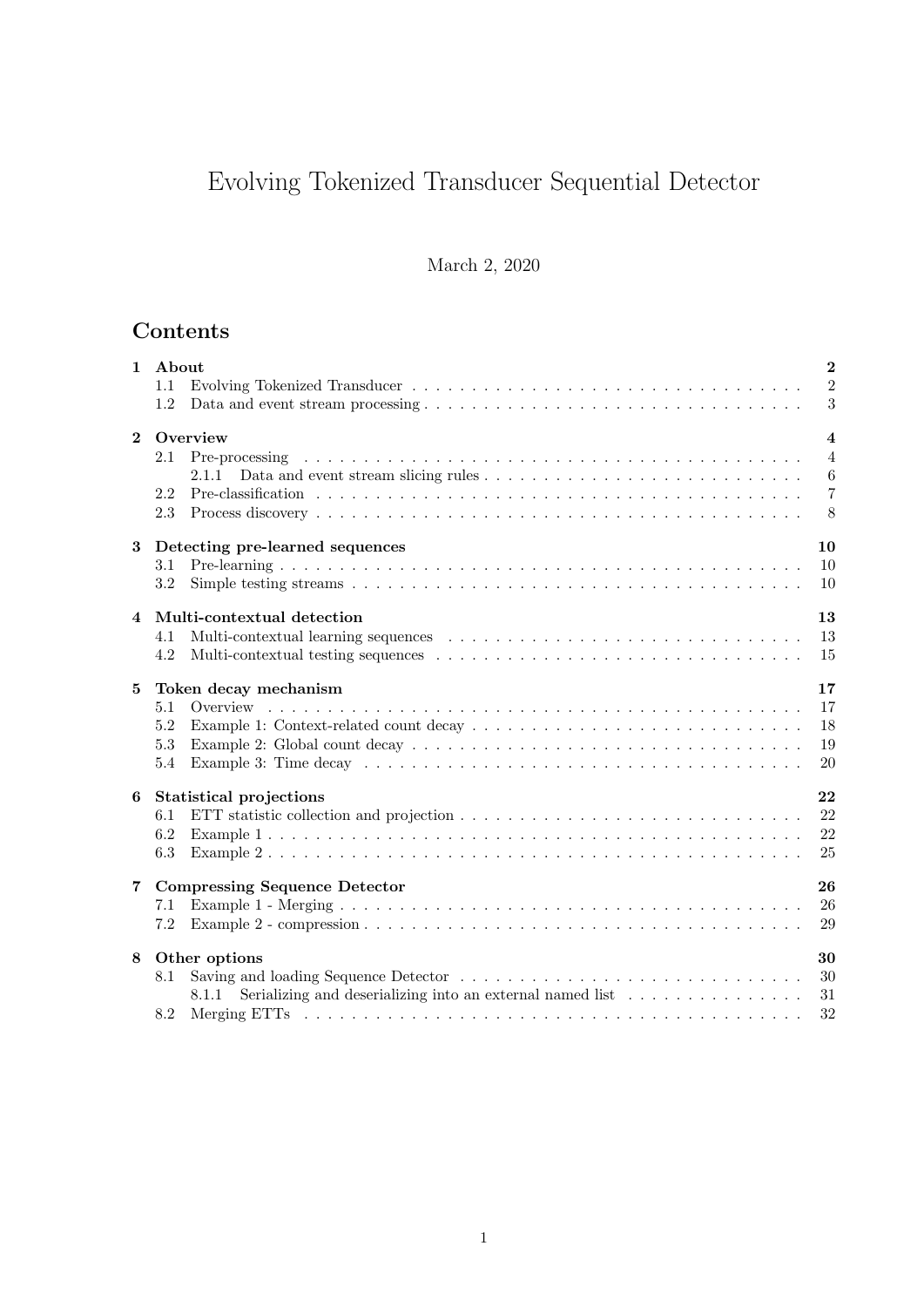### 1 About

This package has been partly supported under Competitiveness and Cohesion Operational Programme from the European Regional and Development Fund, as part of the Integrated Anti-Fraud System project no. KK.01.2.1.01.0041 (IAFS). This package has also been partly supported by the European Regional Development Fund under the grant KK.01.1.1.01.0009 (DATACROSS).

The package comprises Evolving Tokenized Transducer (ETT) (Krleža et al., 2019), developed to learn and detect data sequences. Although ETT was primarily developed for the process discovery purpose, it can be used to learn and detect any data sequence, e.g., data sequences from data streams or process instance flows from event streams. Although we use terms data streams and event streams throughout this documentation, limited datasets and logs fall into this category as well.

This package is still in development and will be significantly extended over the next years. We are also aware that things are currently not perfect, and that there are most certainly some bugs hidden around. As a book always has at least one more typo, a piece of software always has at least one more bug.

### 1.1 Evolving Tokenized Transducer

ETT is a transducer, which is essentially a type of Moore machine, defined as

$$
ETT = (Q, \Sigma, \Gamma, \mathcal{T}, \Omega, \eta, \pi, \Delta, S, F) \tag{1}
$$

where:

- $\bullet$  Q is a set of all states, which helps to define the ETT structure,
- $\Sigma$  is an input alphabet set taken from the input source,
- Γ is an output alphabet set generated by ETT (the reason why this is a transducer),
- $\mathcal T$  is a set of tokens, which describe a set of current data sequences handled by ETT,
- $\Omega$  is a state and output alphabet mapping relation,
- $\eta$  is a state and token mapping relation, which assigns tokens to states,
- $\bullet$   $\pi$  is a token selection function, which is used to select relevant tokens based in the input symbol and data item,
- $\Delta$  is a state-token transition and mapping function, which defines transitions in the ETT structure,
- $S \subseteq Q$  is a set of starting states,
- $F \subseteq Q$  is a set of final states.

ETT uses a set of auxiliary algorithms called actions for its work.

#### ETT actions :

- Extending actions Capable to extend the ETT structure, which gives ETT capability to learn new sequences, or to add new data items in the existing data sequences.
- Pushing actions Performing token push throughout the ETT structure, which resembles as sequence detection.

#### ETT modes :

- Learning mode Uses both extending and pushing actions for intertwining or data sequence learning and detection.
- Detection mode Uses only pushing actions. ETT in this mode is not extended in any circumstances, i.e., it can only detect previously learned data sequences.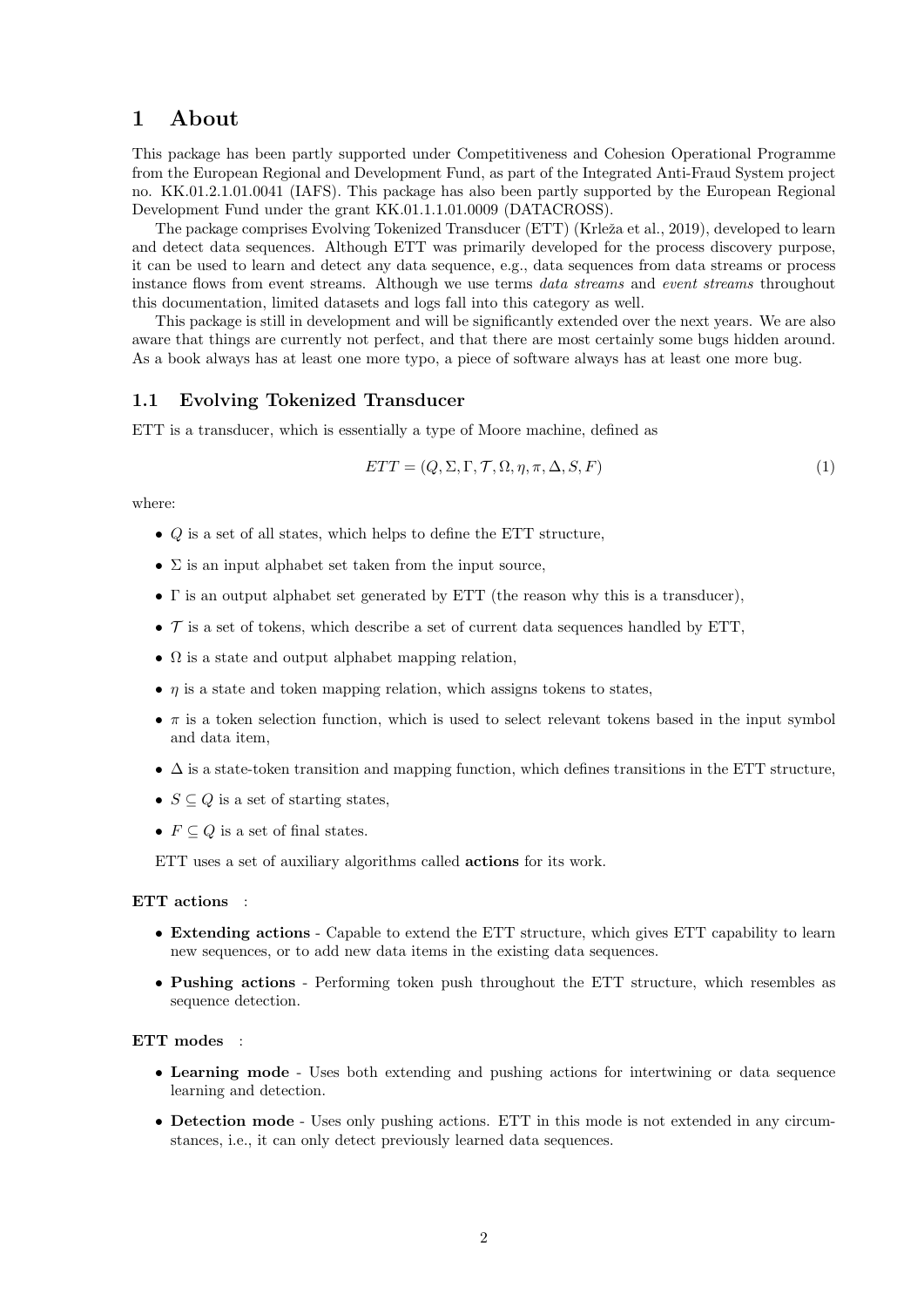

Figure 1: An ETT example

The foundation of ETT is to have a single structure that comprises multiple tokens. Each one of these tokens represents one active data sequence. In the process discovery context, each token represents one process instance flow. ETT is a non-deterministic transducer, whose current context can be described by the set of tokens. By pushing tokens through the ETT structure on input data we advance a data sequence or a process instance flow. Token pushing is performed by the pushing actions described previously. If there is no token that can be pushed and ETT is in *learning mode*, *extension actions* are invoked to extend ETT with new data sequence element or process activity by extending the ETT structure. After extension actions are performed, tokens are pushed.

#### 1.2 Data and event stream processing

This Sequence Detector is capable of processing data and event streams. For this reason ETT was implemented in C++, to boost its performance memory and processing wise. ETT is a simple mechanism that requires a limited input data structure. On the other hand, a data stream can be composed from various data sources, having different schemata and abundant amount of attributes. For that reason, we need some pre-processing and pre-classification, to compose a consolidated data stream suitable for passing into ETT.



Figure 2: The Sequence Detector hybrid architecture

The Sequence Detector comprises the following two stages:

- The pre-processing stage In which we take data items from multiple input data streams and rearrange them into a single output pre-processed data stream. This involves data item aggregation, reordering and pre-processing (e.g., dimension reduction).
- The pre-classification stage In which we take the pre-processed data stream and classify data items for creating the input ETT alphabet  $\Sigma$  and additional information needed for ETT. So reduced data items are written in the output consolidated data stream  $\mathcal{D}_c$ .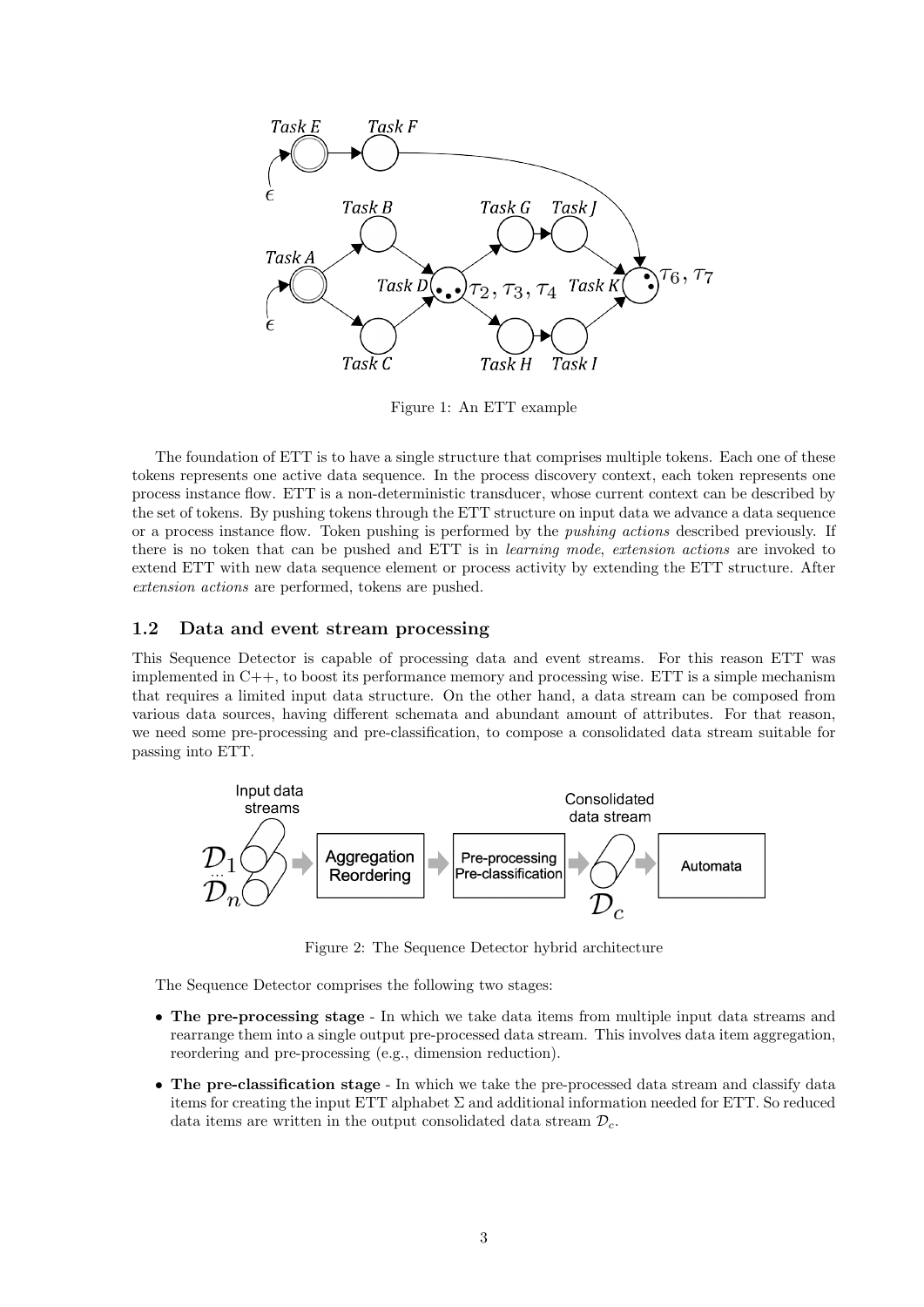The consolidated data stream at step k, denoted as  $\mathcal{D}_{c}^{[k]}$ , comprises ordered k data items that are the result of the pre-processing and pre-classification stages, which can be defined as

$$
\mathcal{D}_c^{[k]} = \{d_c^{[1]}, \dots, d_c^{[k]}\}
$$

$$
|\mathcal{D}_c^{[k]}| = k, k \in \mathbb{N}
$$

$$
\mathcal{D}_c^{[k]} \subseteq \mathcal{I}^{[k]} \times \mathcal{T}^{[k]} \times \mathcal{T}^{[k]} \times \mathcal{C}^{[k]}
$$

$$
\forall 1 \le j \le k(d_c^{[j]} = (id^{[j]}, t_s^{[j]}, t_e^{[j]}, class^{[j]}) \in \mathcal{D}_c^{[k]} \land j \in \mathbb{N})
$$

$$
(2)
$$

where at step k,  $\mathcal{I}^{[k]}$  is the set of all used context identifiers,  $T^{[k]}$  is the set of all timestamps, and  $\mathcal{C}^{[k]}$  is the set of all output classes from the pre-processing procedures, which is the same as the input alphabet of the subsequent automata. Each data item is a tuple that comprises a context identifier  $id^{[j]} \in \mathcal{I}^{[k]}$ , a starting timestamp  $t_s^{[j]} \in T^{[k]}$ , an ending timestamp  $t_e^{[j]} \in T^{[k]}$ , and a class of the data item  $class^{[j]} \in C^{[k]}$ .

### 2 Overview

#### 2.1 Pre-processing

The pre-processing stage takes a number of input data streams and performs aggregation, consolidation and reordering on them. The result is a single output stream which is then passed into the preclassification stage.

We define a set of input streams, each one to be from a specific IT system. To pass a set of input streams into the pre-processing code, we need a named list whose element names relate to the names of IT systems and element values are data frames that represents a slice of the related data stream. First we create four exemplatory slices of input data streams.

#### ER registration system stream

|        | > st1 <- data.frame(patient=c("C156","C156","E9383","C167"),                 |  |
|--------|------------------------------------------------------------------------------|--|
| $^{+}$ | time=c("05.12.2019. 10:30:20","05.12.2019. 11:59:07","07.12.2019. 08:34:12", |  |
| $^{+}$ | $"07.12.2019.10:45:11"$ ,                                                    |  |
| $^{+}$ | $age=c(12, 12, 26, 76)$ ,                                                    |  |
| $^{+}$ | fever=c(TRUE, TRUE, TRUE, FALSE),                                            |  |
| $^{+}$ | action=c("registration","release","registration","registration"),            |  |
| $^{+}$ | can_walk=c(TRUE,TRUE,FALSE,TRUE))                                            |  |
|        |                                                                              |  |

| patient          | time                 | age   | fever                  | action       | can_walk     |
|------------------|----------------------|-------|------------------------|--------------|--------------|
| C156             | 05.12.2019.10:30:20  | 12.00 | TRUE                   | registration | TRUE         |
| C <sub>156</sub> | 05.12.2019. 11:59:07 | 12.00 | TRUE                   | release      | <b>TRUE</b>  |
| E9383            | 07.12.2019. 08:34:12 | 26.00 | TRUE                   | registration | $\rm{FALSE}$ |
| C <sub>167</sub> | 07.12.2019. 10:45:11 | 76.00 | $\operatorname{FALSE}$ | registration | TRUE         |

Table 1: ER registration system data stream slice

Finish it by transforming string dates into POSIXct data types. > st1 <- transform.data.frame(st1,time=as.POSIXct(st1\$time,format="%d.%m.%Y. %H:%M:%S"))

#### ER triage system

|        | > st2 <- data.frame(patient=c("C156","C156","E9383","E9383","C167","C167"),             |
|--------|-----------------------------------------------------------------------------------------|
| $^{+}$ | time=c("05.12.2019. 10:41:00","05.12.2019. 12:12:00","07.12.2019. 09:56:00",            |
| $^{+}$ | $"07.12.2019.$ $11.32.00"$ , $"07.12.2019.$ $11.01.00"$ , $"07.12.2019.$ $13.14.15"$ ), |
| $^{+}$ | diagnosis= $c(NA, "J04.0", NA, "A41.9", NA, "N41.0"),$                                  |
| $+$    | action=c("biomarker","release","biomarker","hospital_ic","biomarker","hospital_nc"),    |
| $+$    | decription=c("suspect. laryng", "course of antibiotics",                                |
| $+$    | "high fever, in shock state!! URGENT!", "septic shock? IC",                             |
| $+$    | "cannot pee, catheter", "urology hospitalization"))                                     |
|        | Finish it by transforming string dates into POSIX ct data types.                        |

> st2 <- transform.data.frame(st2,time=as.POSIXct(st2\$time,format="%d.%m.%Y. %H:%M:%S"))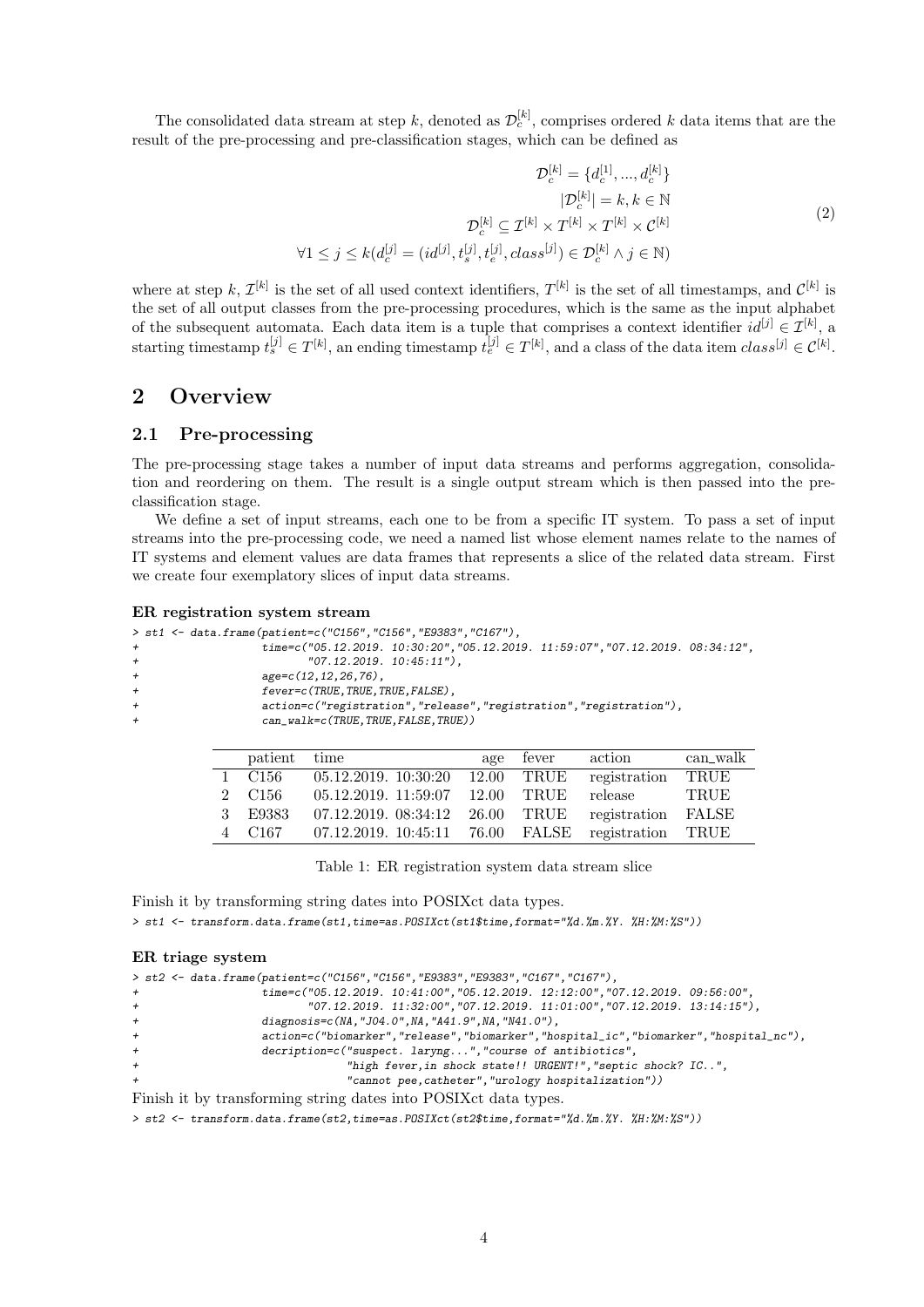| patient          | time                 | diagnosis | action      | decription                           |
|------------------|----------------------|-----------|-------------|--------------------------------------|
| C <sub>156</sub> | 05.12.2019. 10:41:00 |           | biomarker   | suspect. laryng                      |
| C156             | 05.12.2019. 12:12:00 | J04.0     | release     | course of antibiotics                |
| E9383            | 07.12.2019. 09:56:00 |           | biomarker   | high fever, in shock state!! URGENT! |
| E9383            | 07.12.2019. 11:32:00 | A41.9     | hospitalic  | septic shock? IC                     |
| C <sub>167</sub> | 07.12.2019. 11:01:00 |           | biomarker   | cannot pee, catheter                 |
| C <sub>167</sub> | 07.12.2019. 13:14:15 | N41.0     | hospital_nc | urology hospitalization              |

Table 2: ER triage system data stream slice

#### Bio-laboratory system

|  | > st3 <- data.frame(request_id=c("2019_645553","2019_654331","2019_654331","2019_654331","2019_655376", |                 |  |  |  |  |
|--|---------------------------------------------------------------------------------------------------------|-----------------|--|--|--|--|
|  |                                                                                                         | "2019_655376"), |  |  |  |  |

- + request\_org=c("ER","ER","ER","ER","ER","ER"),
- +<br>ext\_id=c("C156", "E9383", "E9383", "E9383", "C167", "C167"),<br>date=c("05.12.2019. ". "07.12.2019. ". "07.12.2019. ". "07.12
	- + date=c("05.12.2019.","07.12.2019.","07.12.2019.","07.12.2019.","07.12.2019.",
- + "07.12.2019."),
- + biomarker=c("WBC","WBC","CRP","LAC","WBC","CRP"),
	- + final=c(14.6,13.11,345.0,4.5,11.43,67.0),stringsAsFactors=FALSE)

|   | request_id     | request_org | ext_id           | $_{\rm date}$ | biomarker  | final  |
|---|----------------|-------------|------------------|---------------|------------|--------|
|   | 2019_645553 ER |             | C <sub>156</sub> | 05.12.2019.   | <b>WBC</b> | 14.60  |
|   | 2019_654331    | ER.         | E9383            | 07.12.2019.   | WBC-       | 13.11  |
|   | 2019_654331    | ER.         | E9383            | 07.12.2019.   | <b>CRP</b> | 345.00 |
|   | 2019_654331    | ER.         | E9383            | 07.12.2019.   | LAC        | 4.50   |
| 5 | 2019_655376    | ER.         | C <sub>167</sub> | 07.12.2019.   | <b>WBC</b> | 11.43  |
|   | 2019_655376    | ER.         | C167             | 07.12.2019.   | <b>CRP</b> | 67.00  |

Table 3: Biolab system data stream slice

Finish it by transforming string dates into POSIXct data types.

> st3 <- transform.data.frame(st3,date=as.POSIXct(st3\$date,format="%d.%m.%Y."))

#### Hospital registration system

|        | > st4 <- data.frame(patient_id=c("I93382","N94511"),                                                                                                                                                                                                                                                                                                            |
|--------|-----------------------------------------------------------------------------------------------------------------------------------------------------------------------------------------------------------------------------------------------------------------------------------------------------------------------------------------------------------------|
| $^{+}$ | ext_id=c("E9383","C167"),                                                                                                                                                                                                                                                                                                                                       |
|        | $\overline{11}$ $\overline{11}$ $\overline{11}$ $\overline{11}$ $\overline{11}$ $\overline{11}$ $\overline{11}$ $\overline{11}$ $\overline{11}$ $\overline{11}$ $\overline{11}$ $\overline{11}$ $\overline{11}$ $\overline{11}$ $\overline{11}$ $\overline{11}$ $\overline{11}$ $\overline{11}$ $\overline{11}$ $\overline{11}$ $\overline{11}$ $\overline{11}$ |

- + time\_in=c("07.12.2019. 11:35:46","07.12.2019. 12:11:49"),
- + diagnosis=c("A41.9","N41.0"),<br>+ type=c("IC" "NC")
	- $type=c("IC", "NC")$ ,
		- + time\_release=c("15.12.2019. 08:52:11","11.12.2019. 14:02:11"))

| patient id ext id time in |                                   |  | diagnosis type time_release   |
|---------------------------|-----------------------------------|--|-------------------------------|
| 1 193382                  | E9383 07.12.2019. 11:35:46 A41.9  |  | $\rm IC$ 15.12.2019. 08:52:11 |
| 2 N94511                  | $C167$ 07.12.2019. 12:11:49 N41.0 |  | NC 11.12.2019. 14:02:11       |

Table 4: Hospital system data stream slice

Finish it by transforming string dates into POSIXct data types.

> st4 <- transform.data.frame(st4,time\_in=as.POSIXct(st4\$time\_in,format="%d.%m.%Y. %H:%M:%S"),

time\_release=as.POSIXct(st4\$time\_release,format="%d.%m.%Y. %H:%M:%S"))

Previous data streams could be read from Kafka for example. To pre-process these specific data streams, we need to create a pre-processor that inhertis  $HS\bar{C}$ -PP class and implements the process method, as the following example:

```
> HSC_PP_Hospital <- function(...) {
+ structure(list(),class = c("HSC_PP_Hospital","HSC_PP"))
+ }
> preprocess.HSC_PP_Hospital <- function(x, streams, ...) {
    # perform some meaningful checking on the input data streams
    + res <- data.frame(stringsAsFactors=FALSE)
    + reg_stream <- streams[["registration_system"]]
+ for(j in 1:nrow(reg_stream)) {<br>+ el \leq reg stream[i ]
      e1 <- reg_stream[j,]
```

```
+ cz <- case_when(el[,"action"]=="registration"~"ER registration",
```

```
el[,"action"]=="release"~"ER release")
```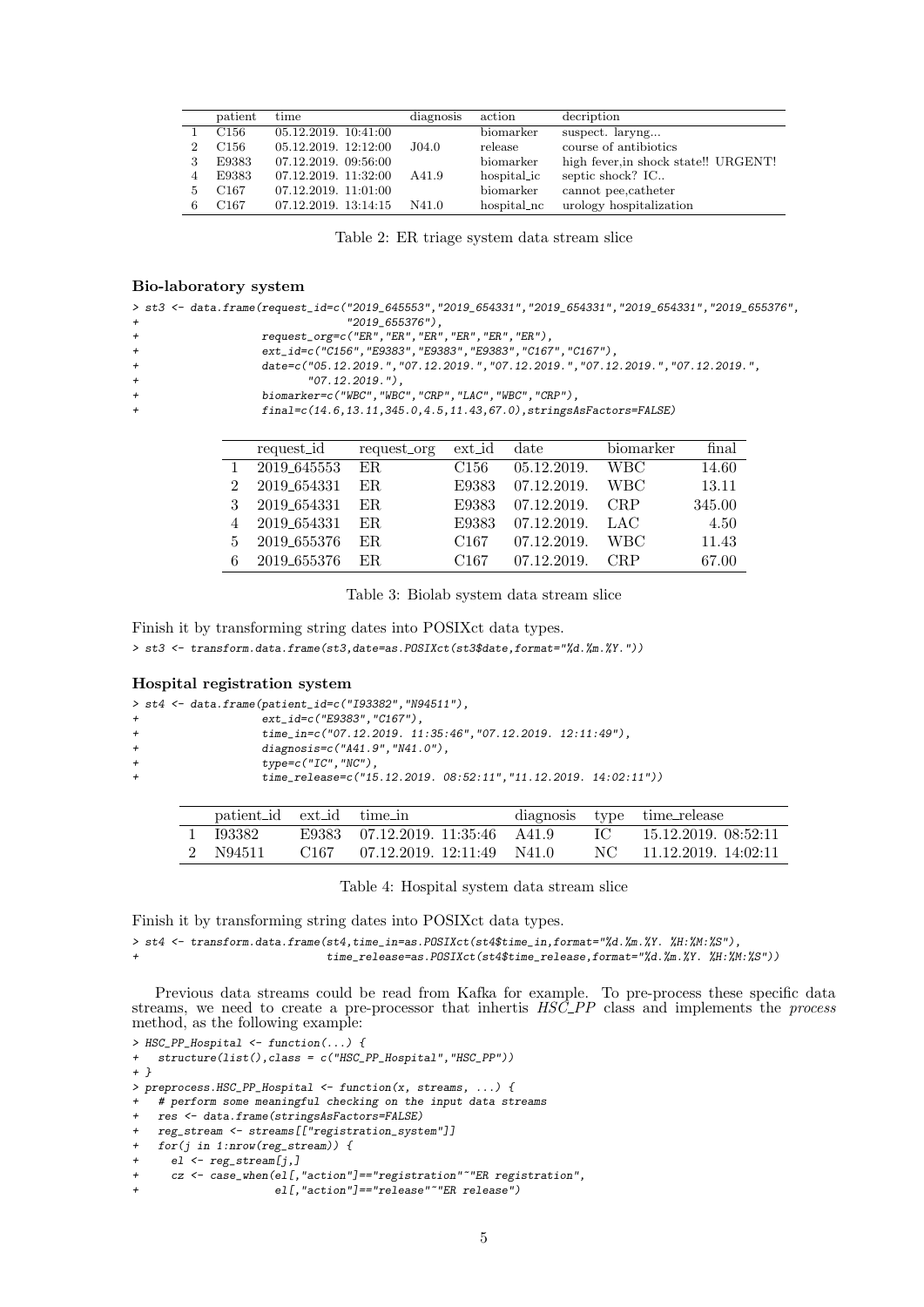```
+ res <- rbind(res,data.frame(id=el[,"patient"],class=cz,time=el[,"time"],out=cz,WBC=NA,CRP=NA,LAC=NA))
   \rightarrow+ triage_stream <- streams[["triage"]]<br>+ for(i in 1:nrow(triage stream)) {
   for(j in 1: nrow(triage\_stream)) {
     el \leftarrow \text{triangle\_stream}[j,]if(nrow(res[res$id==el[,"patient"] & res$class=="ER triage",])==0)
       + res <- rbind(res,data.frame(id=el[,"patient"],class="ER triage",
                                   + time=min(triage_stream[triage_stream[,"patient"]==el[,"patient"],"time"]),
                                   + out="ER triage",WBC=NA,CRP=NA,LAC=NA))
+ }
+ biolab_stream <- streams[["biolab"]]
   for(j in 1: nrow(biolab-stream)) {
     e1 \leftarrow biolab\_stream[j,j]if(nrow(res[res$id==el[, "ext_id"] & res[, "class"] == "Biomarker assessment",]) == 0) {
       if(el[, "request_org"]=="ER") {
+ t1_time <- triage_stream[triage_stream[,"patient"]==el[,"ext_id"] &
                                     + triage_stream[,"action"]=="biomarker","time"]+1
+ res <- rbind(res,data.frame(id=el[,"ext_id"],class="Biomarker assessment",
+ time=t1_time,out="Biomarker assessment",
+ WBC=NA,CRP=NA,LAC=NA))
+ }
+ }
+ res[res[,"id"]==el[,"ext_id"] & res[,"class"]=="Biomarker assessment",
+ el[,"biomarker"]] <- el[,"final"]
+ }
+ hospital_stream <- streams[["hospital"]]
+ for(j in 1:nrow(hospital_stream)) {
     el \leftarrow hospital\_stream[j,j]cz1 <- paste0("Admission to ",el[,"type"])
     + res <- rbind(res,data.frame(id=el[,"ext_id"],class=cz1,time=el[,"time_in"],
                                 out=cz1,WBC=NA,CRP=NA,LAC=NA))
     + res <- rbind(res,data.frame(id=el[,"ext_id"],class="Hospital release",
                                  + time=el[,"time_release"],out="Hospital release",
                                  WBC=NA, CRP=NA, LAC=NA))
+ }
   res \leq res[order(res[,"time"]),] # order this event stream slice
   return(list(obj=x,res=res))+ }
> pp <- HSC_PP_Hospital()
> input_streams <- list(registration_system=st1,triage=st2,biolab=st3,hospital=st4)
```

```
> event_stream <- preprocess(pp,input_streams)$res
```
A list comprising obj and res elements has to be returned from the process method of a pre-processor class. The obj element returns the same S4 object passed in the process method, i.e., the modified variable x. The res element must return the composed event stream.

|                | id               | class                | time          | out                  | <b>WBC</b> | CRP    | LAC  |
|----------------|------------------|----------------------|---------------|----------------------|------------|--------|------|
|                | C <sub>156</sub> | ER registration      | 1575538220.00 | ER registration      |            |        |      |
| 5.             | C <sub>156</sub> | ER triage            | 1575538860.00 | ER triage            |            |        |      |
| 8              | C <sub>156</sub> | Biomarker assessment | 1575538861.00 | Biomarker assessment | 14.60      |        |      |
| $\overline{2}$ | C <sub>156</sub> | ER release           | 1575543547.00 | ER release           |            |        |      |
| 3              | E9383            | ER registration      | 1575704052.00 | ER registration      |            |        |      |
| 6              | E9383            | ER triage            | 1575708960.00 | ER triage            |            |        |      |
| 9              | E9383            | Biomarker assessment | 1575708961.00 | Biomarker assessment | 13.11      | 345.00 | 4.50 |
| 4              | C <sub>167</sub> | ER registration      | 1575711911.00 | ER registration      |            |        |      |
| 7              | C <sub>167</sub> | ER triage            | 1575712860.00 | ER triage            |            |        |      |
| 10             | C <sub>167</sub> | Biomarker assessment | 1575712861.00 | Biomarker assessment | 11.43      | 67.00  |      |
| 11             | E9383            | Admission to IC      | 1575714946.00 | Admission to IC      |            |        |      |
| 13             | C <sub>167</sub> | Admission to NC      | 1575717109.00 | Admission to NC      |            |        |      |
| 14             | C <sub>167</sub> | Hospital release     | 1576069331.00 | Hospital release     |            |        |      |
| 12             | E9383            | Hospital release     | 1576396331.00 | Hospital release     |            |        |      |

Table 5: The resulting event stream slice

#### 2.1.1 Data and event stream slicing rules

Let us define n input data streams as  $I = \{is_1, is_2, ..., is_n\}$ . Each data stream is sliced in the same number of slices  $is_i = \{s_1(is_i),...,s_k(is_i)\}\in I$ . The event stream made by the pre-processing code can be defined as  $E = \bigcup I = \{s_1(E), ..., s_k(E)\}\$ and comprises the same number of slices as input data streams. Each of the k slices can be aggregated separately  $s_i(E) = \bigcup_{j=1}^k s_i(is_j).$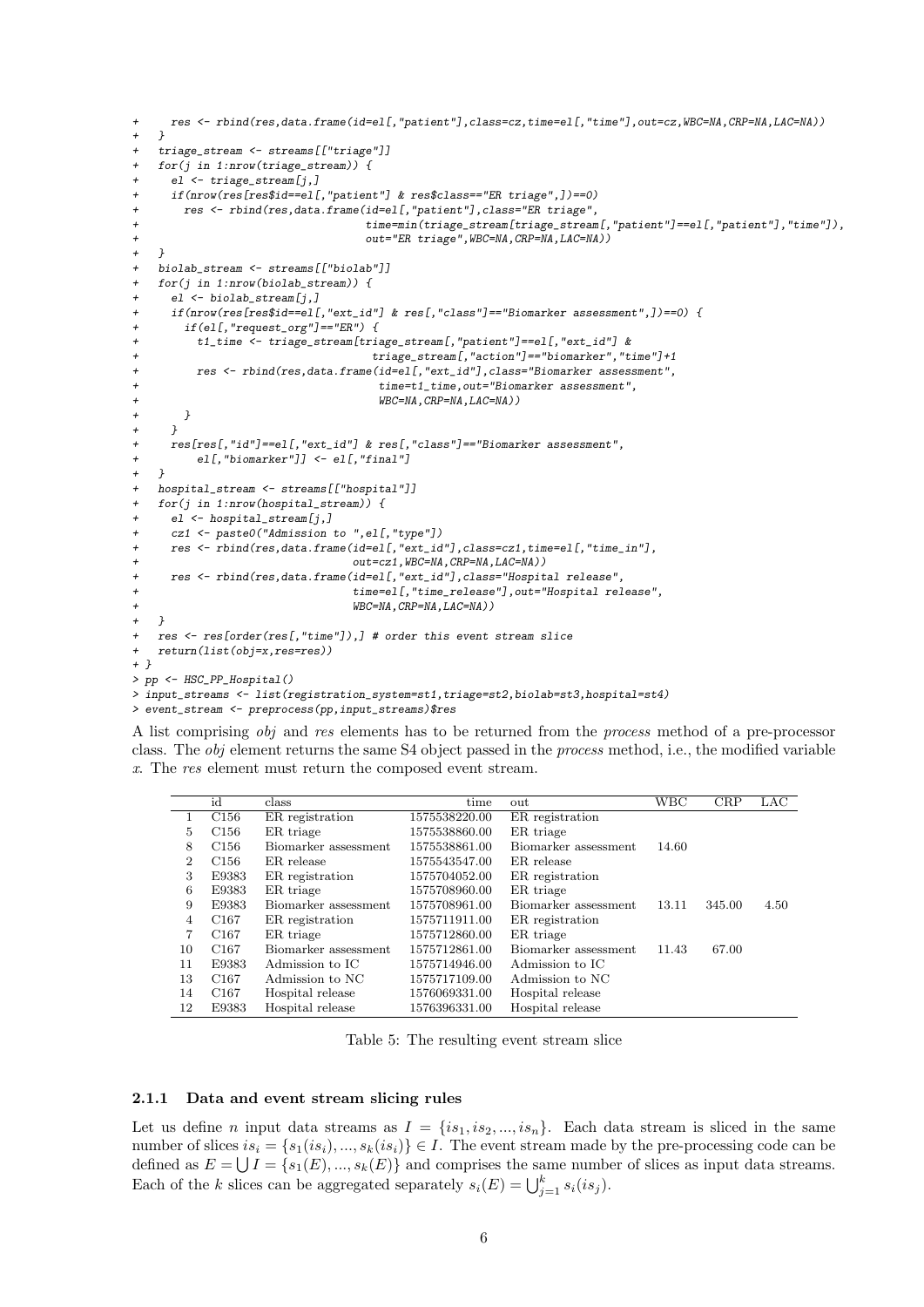Timeframe of each event stream slice is bound by a minimal starting timestamp of the composing slices  $t_s(s_i(E)) = \min_{j=1}^k t_s(s_i(is_j))$  and a maximal ending timestamp of the composing slices  $t_e(s_i(E)) =$  $\max_{j=1}^{k} t_e(s_i(is_j)).$  Event stream slices cannot overlap time-wise. This means

$$
\nexists 1 \le i, j \le k(j > i \land t_s(s_j(E)) \le t_e(s_i(E)))\n\tag{3}
$$

We need to take care about the current status of an individual input data stream, i.e., some of the input data streams could be lagging behind, time-wise. Once all input data streams reach a certain time point  $tp_j$ , we slice them all between  $(tp_{i-1}, tp_i]$ . This is the bound of the slice i, meaning

$$
tp_{i-1} < t_s(s_i(E)) \le t_e(s_i(E)) \le tp_i \tag{4}
$$

which can happen when slice  $s_i(E)$  events do not occur exactly at time points  $tp_{i-1}$  or  $tp_i$ .

We can determinte the time point  $tp_i$  by examining last data items in all input data streams. If we take  $l_i = |is_i|$ , and the last data item in the input data stream is<sub>i</sub> as  $d_i^{[l_i]} \in is_i$ , under assumption that there is no back-logging and that each input data stream comprises data item from one unique data source, we can choose the time point as

$$
tp_i = \min_{i=1}^k t_e(d_i^{[l_i]})
$$
\n(5)

If one of the systems allows back-logging, i.e., retroactive work, the whole slicing time point estimation must be adjusted for the allowed back-logging period. This can create some serious problems, for example when we try to capture ongoing fraudulent processes and react to the ongoing alerts in real-time as much as possible. Overnight batch processing systems might destroy the capability of ETT to track process instances in real-time.

Modernizing IT systems and adopting service-oriented architectural principles can greatly improve the ability to track ongoing processes.

#### 2.2 Pre-classification

Once we create a slice of the event stream, each event in the stream must have sufficient data for the next step: pre-classification. We begin with writing a concrete pre-classifier for the event stream. Pre-classifier is instantiated from a class that inherits  $HS\ddot{C}$ -PC class, and implements the *classify* method. A simple implementation would be:

```
> HSC_PC_Hospital <- function(...) {
+ structure(list(),class = c("HSC_PC_Hospital","HSC_PC"))
+ }
> classify.HSC_PC_Hospital \leq function(x, event_stream, ...) {<br>+ # perform some meaningful checking on the supplied event s
    + # perform some meaningful checking on the supplied event stream
    + res <- data.frame(stringsAsFactors=FALSE)
    for(i in 1: nrow(event\_stream)) {
      event \leq event stream[i,]
      symbol1 <- case_when(
        + event$class=="ER registration" ~ "ER_REG",
        event\{s}class=="ER \;triangle" "ER\_TR",
        + event$class=="ER release" ~ "ER_REL",
        + event$class=="Biomarker assessment" ~ "BIO_A",
+ event$class=="Admission to IC" ~ "IC",
+ event$class=="Admission to NC" ~ "NC",
+ event$class=="Hospital release" ~ "H_REL"
+ )<br>+ i+ if(symbol=="BIO_A") {<br>+ symbol <- paste0(sym
        symbol <- paste0(symbol,case_when(is.na(event$WBC) ~ "#WBC=NONE",
+<br>event$WBC>11 ~ "#WBC=EL",TRUE ~ "#WBC=OK")<br>event$NBC>11 ~ "#WBC=EL",TRUE ~ "#WBC=OK"))<br>event$NBCXP} ~ "#CRP=NONE".
+ symbol <- paste0(symbol,case_when(is.na(event$CRP) ~ "#CRP=NONE",
+ event$CRP>50 ~ "#CRP=EL",TRUE ~ "#CRP=OK"))
+ symbol <- paste0(symbol,case_when(is.na(event$LAC) ~ "#LAC=NONE",
                                             event$LAC>4 ~ "#LAC=EL", TRUE ~ "#LAC=OK"))
      + }
+ res <- rbind(res,data.frame(id=event$id,class=event$class,time=event$time,out=event$out,
                                    .clazz=symbol))
+ }
```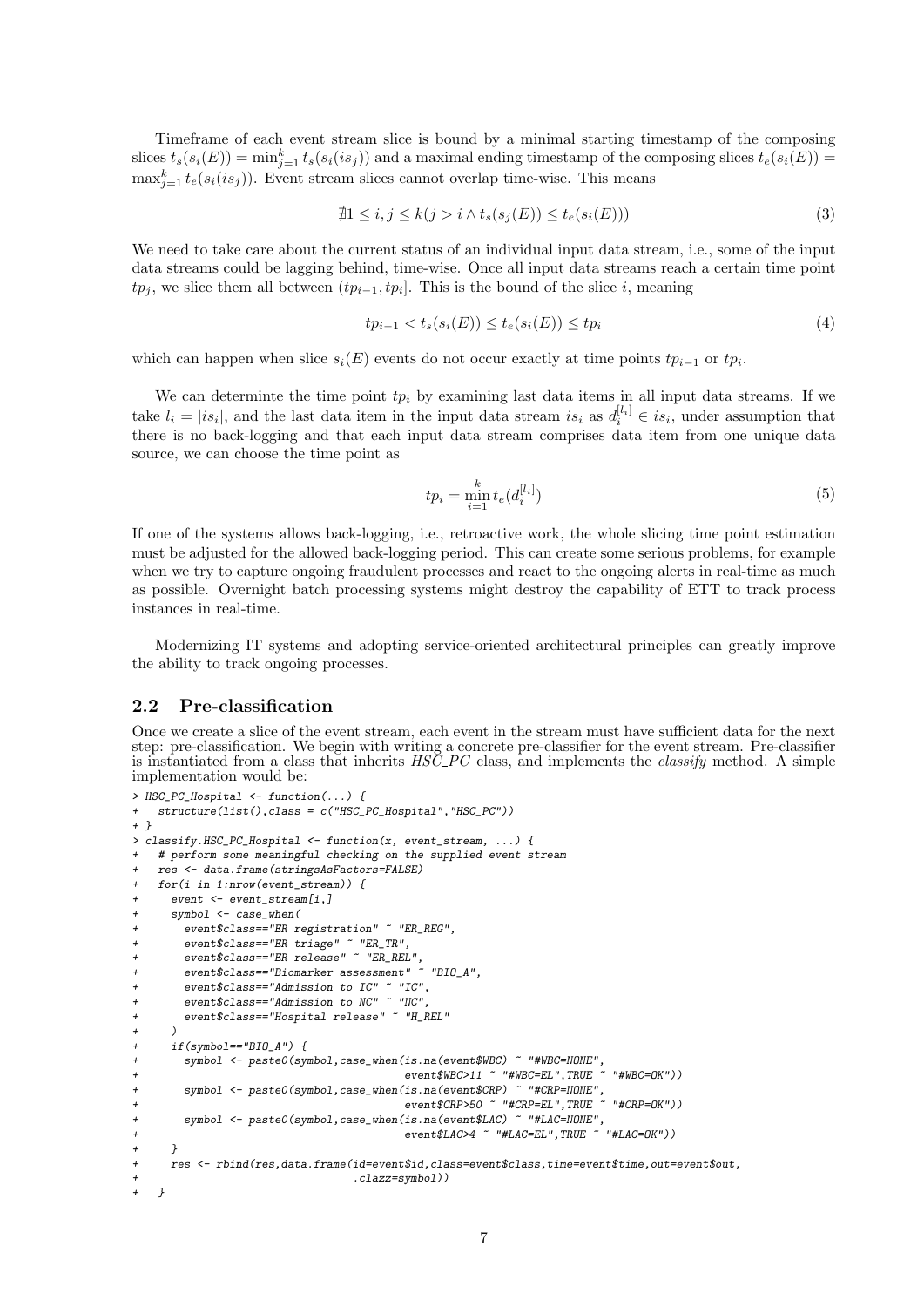```
+ return(res)
```

```
+ }
```

```
> pc <- HSC_PC_Hospital()
```

```
> consolidated_stream <- classify(pc,event_stream)
```

|    | id               | class                | time          | out                  | .clazz                           |
|----|------------------|----------------------|---------------|----------------------|----------------------------------|
|    | C <sub>156</sub> | ER registration      | 1575538220.00 | ER registration      | ER_REG                           |
| 2  | C <sub>156</sub> | ER triage            | 1575538860.00 | ER triage            | ER_TR                            |
| 3  | C <sub>156</sub> | Biomarker assessment | 1575538861.00 | Biomarker assessment | $BIO.A#WBC=EL#CRP=NONE#LAC=NONE$ |
| 4  | C <sub>156</sub> | ER release           | 1575543547.00 | ER release           | ER_REL                           |
| 5  | E9383            | ER registration      | 1575704052.00 | ER registration      | ER_REG                           |
| 6  | E9383            | ER triage            | 1575708960.00 | ER triage            | ER_TR                            |
|    | E9383            | Biomarker assessment | 1575708961.00 | Biomarker assessment | $BIO_A#WBC=EL#CRP=EL#LAC=EL$     |
| 8  | C <sub>167</sub> | ER registration      | 1575711911.00 | ER registration      | ER REG                           |
| 9  | C <sub>167</sub> | ER triage            | 1575712860.00 | ER triage            | ER_TR                            |
| 10 | C <sub>167</sub> | Biomarker assessment | 1575712861.00 | Biomarker assessment | $BIO.A#WBC=EL#CRP=EL#LAC=NONE$   |
| 11 | E9383            | Admission to IC      | 1575714946.00 | Admission to IC      | IC                               |
| 12 | C <sub>167</sub> | Admission to NC      | 1575717109.00 | Admission to NC      | NC                               |
| 13 | C <sub>167</sub> | Hospital release     | 1576069331.00 | Hospital release     | $H$ <sub>-REL</sub>              |
| 14 | E9383            | Hospital release     | 1576396331.00 | Hospital release     | $H$ <sub>-REL</sub>              |

Table 6: The consolidated data stream slice

### 2.3 Process discovery

After we created pre-processing and pre-classification classes, we can use them in the Sequence Detector.

```
> seq_detector <- HybridSequenceClassifier(c("id","class","time","out"),"time","time",
+ "id",preclassifier=pc,preprocessor=pp,
+ pattern_field="out")
> seq_detector$process(input_streams)
```
Any subsequent input data streams slice are processed by re-invoking *process* method over again. ETT created from the example is:

```
> seq_detector$printMachines()
```

```
-==* ETT wrapper machines list(1) *==-
Machine:afb205b78c53b4406314
=========
  Common cache:[C156,C167,E9383]
  State:BIO_A#WBC=EL#CRP=EL#LAC=EL Type:Normal Entry:0 Final:0 Population:1
     Cache:[E9383]
     Keys:[]
     Patterns:[Biomarker assessment]
       Transition(728b2ee75d15f4df3495) to:IC Symbols:[IC] Input state: Output state: Population:1
          Patterns:[Admission to IC]
  State:BIO_A#WBC=EL#CRP=EL#LAC=NONE Type:Normal Entry:0 Final:0 Population:1
     Cache:[C167]
     Keys:[]
     Patterns:[Biomarker assessment]
       Transition(97795c90bd46c3f6f28f) to:NC Symbols:[NC] Input state: Output state: Population:1
          Patterns:[Admission to NC]
  State:BIO_A#WBC=EL#CRP=NONE#LAC=NONE Type:Normal Entry:0 Final:0 Population:1
     Cache: [C156]
     Keys:[]
     Patterns:[Biomarker assessment]
       Transition(71c265cc7d8e51d0c46d) to:ER_REL Symbols:[ER_REL] Input state: Output state: Population:1
          Patterns:[ER release]
  State:ER_REG Type:Normal Entry:1 Final:0 Population:3
     Cache:[C156,C167,E9383]
     Keys:[]
     Patterns:[ER registration]
       Transition(afc40901db7789008797) to:ER_TR Symbols:[ER_TR] Input state: Output state: Population:3
          Patterns:[ER triage]
       ENTRY Transition(062ea7a5a353a50a3e66) Symbols:[ER_REG] Population:3
          Patterns:[ER registration]
  State:ER_REL Type:Normal Entry:0 Final:0 Population:1
     Cache: [C156]
     Keys:[C156]
     Patterns:[ER release]
  State:ER_TR Type:Normal Entry:0 Final:0 Population:3
     Cache:[C156,C167,E9383]
     Keys:[]
     Patterns:[ER triage]
```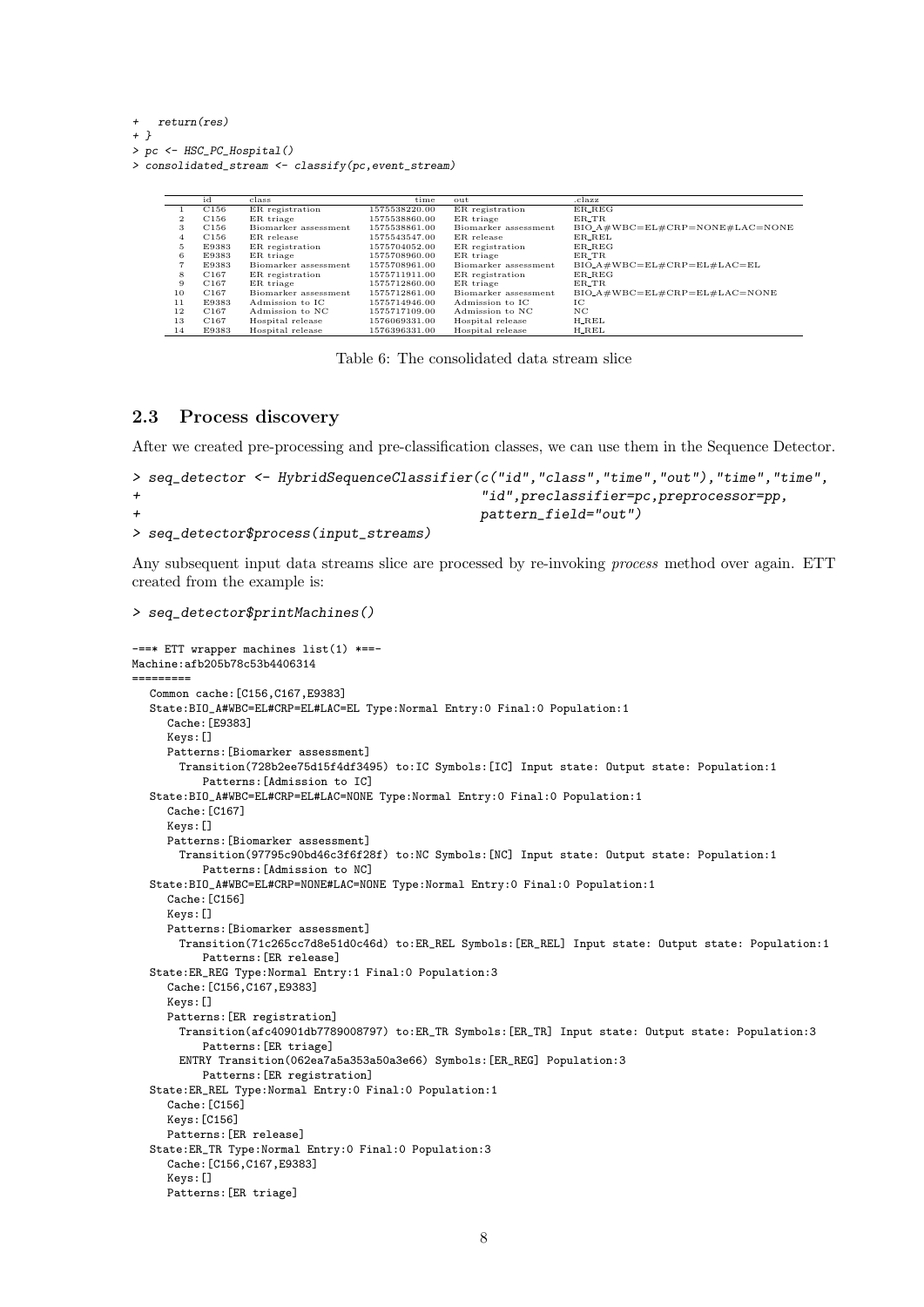```
Transition(066005daf42345de3440) to:BIO_A#WBC=EL#CRP=EL#LAC=EL Symbols:[BIO_A#WBC=EL#CRP=EL#LAC=EL]
            Input state: Output state: Population:1
          Patterns:[Biomarker assessment]
      Transition(21620b9a711f47485c05) to:BIO_A#WBC=EL#CRP=NONE#LAC=NONE Symbols:[BIO_A#WBC=EL#CRP=NONE#
           LAC=NONE] Input state: Output state: Population:1
          Patterns:[Biomarker assessment]
      Transition(c76ea35d4782583ebfeb) to:BIO_A#WBC=EL#CRP=EL#LAC=NONE Symbols:[BIO_A#WBC=EL#CRP=EL#LAC=
           NONE] Input state: Output state: Population:1
          Patterns:[Biomarker assessment]
  State:H_REL Type:Normal Entry:0 Final:0 Population:2
     Cache:[C167,E9383]
     Keys:[C167,E9383]
     Patterns:[Hospital release]
  State:IC Type:Normal Entry:0 Final:0 Population:1
     Cache:[E9383]
     Keys:[]
     Patterns:[Admission to IC]
      Transition(e3f5744b84be90c46e5b) to:H_REL Symbols:[H_REL] Input state: Output state: Population:1
          Patterns:[Hospital release]
  State:NC Type:Normal Entry:0 Final:0 Population:1
     Cache:[C167]
     Keys:[]
     Patterns:[Admission to NC]
      Transition(c25406f61cb1d7ed4ec7) to:H_REL Symbols:[H_REL] Input state: Output state: Population:1
          Patterns:[Hospital release]
=========
```

```
-==***************************************==-
```

```
And the ETT structure (Γ related) is:
```

```
> seq_detector$plotMachines()
```
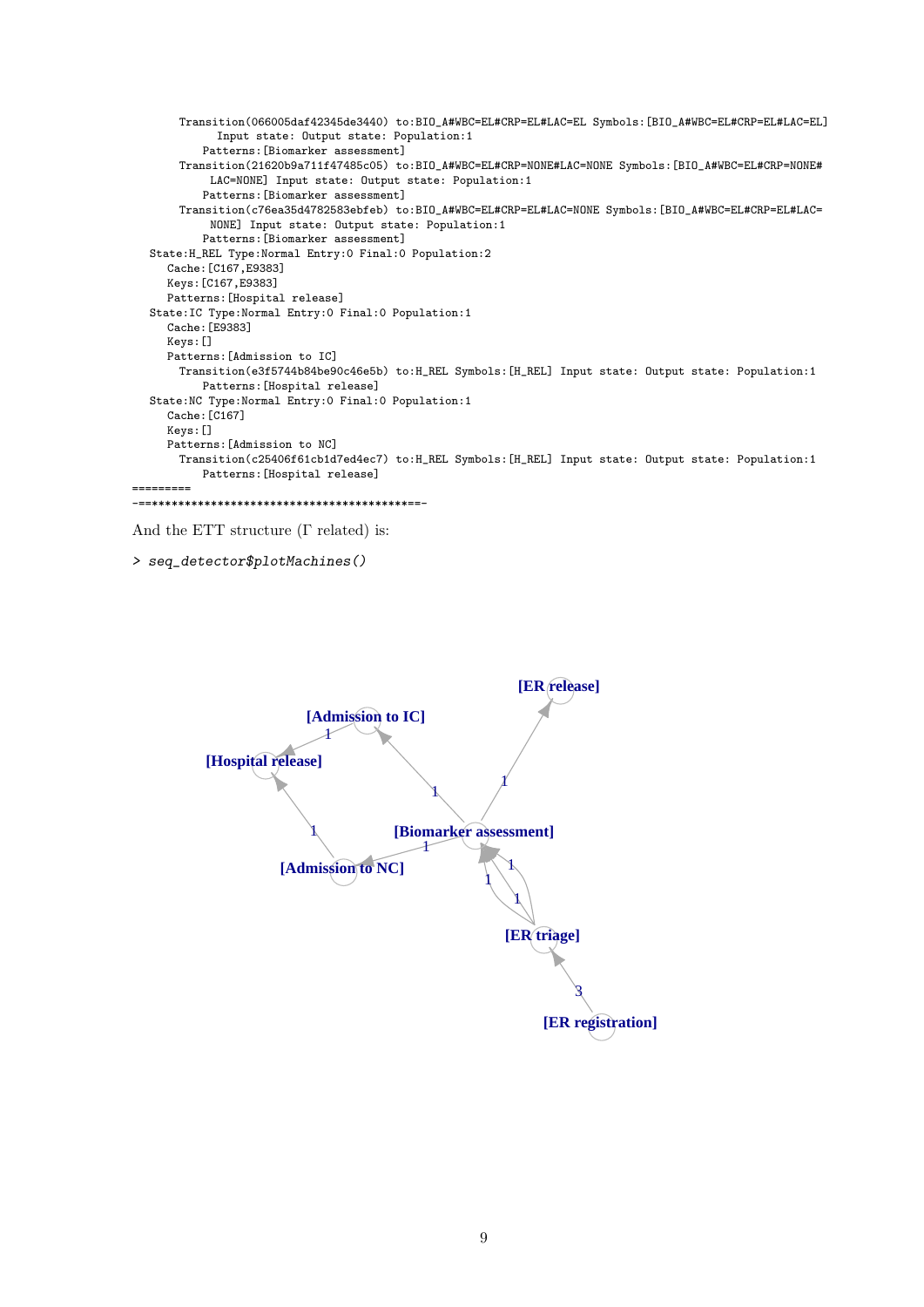### 3 Detecting pre-learned sequences

#### 3.1 Pre-learning

There is a specific need to detect specific sequences in process instances or in time-series datasets. Once Sequence Detector detects the sequence, an alerting notification can be generated from the results. Let us define a sequence that we want to learn.

#### Learning sequence 3.1.

 $> st$  <- data.frame(sequence=c("A", "E", "G"), alert=c(NA, NA, "Alert 1"))

> st

| sequence | alert   |
|----------|---------|
|          |         |
| F.,      |         |
|          | Alert 1 |

Table 7: Learning sequence 3.1

```
> pp <- HSC_PP(c("sequence","alert"),"sequence_id",create_unique_key=TRUE,auto_id=TRUE)
> pc <- HSC_PC_Attribute("sequence")
> seq_detector <- HybridSequenceClassifier(c("sequence_id","sequence","alert"),
                                    + "sequence_id","sequence_id",
+ preclassifier=pc,preprocessor=pp,
+ pattern_field="alert",reuse_states=FALSE)
> input_streams <- list(stream=st)
> seq_detector$process(input_streams,learn=TRUE)
```

```
> seq_detector$cleanKeys()
```
We used predefined pre-processor  $HSC_-PP$ , which filters out supplied fields and orders the output event stream according to one of the filtered streams. A predefined pre-classifier HSC\_PC\_Attribute is used, which uses an attribute value as the input symbol into ETT. ETT created from the example is:

```
> seq_detector$printMachines(print_cache=FALSE,print_keys=FALSE)
```

```
-==* ETT wrapper machines list(1) *==-
Machine:f4468f63fbfbeb80c692
=========
  State:A Type:Normal Entry:1 Final:0 Population:1
     Patterns: []
       Transition(e884e4c31e49c6697edf) to:E Symbols:[E] Input state: Output state: Population:1
           Patterns:[]
       ENTRY Transition(e722b2ad0f2825c74a52) Symbols:[A] Population:1
          Patterns:[]
  State:E Type:Normal Entry:0 Final:0 Population:1
     Patterns: []
       Transition(12b037724af5d223415d) to:G Symbols:[G] Input state: Output state: Population:1
           Patterns:[Alert 1]
  State:G Type:Normal Entry:0 Final:0 Population:1
     Patterns: [Alert 1]
    =========
-==***************************************==-
```
#### 3.2 Simple testing streams

Testing sequence 3.1.

```
> seq_test1 <- c("E","I","A","G","E","K","F","E","A","G","G","B","W","L")
> res_test1 <- seq_detector$process(list(stream=data.frame(sequence=seq_test1,
                                                            alert=NA)),learn=FALSE)
> out_test1 <- data.frame()
```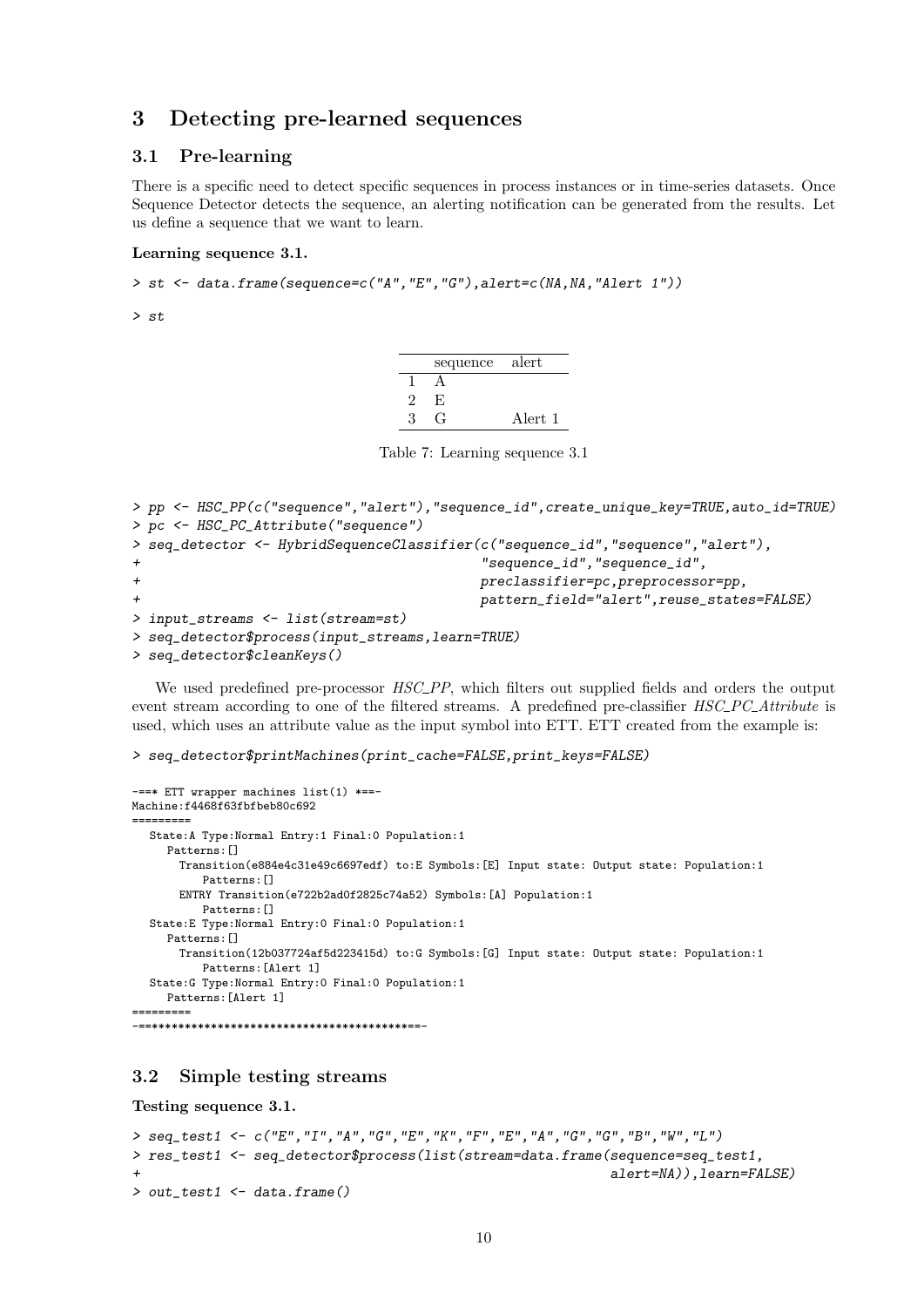```
> for(i in 1:nrow(res_test1$stream))
+ out_test1 <- rbind(out_test1,data.frame(sequence=res_test1$stream[i,"sequence"],
+ alert=c_to_string(res_test1$explanation[[i]]$actual)))
```

```
> out_test1
```

|                | sequence | alert           |
|----------------|----------|-----------------|
| 1              | E        |                 |
| $\overline{2}$ | T        |                 |
| 3              | Α        |                 |
| $\overline{4}$ | G        |                 |
| 5              | E        |                 |
| 6              | K        |                 |
| 7              | F        |                 |
| 8              | E        |                 |
| 9              | A        |                 |
| 10             | G        | $[$ Alert 1 $]$ |
| 11             | G        |                 |
| 12             | B        |                 |
| 13             | W        |                 |
| 14             | T.       |                 |

Table 8: Results for testing sequence 3.1,  $\lambda_n = \infty$ 

The result in Table 8 is a bit unusual and from the user point of view unexpected. However, if looked carefully, the learned sequence AEG actually is there until the Alert 1 appears. The reason for that is the current level of ETT noise tolerance, set to  $\lambda_n = \infty$ . If we set the noise tolerance to  $\lambda_n = 0$ .

```
> pp <- HSC_PP(c("sequence","alert"),"sequence_id",create_unique_key=TRUE,auto_id=TRUE)
> pc <- HSC_PC_Attribute("sequence")
> dd <- list(type="count",count=0,context_related=TRUE)
> seq_detector <- HybridSequenceClassifier(c("sequence_id","sequence","alert"),
                                  + "sequence_id","sequence_id",
+ preclassifier=pc,preprocessor=pp,
+ pattern_field="alert",reuse_states=FALSE,
+ decay_descriptors=list(d1=dd))
> seq_detector$process(input_streams,learn=TRUE)
> seq_detector$cleanKeys()
```
we are getting a bit different result for the same testing sequence, as seen in Table 9

```
> res_test1 <- seq_detector$process(list(stream=data.frame(sequence=seq_test1,alert=NA)),
                                learn = FALSE)> out_test1 <- data.frame()
> for(i in 1:nrow(res_test1$stream))
+ out_test1 <- rbind(out_test1,data.frame(sequence=res_test1$stream[i,"sequence"],
+ alert=c_to_string(res_test1$explanation[[i]]$actual)))
```

```
> out_test1
```
We define a bit diffent testing sequence for noise tolerance  $\lambda_n = 0$ . Part of the sequence is learned sequence. Later in the following testing sequence we have a sub-sequence  $AEBG$ , which is not recognized due to the noise tolerance setting, as seen in Table 10.

#### Testing sequence 3.2.

```
> seq_test2 <- c("E","I","A","E","G","E","K","F","E","A","E","B","G","W","L")
> res_test2 <- seq_detector$process(list(stream=data.frame(sequence=seq_test2,alert=NA)),
+ learn=FALSE)
> out_test2 <- data.frame()
> for(i in 1:nrow(res_test2$stream))
+ out_test2 <- rbind(out_test2,data.frame(sequence=res_test2$stream[i,"sequence"],
                               alert=c_to_string(res_test2$explanation[[i]]$actual)))
```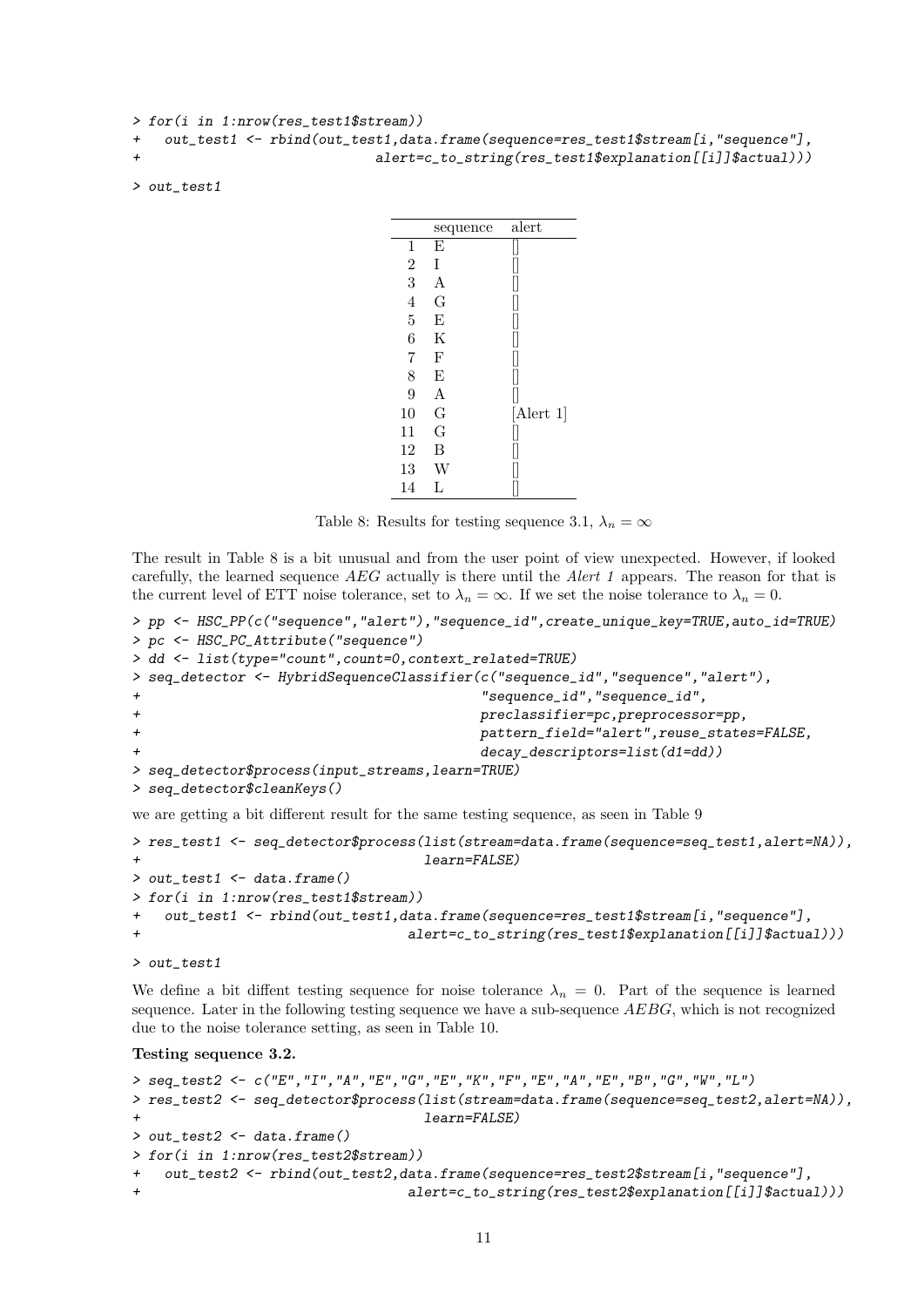|                | sequence | alert |
|----------------|----------|-------|
| 1              | E        |       |
| $\overline{2}$ | Ι        |       |
| 3              | А        |       |
| $\overline{4}$ | G        |       |
| $\overline{5}$ | E        |       |
| 6              | Κ        |       |
| $\overline{7}$ | F        |       |
| 8              | E        | I     |
| 9              | А        |       |
| 10             | G        | I     |
| 11             | G        |       |
| 12             | В        |       |
| 13             | W        |       |
| 14             | L        |       |

Table 9: Result for testing sequence 3.1,  $\lambda_n = 0$ 

> out\_test2

|                | sequence | alert           |
|----------------|----------|-----------------|
| 1              | E        |                 |
| $\overline{2}$ | Ι        |                 |
| 3              | Α        |                 |
| 4              | E        |                 |
| $\overline{5}$ | G        | $[$ Alert 1 $]$ |
| 6              | E        |                 |
| $\overline{7}$ | Κ        |                 |
| 8              | F        |                 |
| 9              | E        |                 |
| 10             | А        |                 |
| 11             | E        |                 |
| 12             | В        |                 |
| 13             | G        |                 |
| 14             | W        |                 |
| 15             | L        |                 |

Table 10: Result for testing sequence 3.2,  $\lambda_n = 0$ 

However, if we set the noise tolerance to  $\lambda_n = 1$ , the sub-sequence AEBG is recognized, as seen in Table 11.

```
> dd <- list(type="count",count=1,context_related=TRUE)
> seq_detector <- HybridSequenceClassifier(c("sequence_id","sequence","alert"),
+ "sequence_id","sequence_id",
+ preclassifier=pc,preprocessor=pp,
+ pattern_field="alert",reuse_states=FALSE,
+ decay_descriptors=list(d1=dd))
> seq_detector$process(input_streams,learn=TRUE) # learn
> seq_detector$cleanKeys() # clean all context keys
> res_test2 <- seq_detector$process(list(stream=data.frame(sequence=seq_test2,alert=NA)),
                            learn=FALSE)
> out_test2 <- data.frame()
> for(i in 1:nrow(res_test2$stream))
+ out_test2 <- rbind(out_test2,data.frame(sequence=res_test2$stream[i,"sequence"],
+ alert=c_to_string(res_test2$explanation[[i]]$actual)))
```

```
> out_test2
```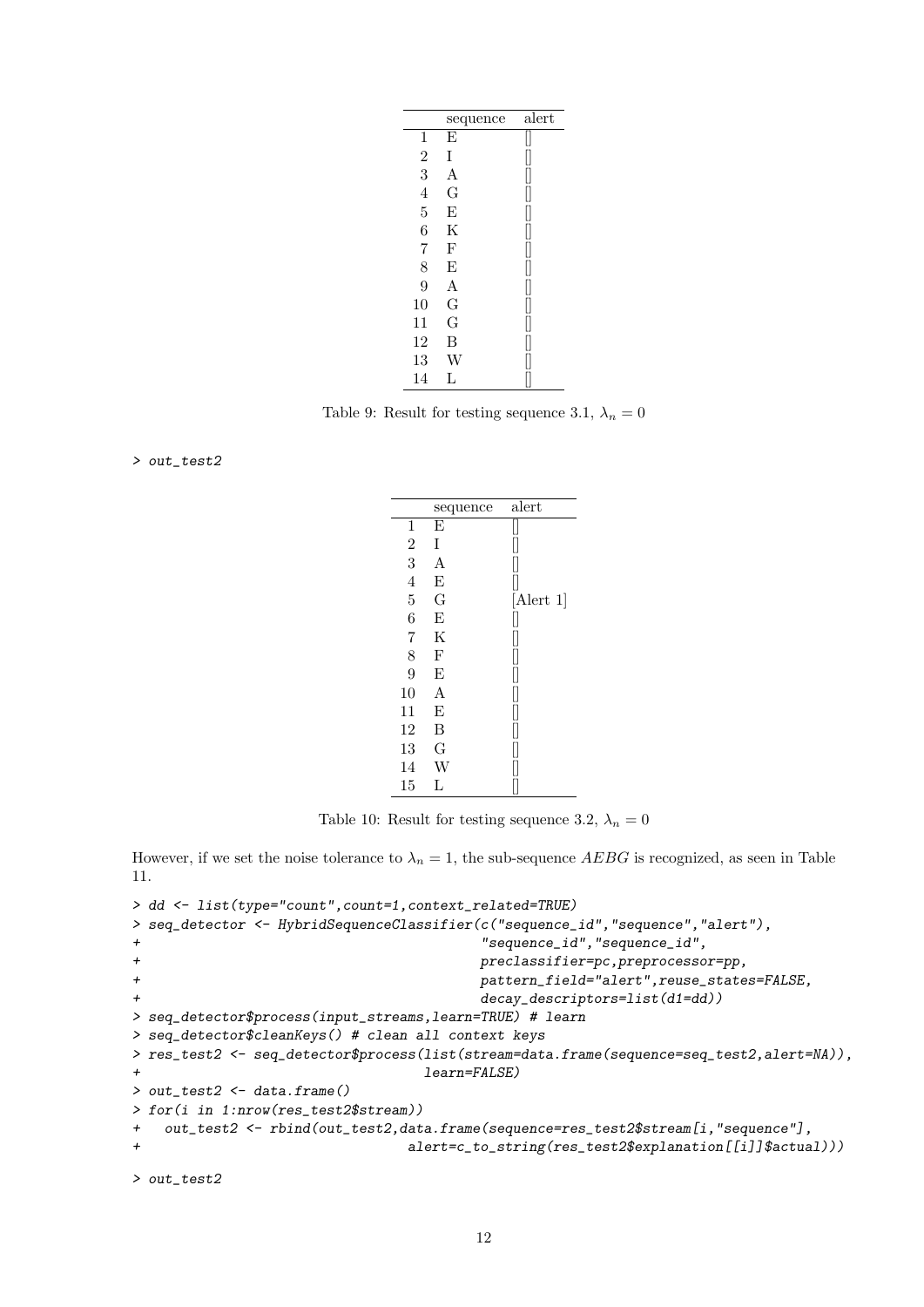|                | sequence | alert           |
|----------------|----------|-----------------|
| 1              | E        |                 |
| $\overline{2}$ | Ι        |                 |
| 3              | A        |                 |
| $\overline{4}$ | Ε        |                 |
| 5              | G        | $[$ Alert 1 $]$ |
| $\overline{6}$ | E        |                 |
| 7              | Κ        |                 |
| 8              | F        |                 |
| 9              | E        |                 |
| 10             | A        |                 |
| 11             | E        |                 |
| 12             | В        |                 |
| 13             | G        | $[$ Alert 1 $]$ |
| 14             | W        |                 |
| 15             | L        |                 |

Table 11: Result for testing sequence 3.2,  $\lambda_n = 1$ 

### 4 Multi-contextual detection

#### 4.1 Multi-contextual learning sequences

When a several sequences are intertwined in the same consolidated event stream  $\mathcal{D}_c$ , each sequence can be observed as a separated whole identified by a set of data, or sequence context identifiers. A context identifier could be a customer, product, partner, or just an ongoing process identifier. The following learning sequence represents two products and their sales numbers. Let us define a sequence that we want to learn.

Learning sequence 4.1.

```
> st <- data.frame(product=c("P45","P134","P45","P134","P134","P45","P134"),
+ sales=c(2,12,18,16,18,24,8),
+ alert=c(NA,NA,NA,NA,NA,"Alert P45","Alert P134"))
> input_streams <- list(stream=st)
```
> st

|              | product          | sales | alert      |
|--------------|------------------|-------|------------|
| $\mathbf{1}$ | P45              | 2.00  |            |
| 2            | P <sub>134</sub> | 12.00 |            |
| 3            | P45              | 18.00 |            |
| 4            | P <sub>134</sub> | 16.00 |            |
| 5            | P <sub>134</sub> | 18.00 |            |
| 6            | P45              | 24.00 | Alert P45  |
|              | P <sub>134</sub> | 8.00  | Alert P134 |

Table 12: A multi-contextual learning sequence 4.1

Now we define a Sequence Detector having noise tolerance  $\lambda_n = 0$ 

```
> pp <- HSC_PP(c("product","sales","alert"),"sequence_id",auto_id=TRUE)
> pc <- HSC_PC_Attribute("sales")
> dd <- list(type="count",count=0,context_related=TRUE)
> seq_detector <- HybridSequenceClassifier(c("sequence_id","product","sales","alert"),"sequence_id",
                                            + "sequence_id",context_field="product",preclassifier=pc,
                                            + preprocessor=pp,pattern_field="alert",reuse_states=FALSE,
                                            decay_descriptors=list(d1=dd))
> seq_detector$process(input_streams,learn=TRUE)
> seq_detector$cleanKeys()
```
> seq\_detector\$printMachines(print\_cache=FALSE,print\_keys=FALSE)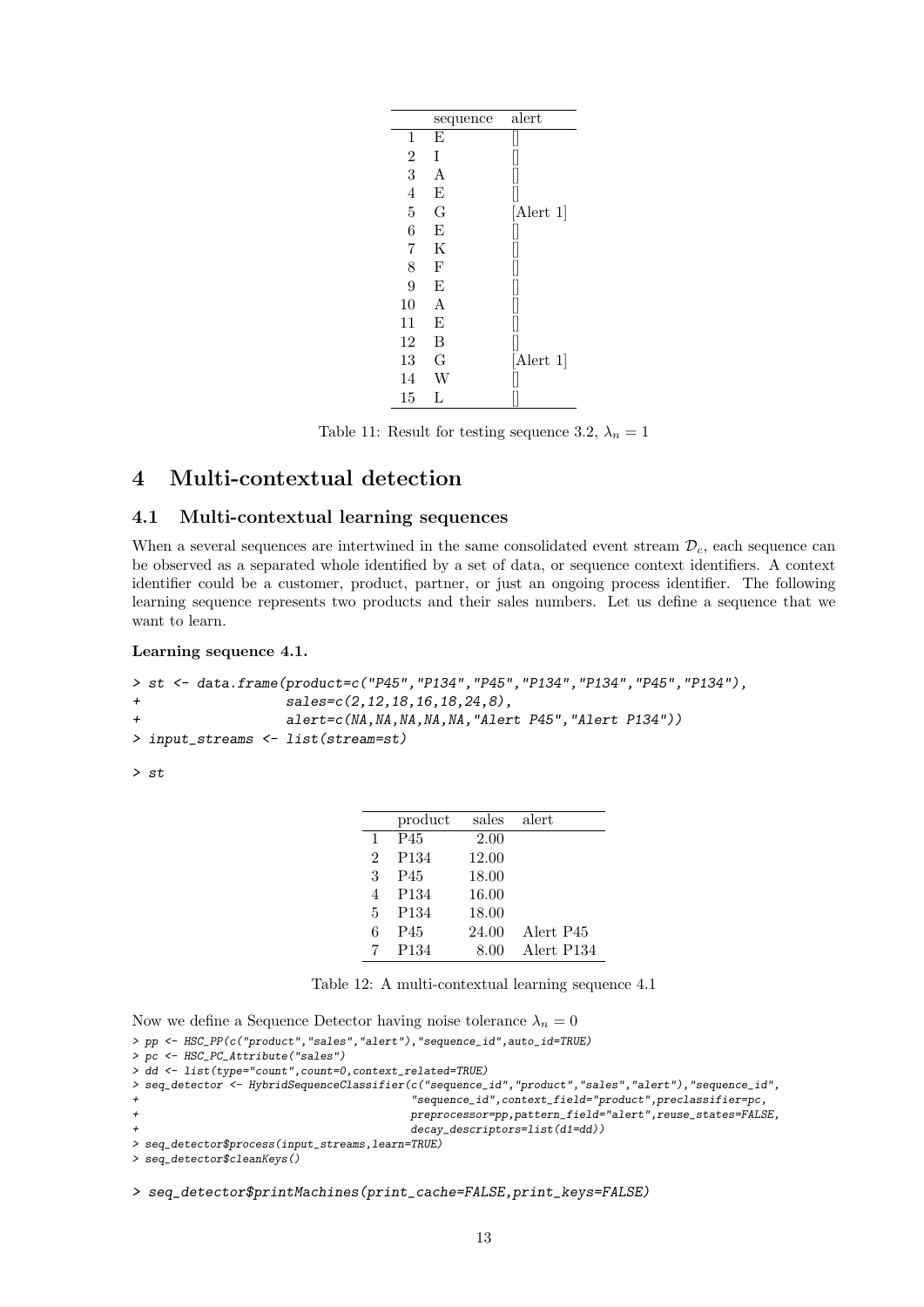```
-==* ETT wrapper machines list(2) *==-
Machine:a9ba63b9842a108a824e
=========
  State:12 Type:Normal Entry:1 Final:0 Population:1
     Patterns:[]
       Transition(2140a0dd5cb9dc2e18c3) to:16 Symbols:[16] Input state: Output state: Population:1
          Patterns: []
       ENTRY Transition(54df639004b4daabe39c) Symbols:[12] Population:1
          Patterns: []
  State:16 Type:Normal Entry:0 Final:0 Population:1
     Patterns:[]
       Transition(1eb7650f1edae352bd7e) to:18 Symbols:[18] Input state: Output state: Population:1
          Patterns: []
  State:18 Type:Normal Entry:0 Final:0 Population:1
     Patterns:[]
       Transition(e53f3101bf5bf858be39) to:8 Symbols:[8] Input state: Output state: Population:1
           Patterns:[Alert P134]
  State:8 Type:Normal Entry:0 Final:0 Population:1
     Patterns:[Alert P134]
=========
Machine:c79397e5470902d22a8c
=========
  State:18 Type:Normal Entry:0 Final:0 Population:1
     Patterns:[]
       Transition(332a21e2a2d5e4acd9aa) to:24 Symbols:[24] Input state: Output state: Population:1
          Patterns:[Alert P45]
  State:2 Type:Normal Entry:1 Final:0 Population:1
     Patterns: []
       Transition(884c465c127c2208157c) to:18 Symbols:[18] Input state: Output state: Population:1
           Patterns: []
       ENTRY Transition(ab0114b4a42442707aa4) Symbols:[2] Population:1
          Patterns: []
  State:24 Type:Normal Entry:0 Final:0 Population:1
    Patterns: [Alert P45]
=========
-==***************************************==-
```
Since we did not use option of reusing states (reuse\_states=FALSE, see (Krleža et al., 2019) for details), two disctinct ETTs were created, each for its own context. If there is any merging point in these two ETTs, such as the state 18, we can use merging option two create one consolidated ETT. We need to be careful with merging option, as it will only perform merging for  $ETT_1$  and  $ETT_2$  when the following conditions are met:

$$
\exists s_1, s_2(s_1 \in Q(ETT_1) \land s_2 \in Q(ETT_2) \land \exists q((*,q,s_1) \in R_\delta(ETT_1) \land (*,q,s_1) \in R_\delta(ETT_2)) \land \omega_{s_1} = \{(s_1, \gamma_1) | \gamma_1 \in \Gamma(ETT_1)\} \subseteq \omega(ETT_1) \land \omega_{s_2} = \{(s_2, \gamma_2) | \gamma_2 \in \Gamma(ETT_2)\} \subseteq \omega(ETT_2) \land \omega_{s_1} = \emptyset \land \omega_{s_2} = \emptyset)))
$$
\n
$$
(\omega_{s_1} \cap \omega_{s_2} \neq \emptyset \lor (\omega_{s_1} = \emptyset \land \omega_{s_2} = \emptyset)))
$$

We need to have a pair of states, each in its own ETT, that share the same input and output symbols, or have no output symbols at all. Since we did not define output symbols for the state 18, merging should be successful.

> seq\_detector\$mergeMachines()

#### > seq\_detector\$printMachines(print\_cache=FALSE,print\_keys=FALSE)

```
-==* ETT wrapper machines list(1) *==-
Machine:a9ba63b9842a108a824e
=========
  State:12 Type:Normal Entry:1 Final:0 Population:1
     Patterns: []
       Transition(2140a0dd5cb9dc2e18c3) to:16 Symbols:[16] Input state: Output state: Population:1
           Patterns: []
       ENTRY Transition(54df639004b4daabe39c) Symbols:[12] Population:1
           Patterns: []
  State:16 Type:Normal Entry:0 Final:0 Population:1
     Patterns:[]
       Transition(1eb7650f1edae352bd7e) to:18 Symbols:[18] Input state: Output state: Population:1
          Patterns:[]
  State:18 Type:Normal Entry:0 Final:0 Population:2
     Patterns:[]
```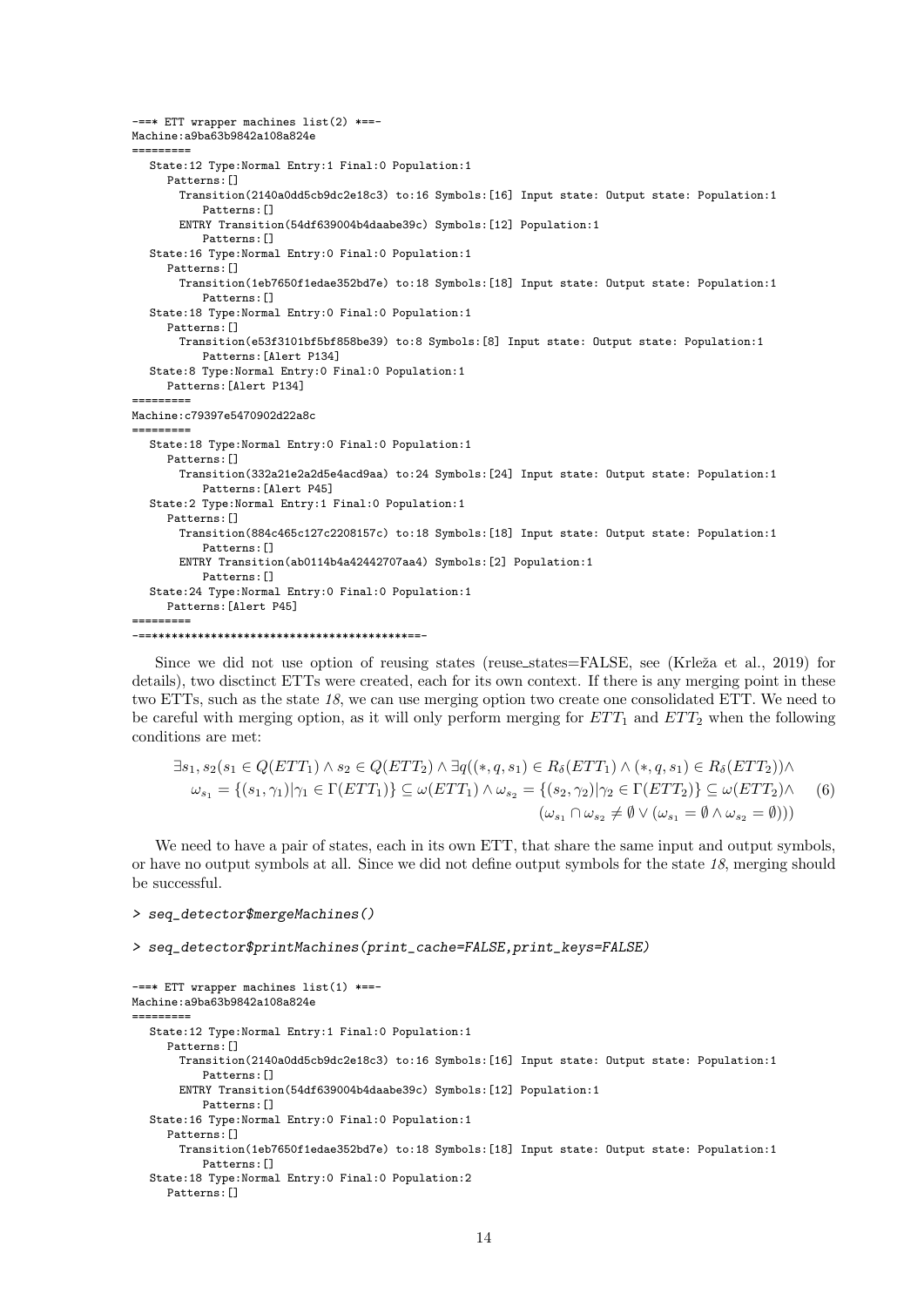```
Transition(88003df910740628993c) to:24 Symbols:[24] Input state: Output state: Population:1
          Patterns:[Alert P45]
       Transition(e53f3101bf5bf858be39) to:8 Symbols:[8] Input state: Output state: Population:1
          Patterns:[Alert P134]
  State:2 Type:Normal Entry:1 Final:0 Population:1
     Patterns:[]
       Transition(1827d05e9c006ff13a80) to:18 Symbols:[18] Input state: Output state: Population:1
          Patterns:[]
       ENTRY Transition(a760a8c4937f205abb0e) Symbols:[2] Population:1
          Patterns:[]
  State:24 Type:Normal Entry:0 Final:0 Population:1
    Patterns:[Alert P45]
  State:8 Type:Normal Entry:0 Final:0 Population:1
    Patterns:[Alert P134]
    =========
-==***************************************==-
```
#### 4.2 Multi-contextual testing sequences

We define the following testing sequence.

#### Testing sequence 4.1.

```
> tt <- data.frame(product=c("P672","P113","P983","P23872","P5","P672","P2982","P983","P672",
+ "P991","P983","P113","P2982","P344"),
                 sales=c(2,11,12,98,8,18,298,16,24,25,18,16,43,101),alert=NA)
> test_streams <- list(stream=tt)
```
> tt

|                | product           | sales  | alert |
|----------------|-------------------|--------|-------|
| 1              | P672              | 2.00   |       |
| $\overline{2}$ | P <sub>113</sub>  | 11.00  |       |
| 3              | P983              | 12.00  |       |
| 4              | P23872            | 98.00  |       |
| 5              | P5                | 8.00   |       |
| 6              | P672              | 18.00  |       |
| 7              | P <sub>2982</sub> | 298.00 |       |
| 8              | P983              | 16.00  |       |
| 9              | P672              | 24.00  |       |
| 10             | P991              | 25.00  |       |
| 11             | P983              | 18.00  |       |
| 12             | P113              | 16.00  |       |
| 13             | P <sub>2982</sub> | 43.00  |       |
| 14             | P344              | 101.00 |       |

Table 13: A multi-contextual testing sequence 4.1

```
> res_test1 <- seq_detector$process(test_streams,learn=FALSE)
> out_test1 <- data.frame()
> for(i in 1:nrow(res_test1$stream))
+ out_test1 <- rbind(out_test1,data.frame(product=res_test1$stream[i,"product"],
                                            sales=res_test1$stream[i,"sales"],
                                            alert=c_to_string(res_test1$explanation[[i]]$actual)))
```
> out\_test1

The result can be seen in Table 14. The final state of ETT is

```
> seq_detector$printMachines()
```

```
-==* ETT wrapper machines list(1) *==-
Machine:a9ba63b9842a108a824e
=========
  Common cache:[P134,P45,P672,P983]
  State:12 Type:Normal Entry:1 Final:0 Population:2
```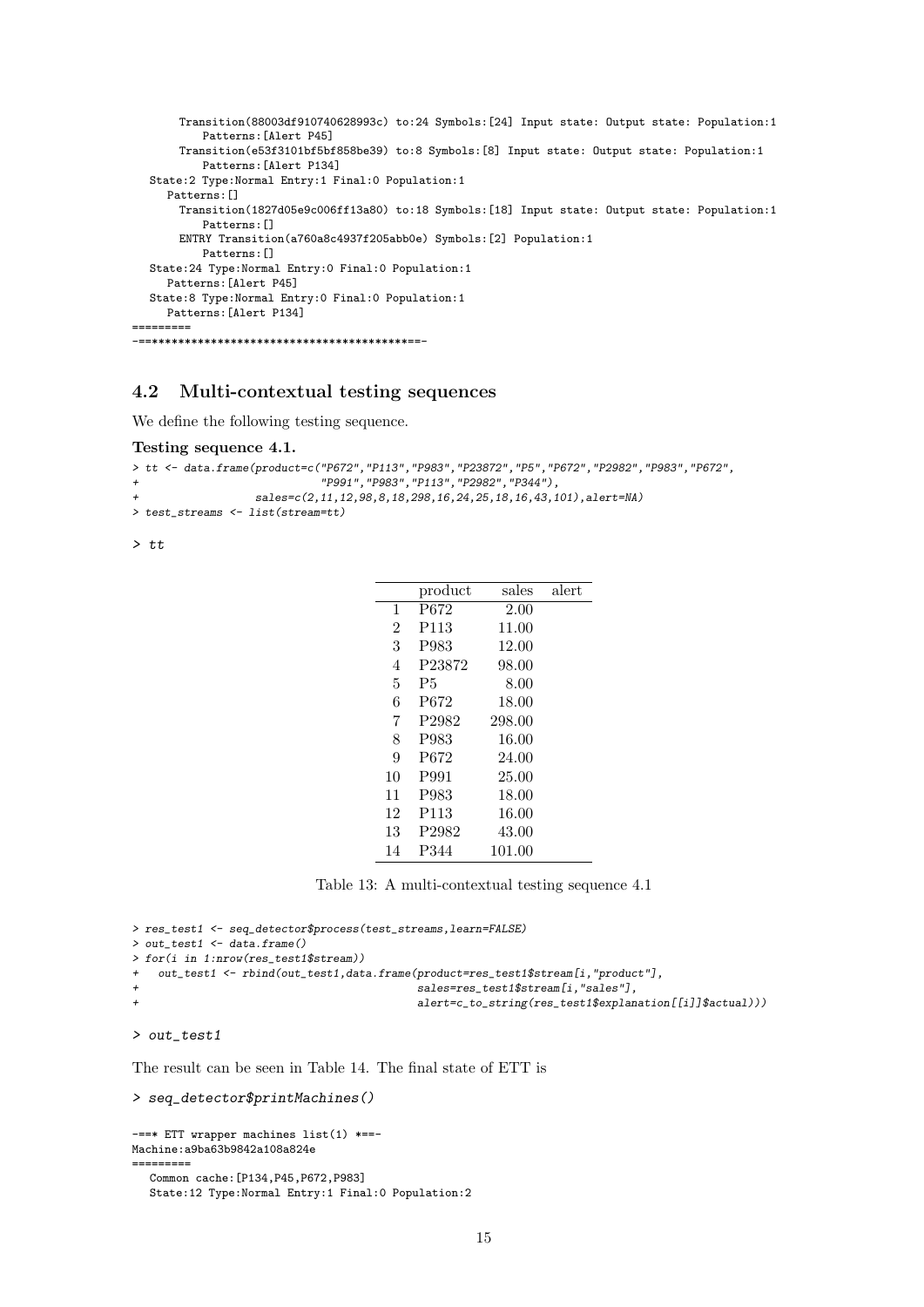|                | product           | sales  | alert     |
|----------------|-------------------|--------|-----------|
| 1              | P672              | 2.00   |           |
| $\overline{2}$ | P113              | 11.00  | II        |
| 3              | P983              | 12.00  |           |
| 4              | P23872            | 98.00  | II        |
| 5              | P5                | 8.00   | II        |
| 6              | P672              | 18.00  | II        |
| 7              | P <sub>2982</sub> | 298.00 | I         |
| 8              | P983              | 16.00  |           |
| 9              | P672              | 24.00  | Alert P45 |
| 10             | P991              | 25.00  |           |
| 11             | P983              | 18.00  | II        |
| 12             | P113              | 16.00  |           |
| 13             | P <sub>2982</sub> | 43.00  |           |
| 14             | P344              | 101.00 |           |

Table 14: Results for the testing sequence 4.1

```
Cache:[P134,P983]
     Keys:[]
     Patterns:[]
      Transition(2140a0dd5cb9dc2e18c3) to:16 Symbols:[16] Input state: Output state: Population:2
          Patterns:[]
       ENTRY Transition(54df639004b4daabe39c) Symbols:[12] Population:2
          Patterns:[]
  State:16 Type:Normal Entry:0 Final:0 Population:2
     Cache:[P134,P983]
     Keys:[]
     Patterns:[]
      Transition(1eb7650f1edae352bd7e) to:18 Symbols:[18] Input state: Output state: Population:2
          Patterns:[]
  State:18 Type:Normal Entry:0 Final:0 Population:4
     Cache:[P134,P45,P672,P983]
     Keys:[P983]
    Patterns: []
      Transition(88003df910740628993c) to:24 Symbols:[24] Input state: Output state: Population:2
          Patterns:[Alert P45]
       Transition(e53f3101bf5bf858be39) to:8 Symbols:[8] Input state: Output state: Population:1
          Patterns:[Alert P134]
  State:2 Type:Normal Entry:1 Final:0 Population:2
     Cache:[P45,P672]
     Keys:[]
     Patterns:[]
      Transition(1827d05e9c006ff13a80) to:18 Symbols:[18] Input state: Output state: Population:2
          Patterns:[]
       ENTRY Transition(a760a8c4937f205abb0e) Symbols:[2] Population:2
          Patterns:[]
  State:24 Type:Normal Entry:0 Final:0 Population:2
     Cache:[P45,P672]
     Keys:[P672]
     Patterns:[Alert P45]
  State:8 Type:Normal Entry:0 Final:0 Population:1
     Cache:[P134]
     Keys:[]
     Patterns:[Alert P134]
     =========
-==***************************************==-
```
If we add another slice of the testing stream 4.1

```
> tt <- data.frame(product=c("P115","P45","P22","P983","P9","P19","P73"),
+ sales=c(91,43,52,8,1,105,35),alert=NA)
> test_streams <- list(stream=tt)
```
 $>$  tt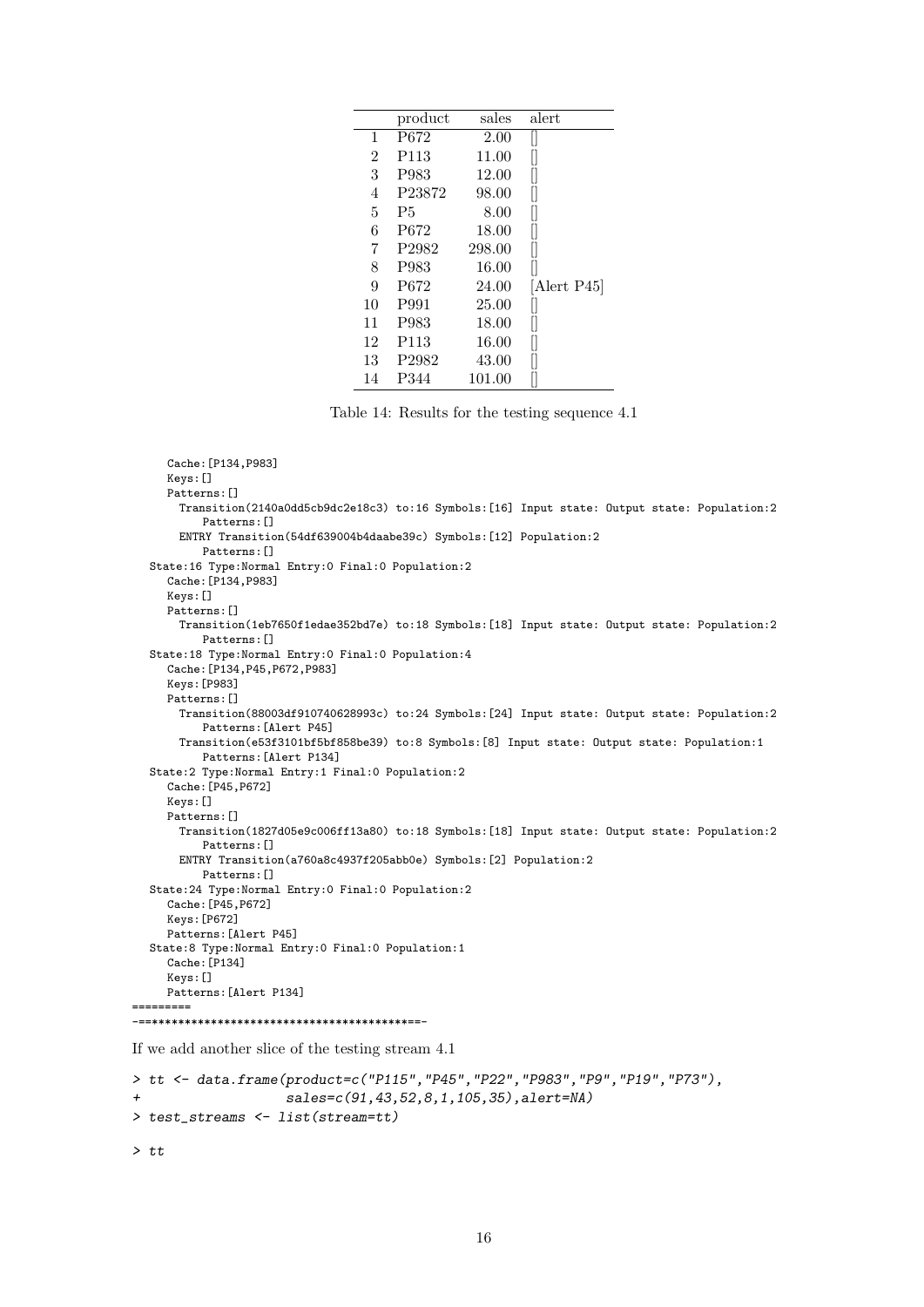|   | product          | sales  | alert |
|---|------------------|--------|-------|
| 1 | P <sub>115</sub> | 91.00  |       |
| 2 | P45              | 43.00  |       |
| 3 | P <sub>22</sub>  | 52.00  |       |
| 4 | P983             | 8.00   |       |
| 5 | P9               | 1.00   |       |
| 6 | P <sub>19</sub>  | 105.00 |       |
|   | P73              | 35.00  |       |

Table 15: Additional slice of the testing sequence 4.1

```
> res_test1 <- seq_detector$process(test_streams,learn=FALSE)
> out_test1 <- data.frame()
> for(i in 1:nrow(res_test1$stream))
    out_test1 <- rbind(out_test1,data.frame(product=res_test1$stream[i,"product"],
                                             .<br>sales=res_test1$stream[i,"sales"],
                                             alert=c_to_string(res_test1$explanation[[i]]$actual)))
```
#### > out\_test1

We get additional sequence recognition alert as in Table 16.

|              | product          | sales  | alert        |
|--------------|------------------|--------|--------------|
| $\mathbf{1}$ | P <sub>115</sub> | 91.00  |              |
| 2            | P45              | 43.00  |              |
| 3            | P <sub>22</sub>  | 52.00  |              |
|              | P983             | 8.00   | [Alert P134] |
| 5            | P9               | 1.00   |              |
| 6            | P <sub>19</sub>  | 105.00 |              |
|              | P73              | 35.00  |              |

Table 16: Results for the additional slice of the testing sequence 4.1

### 5 Token decay mechanism

#### 5.1 Overview

Token decay mechanism is introduced for the following reasons:

- ETT noise tolerance. Decay mechanism enabled ETT to tolerate extra symbols in the previously learned sequences, both within a context and globally.
- Has table cleaning. As the has table that keeps tokens gets bigger, ETT processing gets slower. Eventually, processing might fall behind the processed data streams velocity. We need to purge irrelevant tokens to keep ETT high performing and taking less memory as possible.

Token decay has three basic options:

- 1. Context-related counting decay Works within one context. User can define how much extra symbols placed within context is acceptable.
- 2. Global counting decay Works globally. User can define how much extra symbols is allowable between two token pushes. If a token is not pushed within the defined number of input symbols it decays and gets removed.
- 3. Time decay Users can define the time needed for a token to decay. If the token does not get pushed within the designated time it decays and gets removed.

Decay mechanism is controlled through passing decay descriptors at the time of Sequence Detector creation, and cannot be changed later on, i.e., a new Sequence Detector needs to be created to use different decay descriptors.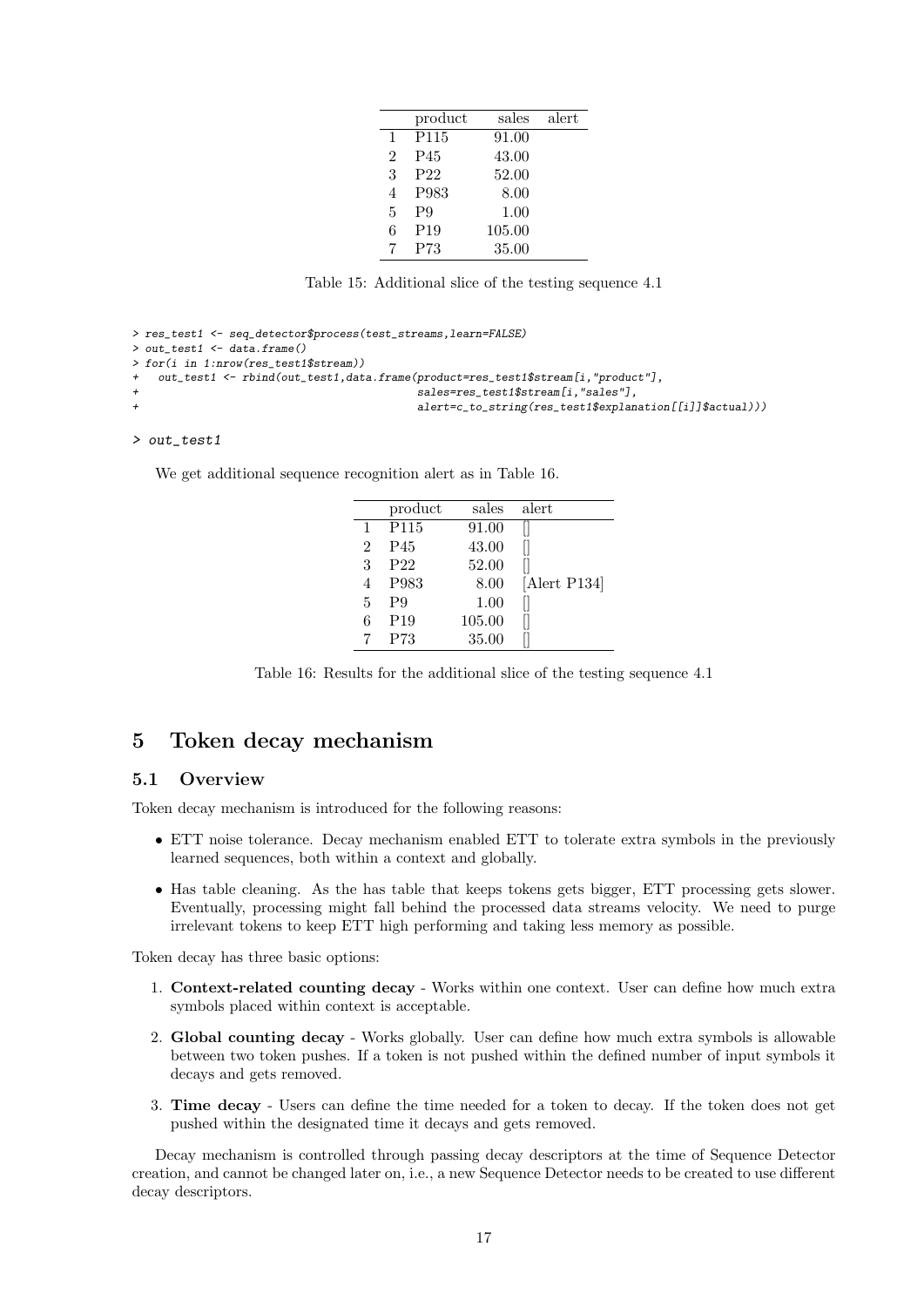#### Context-related count decay

> dd1 <- list(type="count",count=1,context\_related=TRUE)

 $(\lambda_n = 1)$  1 symbol is allowed within the same context. For example, the learning sequence ABC will be successfully recognized within the testing sequence  $ABFC$ , but not in the testing sequence  $ABFTC$ .

#### Global count decay

```
> dd2 <- list(type="count",count=50,context_related=FALSE)
```
If a token is not pushed 50 symbols from its last push, it will decay and get removed.

#### Time decay

```
> dd3 <- list(type="time",days=0,hours=1,minutes=10,context_related=FALSE)
```
If a token is not pushed within 1 hour and 10 minutes from its last push, it will decay and get removed.

#### 5.2 Example 1: Context-related count decay

Let us define a sequence that we want to learn.

#### Learning sequence 5.1.

```
> st <- data.frame(product=c("P45","P45"),sales=c(5,10),alert=c(NA,"Alert 1"))
> input_streams <- list(stream=st)
```
> st

|                             | product | sales alert |         |
|-----------------------------|---------|-------------|---------|
|                             | P45     | 5.00        |         |
| $\mathcal{D}_{\mathcal{L}}$ | P45     | 10.00       | Alert 1 |

Table 17: Learning sequence 5.1

```
Now we define a Sequence Detector having context-related count decay \lambda_n = 1
```

```
> pp <- HSC_PP(c("product","sales","alert"),"sequence_id",auto_id=TRUE)
> pc <- HSC_PC_Attribute("sales")
> dd <- list(type="count",count=1,context_related=TRUE)
> seq_detector <- HybridSequenceClassifier(c("sequence_id","product","sales","alert"),"sequence_id",
                                           + "sequence_id",context_field="product",preclassifier=pc,
                                           preprocessor=pp,pattern_field="alert",reuse_states=FALSE,
                                           decay_descriptors=list(d1=dd))
> seq_detector$process(input_streams,learn=TRUE)
> seq_detector$cleanKeys()
```
> seq\_detector\$printMachines(print\_cache=FALSE,print\_keys=FALSE)

```
-==* ETT wrapper machines list(1) *==-
Machine:1883ca73787c83ef9ae9
  =========
  State:10 Type:Normal Entry:0 Final:0 Population:1
     Patterns:[Alert 1]
  State:5 Type:Normal Entry:1 Final:0 Population:1
     Patterns: []
       Transition(933ea21dd4dd751c161b) to:10 Symbols:[10] Input state: Output state: Population:1
          Patterns:[Alert 1]
       ENTRY Transition(d27990ae5a42908b84b8) Symbols:[5] Population:1
           Patterns: []
=========
-==***************************************==-
```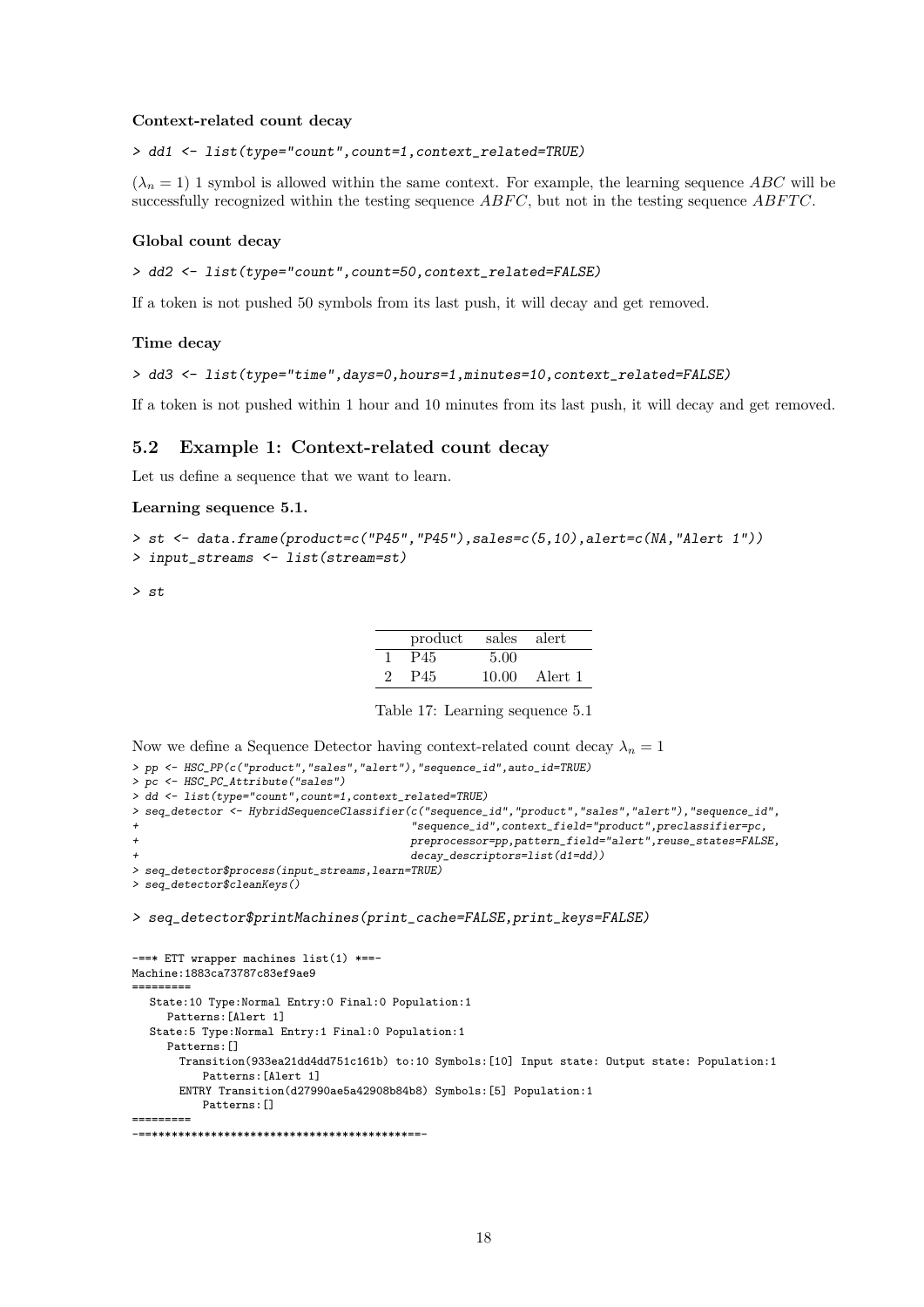For the testing we define both correct and incorrect contexts.

Testing sequence 5.1.

```
> tt <- data.frame(product=c("P113","P29","P113","P29","P29","P113","P29"),
+ sales=c(5,5,7,8,9,10,10),alert=NA)
> test_streams <- list(stream=tt)
```
> tt

|                | product          | sales | alert |
|----------------|------------------|-------|-------|
| $\mathbf{1}$   | P <sub>113</sub> | 5.00  |       |
| $\mathfrak{D}$ | P <sub>29</sub>  | 5.00  |       |
| 3              | P <sub>113</sub> | 7.00  |       |
| 4              | P <sub>29</sub>  | 8.00  |       |
| $\overline{5}$ | P <sub>29</sub>  | 9.00  |       |
| 6              | P <sub>113</sub> | 10.00 |       |
|                | P <sub>29</sub>  | 10.00 |       |

Table 18: Testing sequence 5.1

```
The testing result is:
```

```
> res_test1 <- seq_detector$process(test_streams,learn=FALSE)
```
> out\_test1 <- data.frame()

> for(i in 1:nrow(res\_test1\$stream))

```
+ out_test1 <- rbind(out_test1,data.frame(product=res_test1$stream[i,"product"],
```

```
sales=res_test1$stream[i,"sales"],
```

```
alert=c_to_string(res_test1$explanation[[i]]$actual)))
```
> out\_test1

|              | product          | sales | alert     |
|--------------|------------------|-------|-----------|
| $\mathbf{1}$ | P113             | 5.00  |           |
| 2            | P <sub>29</sub>  | 5.00  |           |
| 3            | P113             | 7.00  |           |
| 4            | P <sub>29</sub>  | 8.00  |           |
| 5            | P <sub>29</sub>  | 9.00  |           |
| 6            | P <sub>113</sub> | 10.00 | [Alert 1] |
|              | P <sub>29</sub>  | 10.00 |           |

Table 19: Testing sequence 5.1 results

### 5.3 Example 2: Global count decay

We use the same learning sequence 5.1. However, we define a Sequence Detector having a global count decay.

```
> dd <- list(type="count",count=5,context_related=FALSE)
> seq_detector <- HybridSequenceClassifier(c("sequence_id","product","sales","alert"),"sequence_id",
                                              \label{eq:sequence_id} "sequence_id", context\_field="product",preclassifier=pc,+ preprocessor=pp,pattern_field="alert",reuse_states=FALSE,
                                              decay\_descriptors=list(d1=dd))> seq_detector$process(input_streams,learn=TRUE)
> seq_detector$cleanKeys()
```
For the testing we define both correct and incorrect contexts.

Testing sequence 5.2.

```
> tt <- data.frame(product=c("P29","P113","P114","P115","P113","P114","P115","P29"),
+ sales=c(5,5,5,5,10,7,10,10),alert=NA)
> test_streams <- list(stream=tt)
> tt
```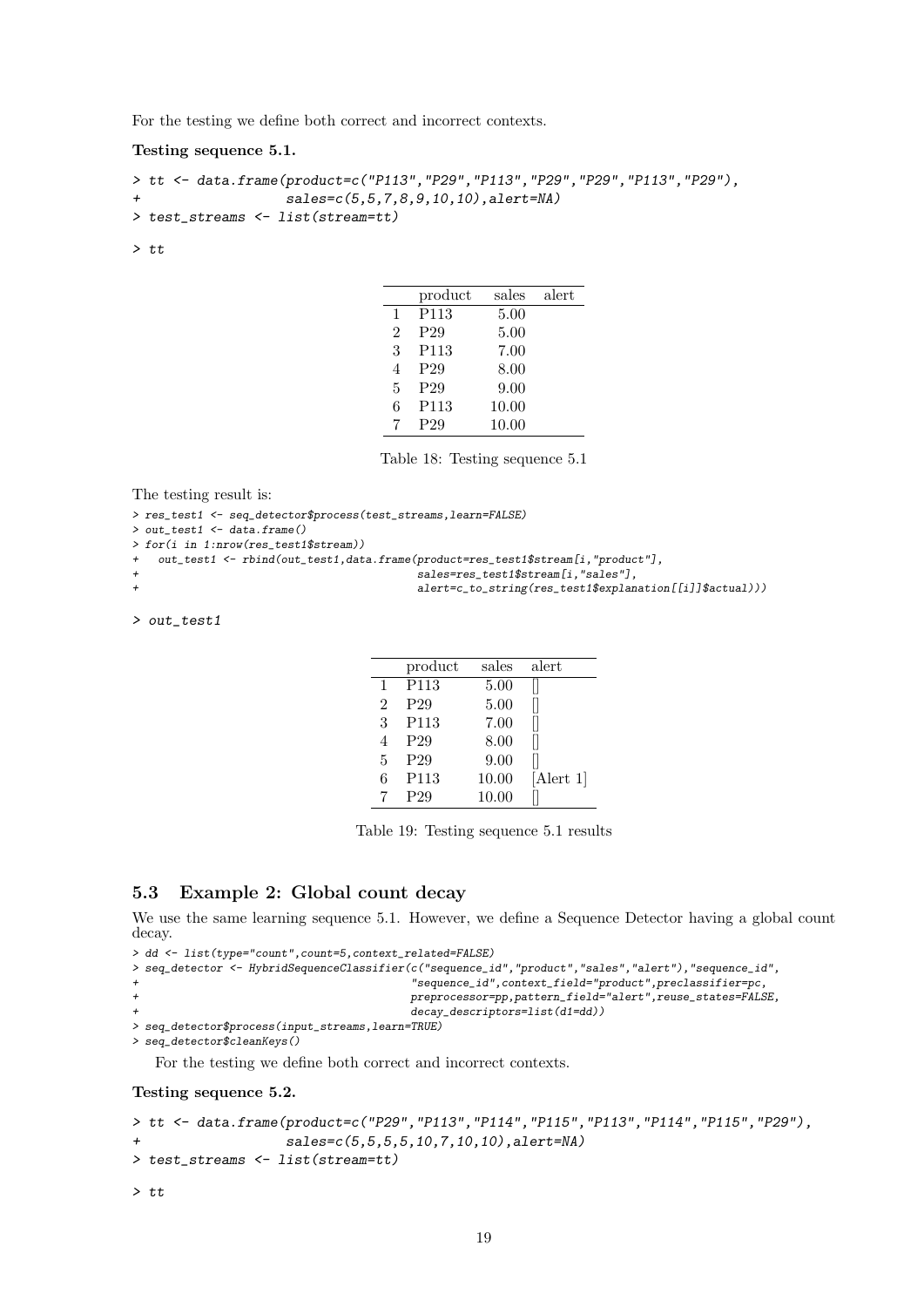|                | product          | sales | alert |
|----------------|------------------|-------|-------|
| 1              | P <sub>29</sub>  | 5.00  |       |
| $\overline{2}$ | P <sub>113</sub> | 5.00  |       |
| 3              | P114             | 5.00  |       |
| 4              | P <sub>115</sub> | 5.00  |       |
| 5              | P <sub>113</sub> | 10.00 |       |
| 6              | P114             | 7.00  |       |
| 7              | P <sub>115</sub> | 10.00 |       |
|                | P <sub>29</sub>  | 10.00 |       |

Table 20: Testing sequence 5.2

The testing result is:

```
> res_test2 <- seq_detector$process(test_streams,learn=FALSE)
> out_test2 <- data.frame()
> for(i in 1:nrow(res_test2$stream))
   out_test2 <- rbind(out_test2,data.frame(product=res_test2$stream[i,"product"],
                                            sales=res_test2$stream[i,"sales"],
                                            alert=c_to_string(res_test2$explanation[[i]]$actual)))
```
> out\_test2

|                | product         | sales | alert     |
|----------------|-----------------|-------|-----------|
| $\mathbf{1}$   | P <sub>29</sub> | 5.00  |           |
| $\overline{2}$ | P113            | 5.00  |           |
| 3              | P114            | 5.00  |           |
| 4              | P115            | 5.00  |           |
| 5              | P113            | 10.00 | [Alert 1] |
| 6              | P114            | 7.00  |           |
|                | P115            | 10.00 | [Alert 1] |
|                | P <sub>29</sub> | 10.00 |           |

Table 21: Testing sequence 5.2 results

#### 5.4 Example 3: Time decay

We use the same learning sequence 5.1. However, this time we define a timestamp field for determining an event timing.

```
> st <- data.frame(product=c("P21","P21"),timestamp=c("01.12.2019. 10:00:00","01.12.2019. 10:01:00"),
                   sales=c(5,10), alert=c(MA, "Alert 1"))
```
> st

|                   | product timestamp                    |      | sales alert |
|-------------------|--------------------------------------|------|-------------|
| 1 P <sub>21</sub> | 01.12.2019. 10:00:00                 | 5.00 |             |
| 2 P <sub>21</sub> | $01.12.2019. 10:01:00 10.00$ Alert 1 |      |             |

Table 22: Learning sequence 5.1 with timestamp

Finish it by transforming timestamp fields into the POSIXct type.

```
> st <- transform.data.frame(st,timestamp=as.POSIXct(st$timestamp,
+ format="%d.%m.%Y. %H:%M:%S"))
```

```
> input_streams <- list(stream=st)
```
We define a Sequence Detector having a time decay set to 1 hour.

```
> pp <- HSC_PP(c("product","sales","alert","timestamp"),"timestamp")
```

```
> pc <- HSC_PC_Attribute("sales")
```

```
> dd <- list(type="time",days=0,hours=1,minutes=0,context_related=FALSE)
```

```
> seq_detector <- HybridSequenceClassifier(c("timestamp","product","sales","alert"),
```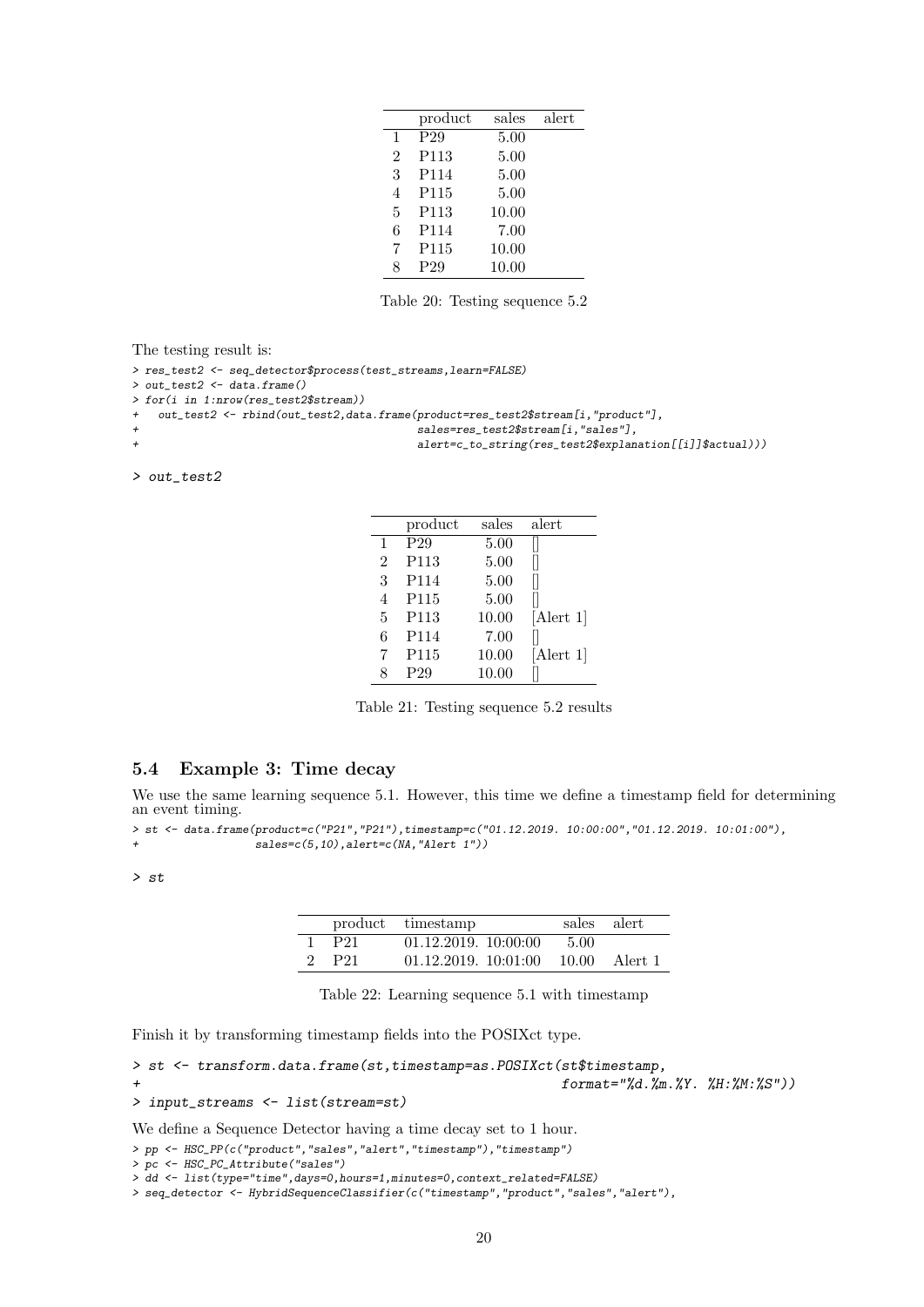```
+ "timestamp","timestamp",context_field="product",
                                  + preclassifier=pc,preprocessor=pp,pattern_field="alert",
+ reuse\_states = FALSE, decay\_descriptors = list(d1 = dd)> seq_detector$process(input_streams,learn=TRUE)
> seq_detector$cleanKeys()
We define a new testing data stream.
```
#### Testing sequence 5.3.

| $"05.12.2019. 10:40:20", "05.12.2019. 12:30:20"), aIert=NA)$ |
|--------------------------------------------------------------|
|                                                              |

 $>$  tt

|   | product         | sales | timestamp            | alert |
|---|-----------------|-------|----------------------|-------|
| 1 | P <sub>12</sub> | 5.00  | 05.12.2019.10:30:20  |       |
| 2 | P <sub>13</sub> | 5.00  | 05.12.2019. 10:31:20 |       |
| 3 | P <sub>14</sub> | 5.00  | 05.12.2019.10:32:20  |       |
| 4 | P <sub>15</sub> | 5.00  | 05.12.2019.10:33:20  |       |
| 5 | P <sub>13</sub> | 10.00 | 05.12.2019.10:34:20  |       |
| 6 | P <sub>14</sub> | 10.00 | 05.12.2019.10:35:20  |       |
|   | P <sub>15</sub> | 10.00 | 05.12.2019. 10:40:20 |       |
|   | P12             | 10.00 | 05.12.2019. 12:30:20 |       |

Table 23: Testing sequence 5.3

We finish by transforming timestamp fields into the POSIXct type.

```
> tt <- transform.data.frame(tt,timestamp=as.POSIXct(tt$timestamp,
+ format="%d.%m.%Y. %H:%M:%S"))
> test_streams <- list(stream=tt)
```
The testing result is:

```
> res_test3 <- seq_detector$process(test_streams,learn=FALSE)
> out_test3 <- data.frame()
> for(i in 1:nrow(res_test3$stream))
   out_test3 <- rbind(out_test3,data.frame(product=res_test3$stream[i,"product"],
                                      sales=res_test3$stream[i,"sales"],
                                     + timestamp=as.character(res_test3$stream[i,"timestamp"],
+ format="%d.%m.%Y. %H:%M:%S"),
                                      alert=c_to_string(res_test3$explanation[[i]]$actual)))
```
> out\_test3

|                | product         | sales | timestamp            | alert           |
|----------------|-----------------|-------|----------------------|-----------------|
| 1              | P <sub>12</sub> | 5.00  | 05.12.2019. 10:30:20 |                 |
| $\mathfrak{D}$ | P <sub>13</sub> | 5.00  | 05.12.2019. 10:31:20 |                 |
| 3              | P <sub>14</sub> | 5.00  | 05.12.2019. 10:32:20 |                 |
|                | P <sub>15</sub> | 5.00  | 05.12.2019. 10:33:20 |                 |
| 5              | P <sub>13</sub> | 10.00 | 05.12.2019. 10:34:20 | $[$ Alert 1 $]$ |
| 6              | P <sub>14</sub> | 10.00 | 05.12.2019. 10:35:20 | $[$ Alert 1 $]$ |
|                | P <sub>15</sub> | 10.00 | 05.12.2019. 10:40:20 | [Alert 1]       |
| 8              | P <sub>12</sub> | 10.00 | 05.12.2019. 12:30:20 |                 |

Table 24: Testing sequence 5.3 results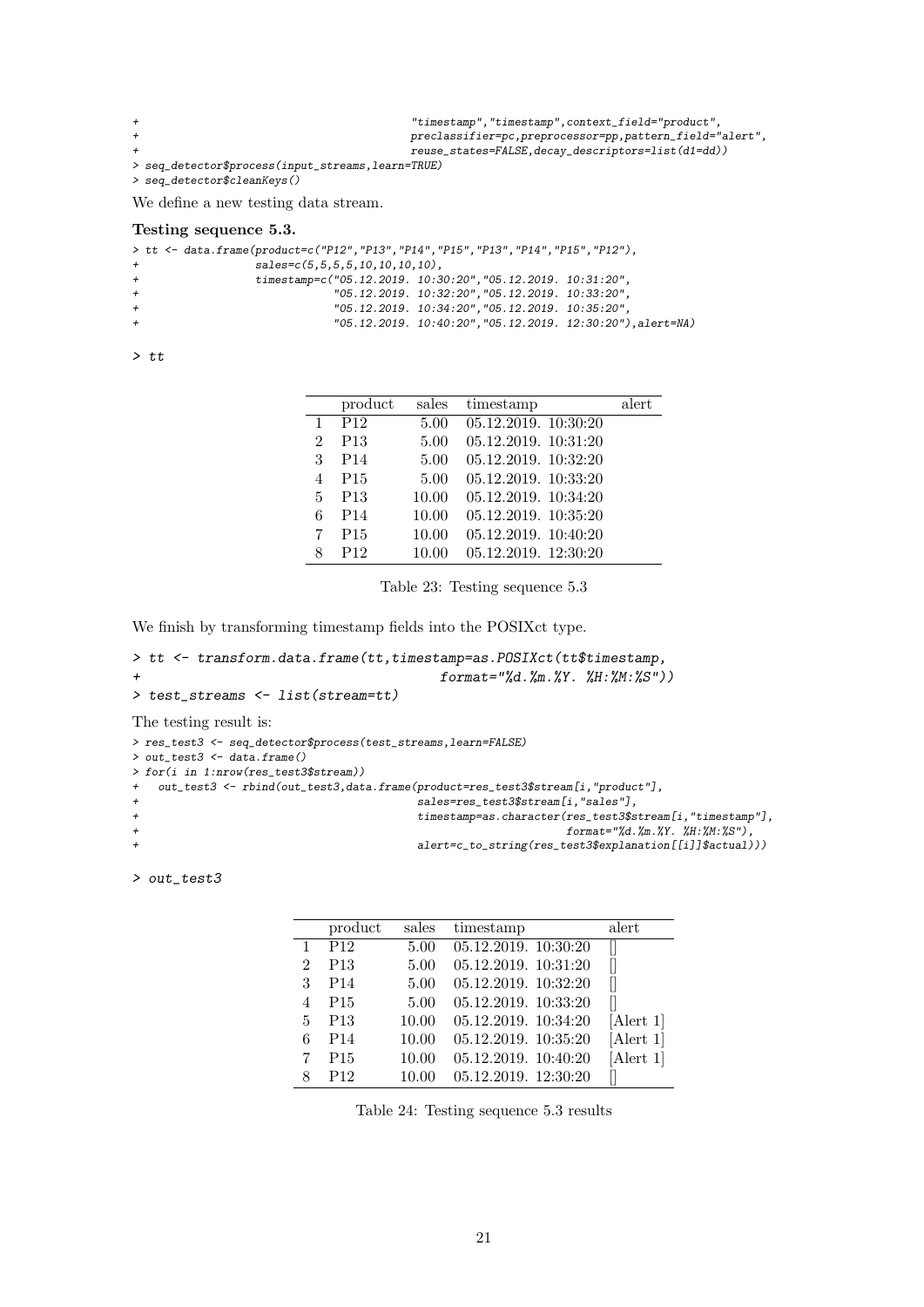### 6 Statistical projections

#### 6.1 ETT statistic collection and projection

While working, ETT collects statistic about token pushes. At the moment the collected statistic comprises:

- The number of pushes through an ETT transition
- The number of inserted tokens in an ETT state

These counting statistics  $S_{\delta}$  can be used to create ETT projections that indicate regularity of a sequence as described in (Krleža et al., 2019). Projection can reveal regular, irregular and anomalous sequences. Using threshold  $\Phi_{\mathcal{S}_{\delta}}$ , we can sub-select the ETT structure to

$$
\mathcal{R}_{\delta_{S^+}} \subseteq \{r_i | r_i \in \mathcal{R}_{\delta} \land \mathcal{S}_{\delta}(r_i) \ge \Phi_{\mathcal{S}_{\delta}}\}\
$$
  

$$
\mathcal{R}_{\delta_{S^-}} \subseteq \{r_i | r_i \in \mathcal{R}_{\delta} \land \mathcal{S}_{\delta}(r_i) < \Phi_{\mathcal{S}_{\delta}}\}\
$$
  
(7)

resulting in

$$
ETT_{\mathcal{S}^+} \subseteq ETT[\mathcal{R}_{\delta} = \mathcal{R}_{\delta_{\mathcal{S}^+}}]
$$
  
 
$$
ETT_{\mathcal{S}^-} \subseteq ETT[\mathcal{R}_{\delta} = \mathcal{R}_{\delta_{\mathcal{S}^-}}]
$$
 (8)

where we can isolate the following cases:

- Regular data sequences. Data sequences that can be obtained only by traversing through  $ETT_{S+}$ .
- Anomalous data sequences. Data sequences that can be obtained only by traversing through  $ETT_{S^-}$ .
- Irregular data sequences. Data sequences that can be obtained by traversing through both  $ETT_{\mathcal{S}^-}$  and  $ETT_{\mathcal{S}^+}$ . These data sequences are made of regular and irregular subsequences.

#### 6.2 Example 1

Let us define sequences that we want to learn. These sequences must have regular and irregular transitions.

Learning sequence 6.1.

```
> st <- data.frame(product=c("P1","P2"),sales=c(5,76),alert=c(NA,NA))
> for(i in 1:400) {
+ st <- rbind(st,data.frame(product=c("P1","P2"),sales=c(10,58),alert=c(NA,NA)))
+ st <- rbind(st,data.frame(product=c("P1","P2"),sales=c(20,31),alert=c(NA,NA)))
+ }
> st <- rbind(st,data.frame(product=c("P1","P2"),sales=c(30,11),
+ alert=c("Sequence 1","Sequence 2")))
> input_streams <- list(stream=st)
```
Now we define a Sequence Detector for learning the simple sequences we constructed earlier. > pp <- HSC\_PP(c("product","sales","alert"),"sequence\_id",auto\_id=TRUE)

```
> pc <- HSC_PC_Attribute("sales")
> seq_detector <- HybridSequenceClassifier(c("sequence_id","product","sales","alert"),"sequence_id",
                                          + "sequence_id",context_field="product",preclassifier=pc,
                                          + preprocessor=pp,reuse_states=TRUE,pattern_field="alert")
> seq_detector$process(input_streams,learn=TRUE)
> seq_detector$cleanKeys()
> seq_detector$printMachines(print_cache=FALSE,print_keys=FALSE)
```

```
-==* ETT wrapper machines list(2) *==-
Machine:210117c4b231893cfe6b
=========
  State:11 Type:Normal Entry:0 Final:0 Population:1
     Patterns:[Sequence 2]
```

```
22
```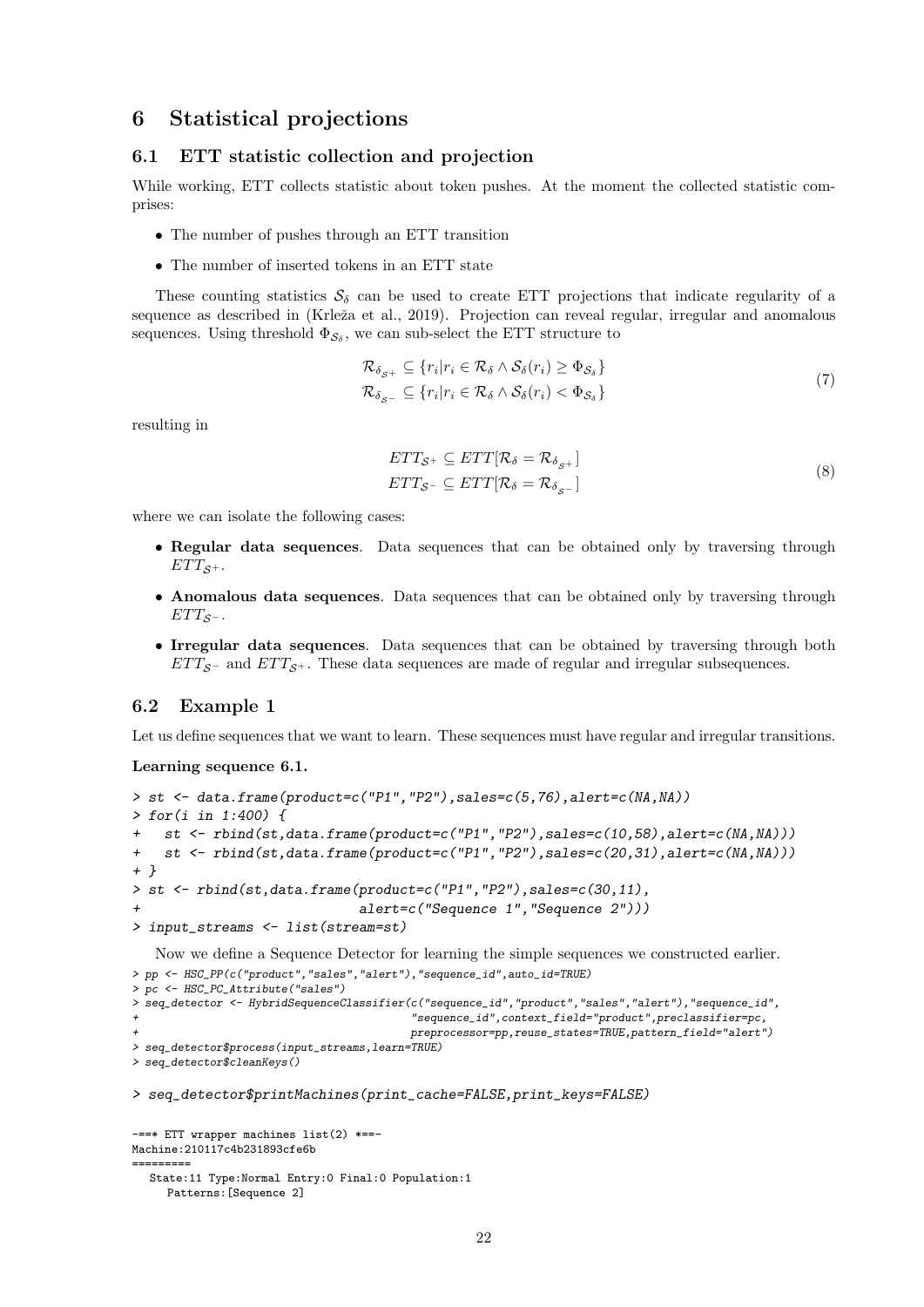```
State:31 Type:Normal Entry:0 Final:0 Population:400
     Patterns:[]
       Transition(0d29c1aa6a1579fbb7b6) to:58 Symbols:[58] Input state: Output state: Population:399
           Patterns: []
       Transition(50000c52550c2286577f) to:11 Symbols:[11] Input state: Output state: Population:1
          Patterns:[Sequence 2]
  State:58 Type:Normal Entry:0 Final:0 Population:400
     Patterns: []
       Transition(31fdf25d4f564457c603) to:31 Symbols:[31] Input state: Output state: Population:400
          Patterns:[]
  State:76 Type:Normal Entry:1 Final:0 Population:1
     Patterns: []
       Transition(f4341c6df8004d936705) to:58 Symbols:[58] Input state: Output state: Population:1
          Patterns:[]
       ENTRY Transition(7220fb3e77d515ce555a) Symbols:[76] Population:1
          Patterns:[]
=========
Machine:5b51a18c2c6994e34040
=========
  State:10 Type:Normal Entry:0 Final:0 Population:400
     Patterns:[]
       Transition(b66ae8740a7add32aeb3) to:20 Symbols:[20] Input state: Output state: Population:400
          Patterns:[]
  State:20 Type:Normal Entry:0 Final:0 Population:400
     Patterns: []
       Transition(21b7e3cd16d0e98c4ab8) to:10 Symbols:[10] Input state: Output state: Population:399
          Patterns: []
       Transition(5faf579d3d82a48ffa7e) to:30 Symbols:[30] Input state: Output state: Population:1
          Patterns:[Sequence 1]
  State:30 Type:Normal Entry:0 Final:0 Population:1
     Patterns:[Sequence 1]
  State:5 Type:Normal Entry:1 Final:0 Population:1
     Patterns:[]
       Transition(ee21a77a7da66a9ef106) to:10 Symbols:[10] Input state: Output state: Population:1
          Patterns:[]
       ENTRY Transition(25d193542c9845b068b4) Symbols:[5] Population:1
          Patterns:[]
=========
 -==***************************************==-
```
This results in two distinct ETTs, each ETT comprising its own sequence. By examining the population value in the ETTs, we can see the collected statistic for the learned data stream. Using this Sequence Detector, we can detect only original sequences, for example

#### Testing sequence 6.1.

```
> tt <- data.frame(product=c("P29","P29","P34","P29","P29","P11","P34","P34",
                           "P34", "P11", "P11"),
                 sales=c(5,10,76,20,30,10,58,31,11,20,30),alert=NA)
> test_streams <- list(stream=tt)
   which results in
> res_test <- seq_detector$process(test_streams,learn=FALSE)
> out_test <- data.frame()
> for(i in 1:nrow(res_test$stream))
+ out_test <- rbind(out_test,data.frame(product=res_test$stream[i,"product"],
+ sales=res_test$stream[i,"sales"],
                                       alert=c_to_string(res_test$explanation[[i]]$actual)))
```

```
> out_test
```
The sequence 1020 for P11 was not recognized as a separated sequence. This is the regular sequence. The Sequence Detector instance can be cloned for later manipulations.

> seq\_detector1 <- seq\_detector\$clone()

Now we can make an ETT projection by using  $\Phi_{\mathcal{S}_{\delta}} = 200$ .

> res\_is <- seq\_detector\$induceSubmachine(threshold=200)

> seq\_detector\$printMachines(print\_cache=FALSE,print\_keys=FALSE)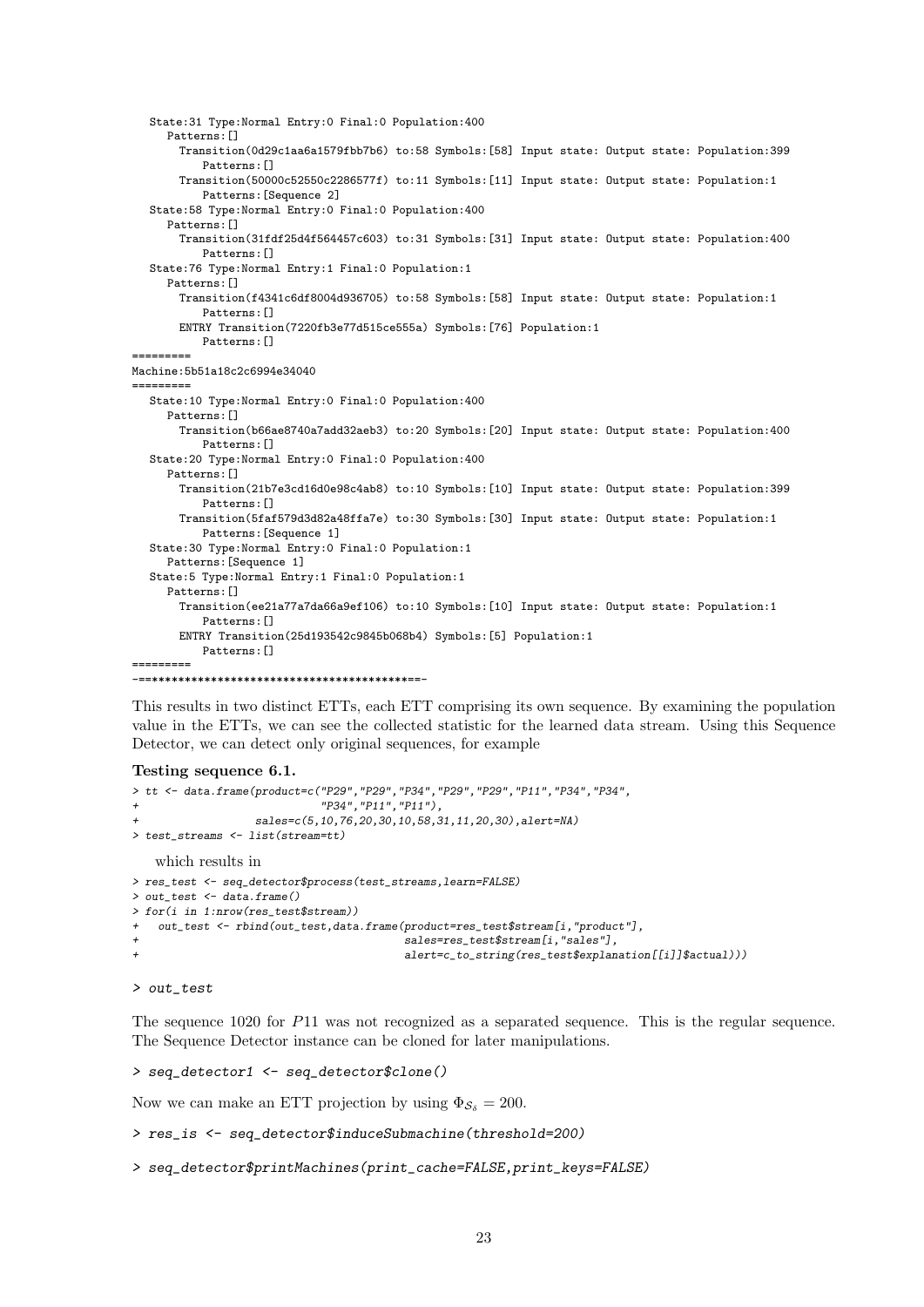|    | product         | sales | alert        |
|----|-----------------|-------|--------------|
| 1  | P <sub>29</sub> | 5.00  |              |
| 2  | P <sub>29</sub> | 10.00 |              |
| 3  | P34             | 76.00 |              |
| 4  | P <sub>29</sub> | 20.00 |              |
| 5  | P <sub>29</sub> | 30.00 | [Sequence 1] |
| 6  | P <sub>11</sub> | 10.00 |              |
| 7  | P34             | 58.00 |              |
| 8  | P34             | 31.00 |              |
| 9  | P34             | 11.00 | Sequence 2   |
| 10 | P11             | 20.00 |              |
| 11 | P11             | 30.00 |              |

Table 25: Testing sequence 6.1 results

-==\* ETT wrapper machines list(4) \*==-Machine:790be8cbf5937fd6cd0c ========= State:10 Type:Normal Entry:1 Final:0 Population:401 Patterns:[] Transition(b66ae8740a7add32aeb3) to:20 Symbols:[20] Input state: Output state: Population:401 Patterns: [] ENTRY Transition(bbb63210a83141f5ae83) Symbols: [10] Population: 0 Patterns:[] State:20 Type:Normal Entry:0 Final:0 Population:401 Patterns: [] Transition(21b7e3cd16d0e98c4ab8) to:10 Symbols:[10] Input state: Output state: Population:399 Patterns:[] ========= Machine:210117c4b231893cfe6b ========= State:11 Type:Normal Entry:0 Final:0 Population:2 Patterns:[Sequence 2] State:76 Type:Normal Entry:1 Final:0 Population:2 Patterns:[] Transition(f4341c6df8004d936705) to:ac1871961a9ae5bd9b85 Symbols:[58] Input state:58 Output state: Population:2 Patterns: [] ENTRY Transition(7220fb3e77d515ce555a) Symbols:[76] Population:2 Patterns: [] State:ac1871961a9ae5bd9b85 Type:Submachine Entry:0 Final:0 Population:0 Submachine:529fe9b0ed7cd5b8417d Transition(50000c52550c2286577f) to:11 Symbols:[11] Input state: Output state:31 Population:2 Patterns:[Sequence 2] ========= Machine:529fe9b0ed7cd5b8417d ========= State:31 Type:Normal Entry:0 Final:0 Population:401 Patterns: [] Transition(0d29c1aa6a1579fbb7b6) to:58 Symbols:[58] Input state: Output state: Population:399 Patterns:[] State:58 Type:Normal Entry:1 Final:0 Population:401 Patterns: [] Transition(31fdf25d4f564457c603) to:31 Symbols:[31] Input state: Output state: Population:401 Patterns:[] ENTRY Transition(46d48bb4ecb2d4e448f5) Symbols:[58] Population:0 Patterns:[] ========= Machine:5b51a18c2c6994e34040 ========= State:30 Type:Normal Entry:0 Final:0 Population:2 Patterns:[Sequence 1] State:5 Type:Normal Entry:1 Final:0 Population:2 Patterns: [] Transition(ee21a77a7da66a9ef106) to:54e9df692924bf0e2d2a Symbols:[10] Input state:10 Output state: Population:2 Patterns: [] ENTRY Transition(25d193542c9845b068b4) Symbols:[5] Population:2 Patterns:[]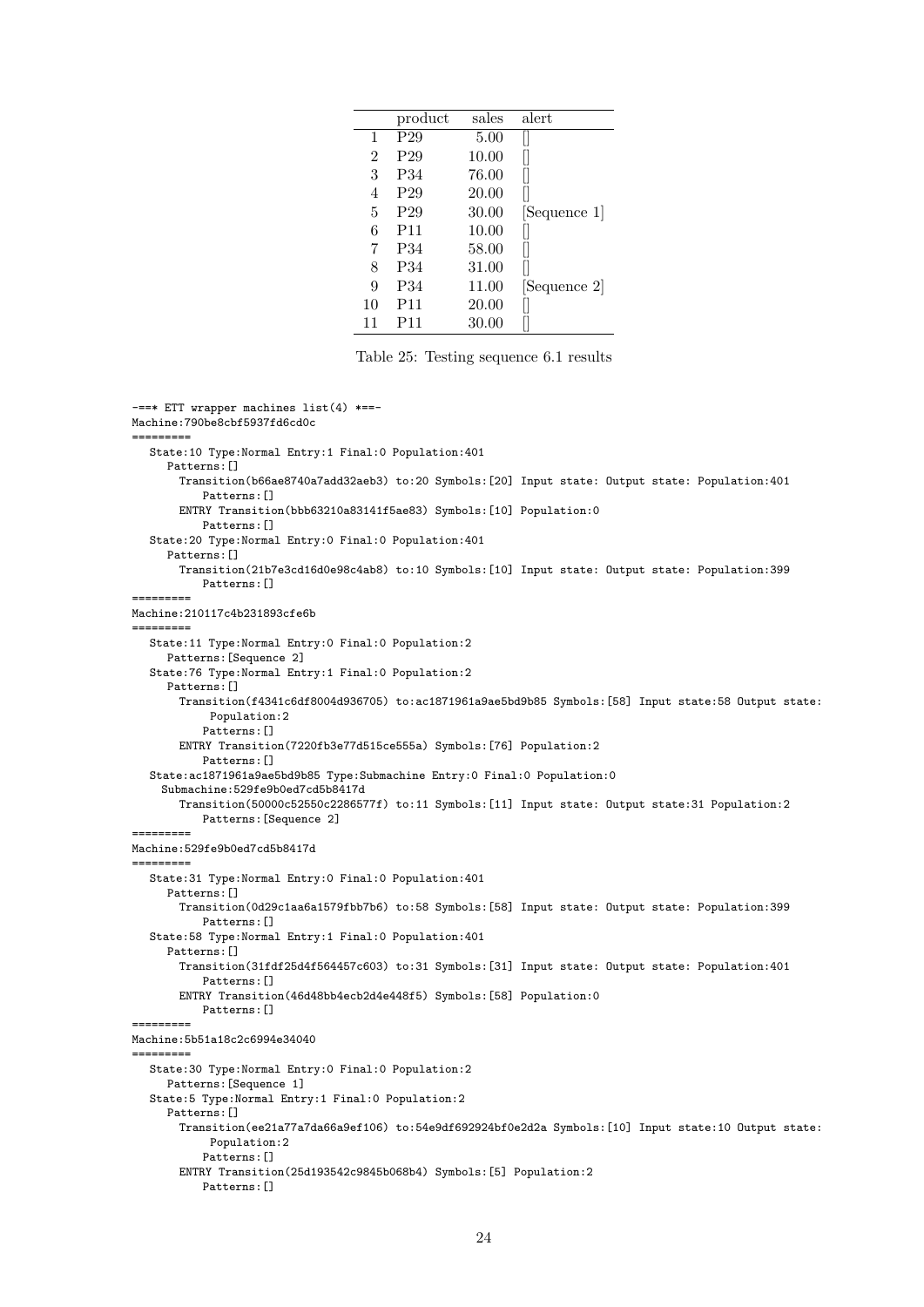State:54e9df692924bf0e2d2a Type:Submachine Entry:0 Final:0 Population:0 Submachine:790be8cbf5937fd6cd0c Transition(5faf579d3d82a48ffa7e) to:30 Symbols:[30] Input state: Output state:20 Population:2 Patterns:[Sequence 1] ========= -==\*\*\*\*\*\*\*\*\*\*\*\*\*\*\*\*\*\*\*\*\*\*\*\*\*\*\*\*\*\*\*\*\*\*\*\*\*\*\*==-

Four ETTs can be observed. These are two pairs of  $ETT_{\mathcal{S}^+}$  and  $ETT_{\mathcal{S}^-}$ , where  $ETT_{\mathcal{S}^-}$  references the  $ETT_{S+}$ . Now we can detect regular sequences. Let us create additional alerts for the regular sequences. > seq\_detector\$setOutputPattern(states=c("20"),transitions=c(),pattern="Reg.sequence 1") > seq\_detector\$setOutputPattern(states=c("31"),transitions=c(),pattern="Reg.sequence 2") > res\_test <- seq\_detector\$process(test\_streams,learn=FALSE) > out\_test <- data.frame() > for(i in 1:nrow(res\_test\$stream)) out\_test <- rbind(out\_test,data.frame(product=res\_test\$stream[i,"product"], sales=res\_test\$stream[i,"sales"], alert=c\_to\_string(res\_test\$explanation[[i]]\$actual)))

> out\_test

|                | product         | sales | alert                      |
|----------------|-----------------|-------|----------------------------|
| 1              | P <sub>29</sub> | 5.00  |                            |
| $\overline{2}$ | P <sub>29</sub> | 10.00 |                            |
| 3              | P34             | 76.00 |                            |
| 4              | P <sub>29</sub> | 20.00 | [Reg.sequence 1]           |
| 5              | P <sub>29</sub> | 30.00 | [Sequence 1]               |
| 6              | P <sub>11</sub> | 10.00 |                            |
| 7              | P34             | 58.00 |                            |
| 8              | P34             | 31.00 | Reg.sequence 2             |
| 9              | P34             | 11.00 | [Sequence 2]               |
| 10             | P11             | 20.00 | $ Reg \text{.sequence} 1 $ |
| 11             | P11             | 30.00 |                            |

Table 26: Testing sequence 6.1 results

At this moment, we are able to detect both, whole and regular sequences.

#### 6.3 Example 2

We can project the original Sequence Detector instance and to discard the irregular part of the learned sequences. The Sequence Detector instance is reverted back to the original, before cloning, and projection on the reverted instance is done.

```
> seq_detector <- seq_detector1$clone()
> res_is <- seq_detector$induceSubmachine(threshold=200,isolate=TRUE)
> seq_detector$printMachines(print_cache=FALSE,print_keys=FALSE)
-==* ETT wrapper machines list(2) *==-
Machine:aa93042c6703329ce512
=========
  State:10 Type:Normal Entry:1 Final:0 Population:401
     Patterns:[]
       Transition(b66ae8740a7add32aeb3) to:20 Symbols:[20] Input state: Output state: Population:401
          Patterns:[]
       ENTRY Transition(386f66fdd3d3c2964023) Symbols:[10] Population:0
          Patterns:[]
  State:20 Type:Normal Entry:0 Final:0 Population:401
     Patterns: []
       Transition(21b7e3cd16d0e98c4ab8) to:10 Symbols:[10] Input state: Output state: Population:399
          Patterns:[]
=========
Machine:583de9c692fc8a5ff421
=========
  State:31 Type:Normal Entry:0 Final:0 Population:401
     Patterns:[]
```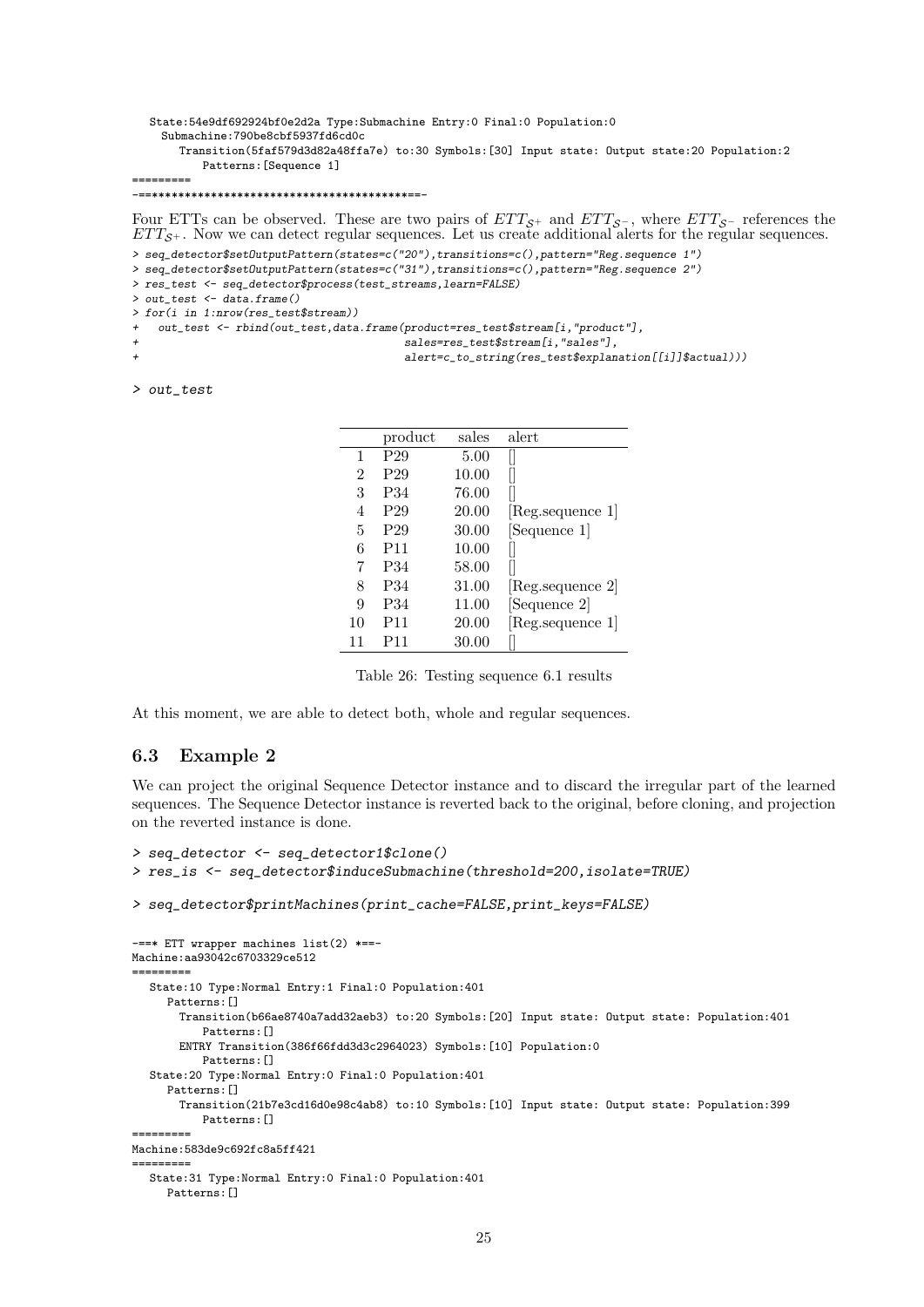```
Transition(0d29c1aa6a1579fbb7b6) to:58 Symbols:[58] Input state: Output state: Population:399
          Patterns:[]
  State:58 Type:Normal Entry:1 Final:0 Population:401
     Patterns:[]
      Transition(31fdf25d4f564457c603) to:31 Symbols:[31] Input state: Output state: Population:401
          Patterns:[]
      ENTRY Transition(ac904c321dfed9cb1f16) Symbols:[58] Population:0
          Patterns: []
=========
```
-==\*\*\*\*\*\*\*\*\*\*\*\*\*\*\*\*\*\*\*\*\*\*\*\*\*\*\*\*\*\*\*\*\*\*\*\*\*\*\*==-

Only ETTs that comprise the most regular sequences, those that satisfy the threshold  $\Phi_{\mathcal{S}_{\delta}} = 200$ , can be observed. Isolating only the most regular sequences can have its benefits and shortfalls:

- Benefit: We keep only structures that are the most recurring, some would say the most common and regular behaviour, the most common process flows, etc... This helps to manage the size of the Sequence Detector instance in the Big Data environment, which is of uttermost importance.
- Shortfall: We lose the ability to detect irregular and anomalous sequences, which are important in detecting fraudulent behaviour and activities.

By processing the testing sequence 6.1 again, we can see that only regular subsequences yield alerts.

```
> seq_detector$setOutputPattern(states=c("20"),transitions=c(),pattern="Reg.sequence 1")
```

```
> seq_detector$setOutputPattern(states=c("31"),transitions=c(),pattern="Reg.sequence 2")
> res_test <- seq_detector$process(test_streams,learn=FALSE)
```

```
> out_test <- data.frame()
```

```
> for(i in 1:nrow(res_test$stream))
```
out\_test <- rbind(out\_test,data.frame(product=res\_test\$stream[i,"product"],

```
sales=res_test$stream[i,"sales"],
alert=c_to_string(res_test$explanation[[i]]$actual)))
```
> out\_test

|    | product         | sales | alert                           |
|----|-----------------|-------|---------------------------------|
| 1  | P <sub>29</sub> | 5.00  |                                 |
| 2  | P <sub>29</sub> | 10.00 |                                 |
| 3  | P34             | 76.00 |                                 |
| 4  | P <sub>29</sub> | 20.00 | $ {\rm Reg}.\text{sequence }1 $ |
| 5  | P <sub>29</sub> | 30.00 |                                 |
| 6  | P <sub>11</sub> | 10.00 |                                 |
| 7  | P34             | 58.00 |                                 |
| 8  | P34             | 31.00 | Reg.sequence 2                  |
| 9  | P <sub>34</sub> | 11.00 |                                 |
| 10 | P <sub>11</sub> | 20.00 | $ {\rm Reg}.\text{sequence }1 $ |
| 11 | P <sub>11</sub> | 30.00 |                                 |

Table 27: Testing sequence 6.1 results

## 7 Compressing Sequence Detector

When processing Big Data, learning actions (Krleža et al., 2019) can generate a lot of states and additional ETTs. This can cause a significant increase in memory consumption and processing power need, and slowing down the processing od data items by a Statistical Detector object. Statistical projection is one of the ways how to deal with Sequence Detector complexity explosion, which helps to select and project only the most common sequences, reducing overall size of the Sequence Detector. Even so, Sequence Detector can create multiple ETTs having a substructure (a sub-graph) that is isomorphic. Since we have the ability to stack and reuse ETTs, isolating isomorphic ETT structures in referenced, child ETTs is a way how to compress Sequence Detector and reduce its size.

### 7.1 Example 1 - Merging

We can define two input data stream for which we certainly know that will produce two partially isomorphic ETTs.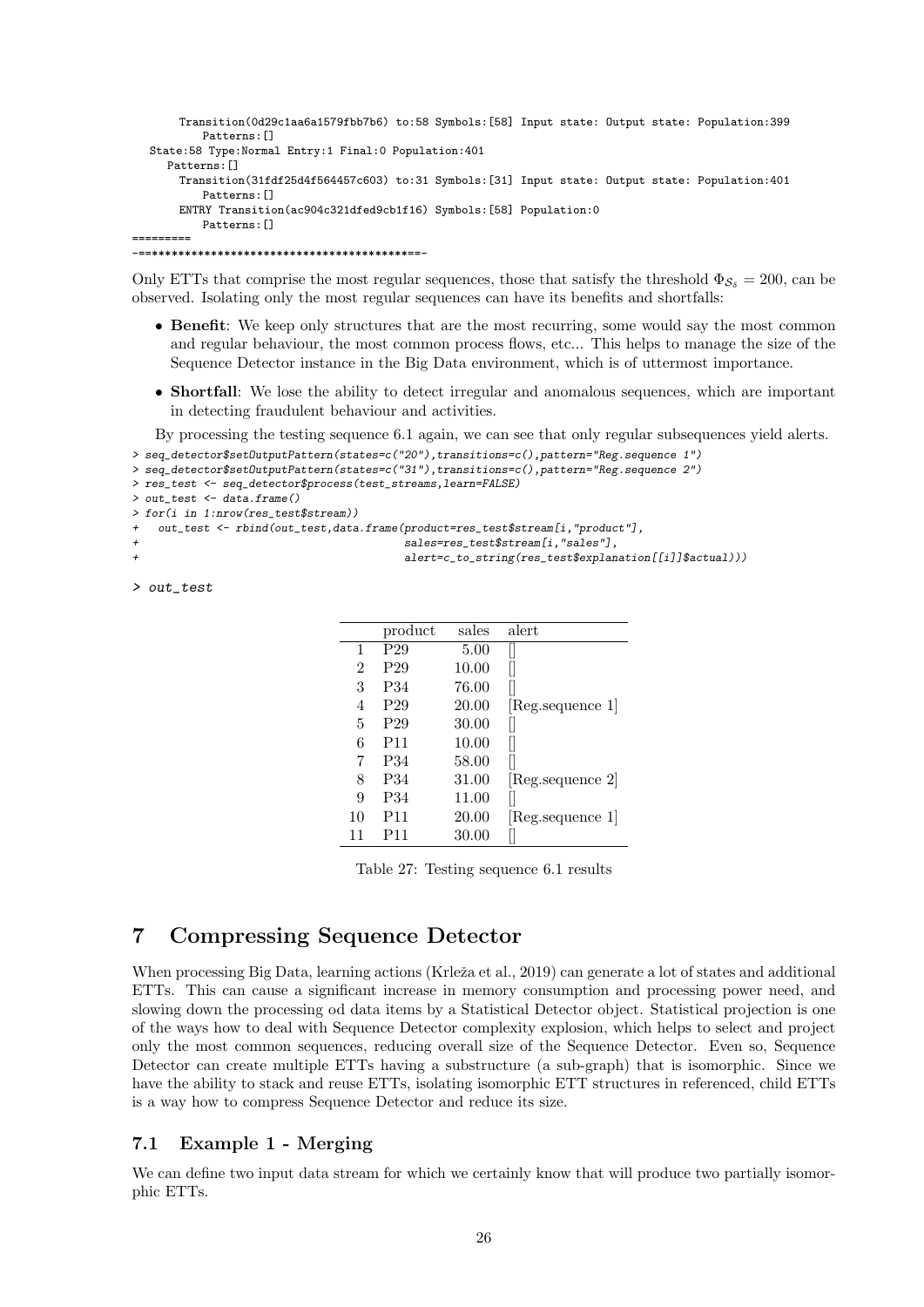Learning sequence 7.1.

```
> library(SeqDetect)
> ldf1 <- data.frame(product=c("P1","P1","P1","P1"),sequence_id=c(1,3,5,7),
                         sales = c(5,76,123,1), alert = c(NA,NA,NA, "Albert P1"))> ldf2 <- data.frame(product=c("P2","P2","P2","P2"),sequence_id=c(2,4,6,8),
+ sales=c(21,76,123,42),alert=c(NA,NA,NA,"Alert P2"))
> input_streams <- list(stream1=ldf1,stream2=ldf2)
Then we define the Sequence Detector instance.
> pp <- HSC_PP(c("product","sales","alert","sequence_id"),"sequence_id")
> pc <- HSC_PC_Attribute("sales")
> seq_detector <- HybridSequenceClassifier(c("sequence_id","product","sales","alert"),
                                         + "sequence_id","sequence_id",context_field="product",
                                         + preclassifier=pc,preprocessor=pp,reuse_states=TRUE,
                                         + pattern_field="alert")
> seq_detector$process(input_streams,learn=TRUE)
> seq_detector$cleanKeys()
> backup_detector <- seq_detector$clone()
We get two ETTs after the learning process.
> seq_detector$printMachines(print_cache=FALSE,print_keys=FALSE)
-==* ETT wrapper machines list(2) *==-
Machine:52b02d9c402f59256119
=========
  State:123 Type:Normal Entry:0 Final:0 Population:1
    Patterns: []
      Transition(32ba46ea809e31b8132b) to:42 Symbols:[42] Input state: Output state: Population:1
          Patterns:[Alert P2]
  State:21 Type:Normal Entry:1 Final:0 Population:1
     Patterns: []
       Transition(03da7f16e661bfe2735e) to:76 Symbols:[76] Input state: Output state: Population:1
          Patterns:[]
      ENTRY Transition(765d8c5eb45bf10d1276) Symbols:[21] Population:1
          Patterns: []
  State:42 Type:Normal Entry:0 Final:0 Population:1
    Patterns:[Alert P2]
  State:76 Type:Normal Entry:0 Final:0 Population:1
    Patterns: []
      Transition(6c29f845dcbfd8438eba) to:123 Symbols:[123] Input state: Output state: Population:1
          Patterns:[]
=========
Machine:ba56fc8606f9abbac2e3
=========
  State:1 Type:Normal Entry:0 Final:0 Population:1
    Patterns:[Alert P1]
  State:123 Type:Normal Entry:0 Final:0 Population:1
    Patterns:[]
      Transition(b9e6b47cc1dbc0fb4435) to:1 Symbols:[1] Input state: Output state: Population:1
          Patterns:[Alert P1]
  State:5 Type:Normal Entry:1 Final:0 Population:1
    Patterns: []
       Transition(b6ed39394bc9a1e472b2) to:76 Symbols:[76] Input state: Output state: Population:1
          Patterns:[]
      ENTRY Transition(1f0cae483ae9cf659f29) Symbols:[5] Population:1
          Patterns:[]
  State:76 Type:Normal Entry:0 Final:0 Population:1
     Patterns:[]
      Transition(19add4a709c17ecc394e) to:123 Symbols:[123] Input state: Output state: Population:1
          Patterns:[]
 =========
```
-==\*\*\*\*\*\*\*\*\*\*\*\*\*\*\*\*\*\*\*\*\*\*\*\*\*\*\*\*\*\*\*\*\*\*\*\*\*\*\*==-

Sequence detection works as supposed. We define the following testing sequence...

#### Testing sequence 7.1.

```
> tdf1 <- data.frame(product=c("P3", "P3", "P3", "P3"), sequence_id=c(1,2,3,4),sales=c(5,76,123,1),alert=NA)
> test_streams <- list(stream1=tdf1)
```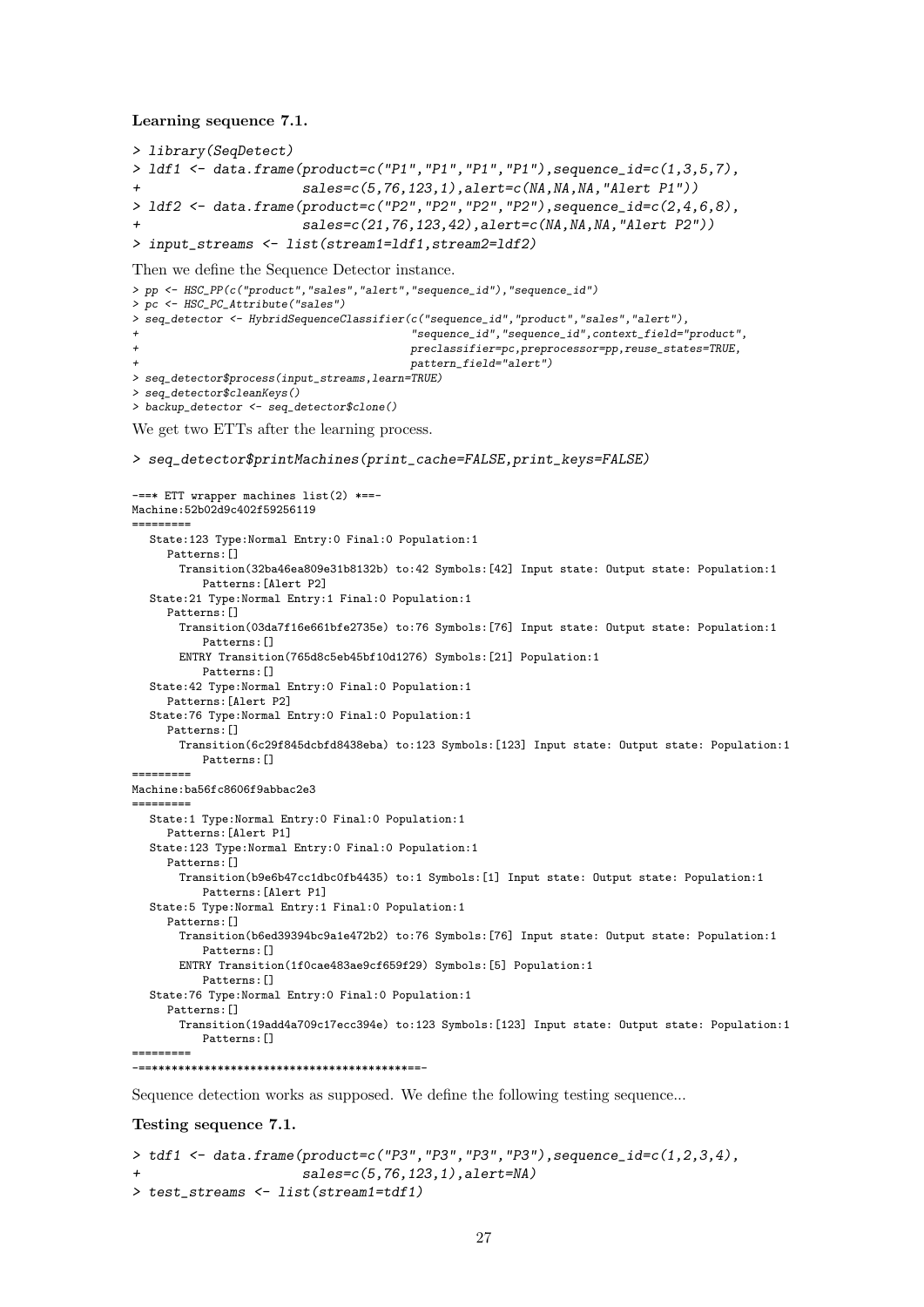```
> res_test <- seq_detector$process(test_streams,learn=FALSE)
> out_test <- data.frame()
> for(i in 1:nrow(res_test$stream))
   out_test <- rbind(out_test,data.frame(product=res_test$stream[i,"product"],
                                          sales=res_test$stream[i,"sales"],
                                          alert=c_to_string(res_test$explanation[[i]]$actual)))
```
> out\_test

|   | product        | sales  | alert      |
|---|----------------|--------|------------|
|   | P3             | 5.00   |            |
| 2 | P <sub>3</sub> | 76.00  |            |
| 3 | P <sub>3</sub> | 123.00 |            |
|   | P3             | 1.00   | [Alert P1] |

Table 28: Testing sequence 7.1 results

Merging two ETTs is possible, but it will have a negative impact on the Sequence Detector by fusing learned sequences together.

#### Testing sequence 7.2.

```
> tdf1 <- data.frame(product=c('P4", "P4", "P4", "P4"), sequence_id=c(1,2,3,4),+ sales=c(21,76,123,1),alert=NA)
> test_streams <- list(stream1=tdf1)
> seq_detector$mergeMachines()
> res_test <- seq_detector$process(test_streams,learn=FALSE)
> out_test <- data.frame()
> for(i in 1:nrow(res_test$stream))
  + out_test <- rbind(out_test,data.frame(product=res_test$stream[i,"product"],
                                        sales=res_test$stream[i,"sales"],
                                        alert=c_to_string(res_test$explanation[[i]]$actual)))
> seq_detector$printMachines(print_cache=FALSE,print_keys=FALSE)
-==* ETT wrapper machines list(1) *==-
Machine:52b02d9c402f59256119
=========
  State:1 Type:Normal Entry:0 Final:0 Population:3
     Patterns: [Alert P1]
  State:123 Type:Normal Entry:0 Final:0 Population:4
     Patterns:[]
      Transition(32ba46ea809e31b8132b) to:42 Symbols:[42] Input state: Output state: Population:1
          Patterns:[Alert P2]
       Transition(426775aa87a1c2f14d36) to:1 Symbols:[1] Input state: Output state: Population:3
          Patterns:[Alert P1]
  State:21 Type:Normal Entry:1 Final:0 Population:2
     Patterns: []
      Transition(03da7f16e661bfe2735e) to:76 Symbols:[76] Input state: Output state: Population:2
          Patterns:[]
       ENTRY Transition(765d8c5eb45bf10d1276) Symbols:[21] Population:2
          Patterns:[]
  State:42 Type:Normal Entry:0 Final:0 Population:1
     Patterns:[Alert P2]
  State:5 Type:Normal Entry:1 Final:0 Population:2
     Patterns:[]
       Transition(0cb34e969cba0abf4af3) to:76 Symbols:[76] Input state: Output state: Population:2
          Patterns:[]
       ENTRY Transition(ca3486eba6c7e5eaecdb) Symbols:[5] Population:2
          Patterns:[]
  State:76 Type:Normal Entry:0 Final:0 Population:4
     Patterns:[]
       Transition(6c29f845dcbfd8438eba) to:123 Symbols:[123] Input state: Output state: Population:4
          Patterns:[]
=========
 -==***************************************==-
```
#### > out\_test

Results in Table 29 are incorrect. Notice that we recognize the sequence 21,76,123,1, which a combination of sequences for two different contexts in the learning sequence 7.1.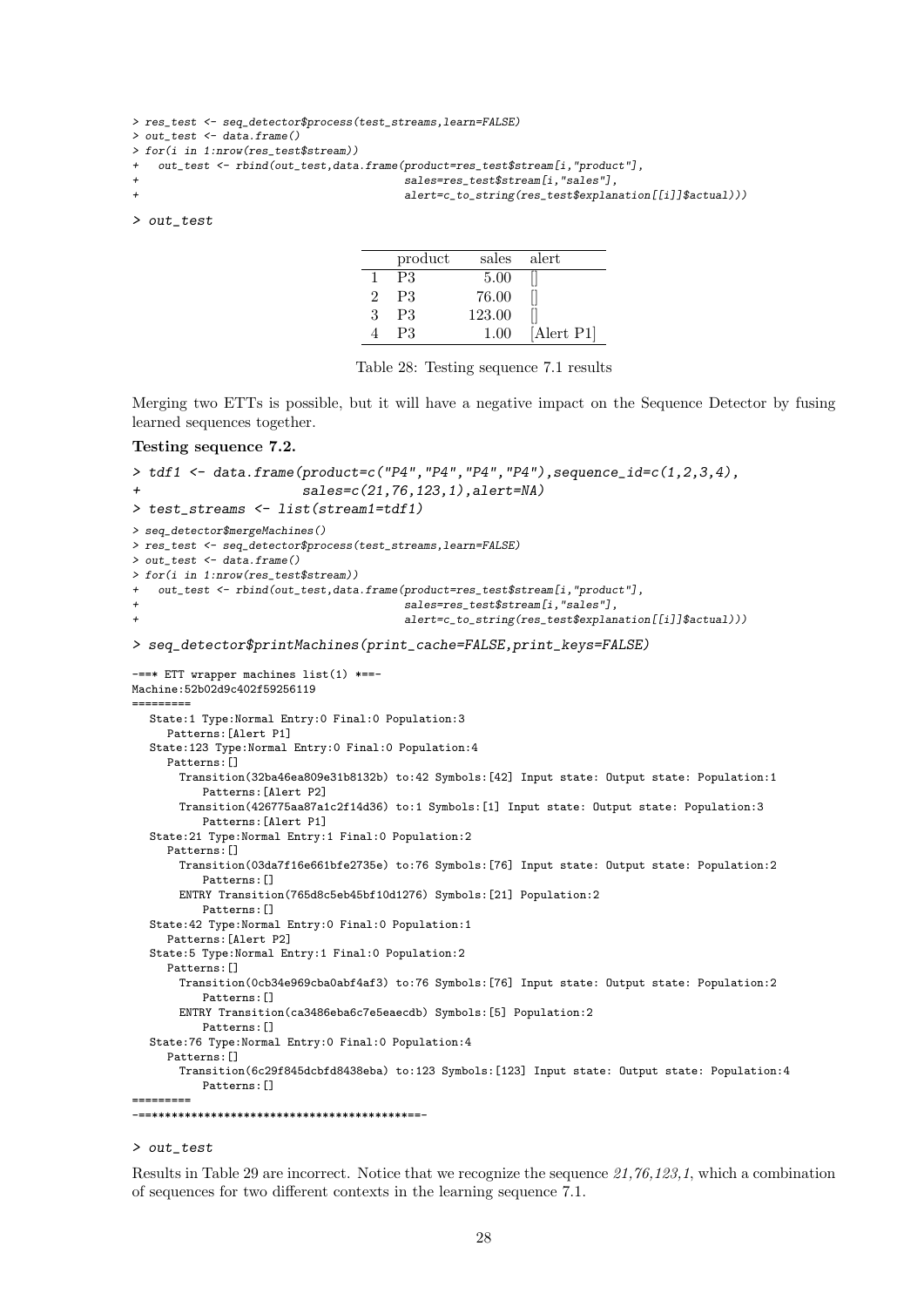|               | product | sales  | alert      |
|---------------|---------|--------|------------|
|               | P4      | 21.00  |            |
| $\mathcal{D}$ | P4      | 76.00  |            |
| 3             | P4      | 123.00 |            |
|               | P4      | 1.00   | [Alert P1] |

Table 29: Testing sequence 7.2 results

#### 7.2 Example 2 - compression

The previous result is not correct, as it wrongly detects the sequence for the product  $P1$ , while in fact it was a combination of sequences for  $P1$  and  $P2$ . However, if we isolate the isomorphic parts of the  $ETTs$ 

```
Testing sequence 7.3.
```

```
> tdf1 < - data.frame(product=c("P5","P5","P5","P5"),sequence_id=c(1,2,3,4),
+ sales=c(21,76,123,1),alert=NA)
> test_streams <- list(stream1=tdf1)
> seq_detector <- backup_detector$clone()
> seq_detector$compressMachines()
> res_test <- seq_detector$process(test_streams,learn=FALSE)
> out_test <- data.frame()
> for(i in 1:nrow(res_test$stream))
  out_test <- rbind(out_test,data.frame(product=res_test$stream[i,"product"],
                                      sales=res_test$stream[i,"sales"],
                                      alert=c_to_string(res_test$explanation[[i]]$actual)))
```
...we get the correct result. No detection occurs when an intertwined sequence is tested.

```
> seq_detector$printMachines(print_cache=FALSE,print_keys=FALSE)
```

```
-==* ETT wrapper machines list(3) *==-
Machine:ce38b32244fb002a3952
=========
  State:123 Type:Normal Entry:0 Final:0 Population:3
     Patterns: []
  State:76 Type:Normal Entry:0 Final:0 Population:3
     Patterns:[]
       Transition(a5f1f30034d41c556c12) to:123 Symbols:[123] Input state: Output state: Population:3
          Patterns:[]
=========
Machine:803a3077361e9d35c6a6
=========
  State:21 Type:Normal Entry:1 Final:0 Population:2
     Patterns: []
       Transition(03da7f16e661bfe2735e) to:dcab368b84b746e74292 Symbols:[76] Input state:76 Output state:
           Population:2
          Patterns:[]
       ENTRY Transition(765d8c5eb45bf10d1276) Symbols:[21] Population:2
          Patterns:[]
  State:42 Type:Normal Entry:0 Final:0 Population:1
     Patterns:[Alert P2]
  State:dcab368b84b746e74292 Type:Submachine Entry:0 Final:0 Population:1
    Submachine:ce38b32244fb002a3952
       Transition(32ba46ea809e31b8132b) to:42 Symbols:[42] Input state: Output state:123 Population:1
          Patterns:[Alert P2]
=========
Machine:2a5e29e41436bd656224
=========
  State:1 Type:Normal Entry:0 Final:0 Population:1
     Patterns:[Alert P1]
  State:5 Type:Normal Entry:1 Final:0 Population:1
     Patterns:[]
       Transition(b6ed39394bc9a1e472b2) to:a9ea06dab656720d68d3 Symbols:[76] Input state:76 Output state:
           Population:1
           Patterns:[]
       ENTRY Transition(1f0cae483ae9cf659f29) Symbols:[5] Population:1
           Patterns:[]
```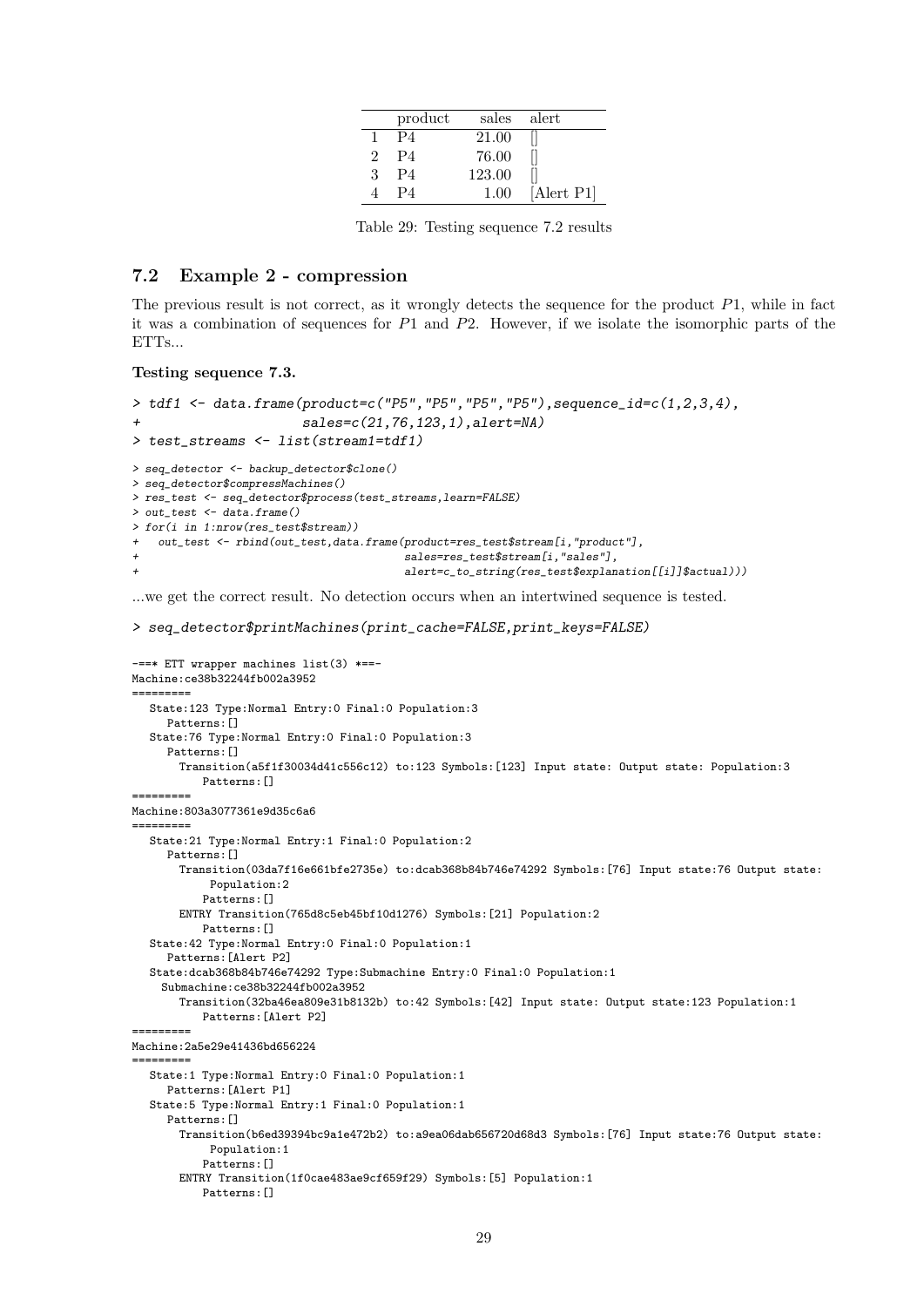#### State:a9ea06dab656720d68d3 Type:Submachine Entry:0 Final:0 Population:0 Submachine:ce38b32244fb002a3952 Transition(b9e6b47cc1dbc0fb4435) to:1 Symbols:[1] Input state: Output state:123 Population:1 Patterns:[Alert P1]

```
=========
-==***************************************==-
```
> out\_test

|   | product   | sales  | alert |
|---|-----------|--------|-------|
|   | <b>P5</b> | 21.00  |       |
| 9 | <b>P5</b> | 76.00  |       |
| З | <b>P5</b> | 123.00 |       |
|   | P5.       | 1.00   |       |

Table 30: Testing sequence 7.3 results

However, the correct sequence gets recognized successfully.

#### Testing sequence 7.4.

```
> tdf1 <- data.frame(product=c("P6","P6","P6","P6"),
+ sequence_id=c(1,2,3,4),sales=c(5,76,123,1),
+ alert=NA)
> test_streams <- list(stream1=tdf1)
> res_test <- seq_detector$process(test_streams,learn=FALSE)
> out_test <- data.frame()
> for(i in 1:nrow(res_test$stream))
+ out_test <- rbind(out_test,data.frame(product=res_test$stream[i,"product"],
                                   sales=res_test$stream[i,"sales"],
                                   alert=c_to_string(res_test$explanation[[i]]$actual)))
```
> out\_test

|   | product        | sales  | alert      |
|---|----------------|--------|------------|
|   | P <sub>6</sub> | 5.00   |            |
| 2 | P <sub>6</sub> | 76.00  |            |
| 3 | P6             | 123.00 |            |
|   | P6             | 1.00   | [Alert P1] |

Table 31: Testing sequence 7.4 results

### 8 Other options

#### 8.1 Saving and loading Sequence Detector

Having C++ objects, a Sequence Detector object cannot be saved properly without serialization. First, we define a simple Sequence Detector object and a learning sequence.

#### Learning sequence 8.1.

```
> st <- data.frame(product=c("P1","P1"),sales=c(5,76),alert=c(NA,"Alert"))
> input_streams <- list(stream=st)
> pp <- HSC_PP(c("product","sales","alert"),"sequence_id",auto_id=TRUE)
> pc <- HSC_PC_Attribute("sales")
> seq_detector_oo <- HybridSequenceClassifier(c("sequence_id","product","sales","alert"),"sequence_id",
                                         + "sequence_id",context_field="product",preclassifier=pc,
                                         + preprocessor=pp,reuse_states=TRUE,pattern_field="alert")
> seq_detector_oo$process(input_streams,learn=TRUE)
```
Before saving the Sequence Detector object instance, we need to perform the serialization procedure.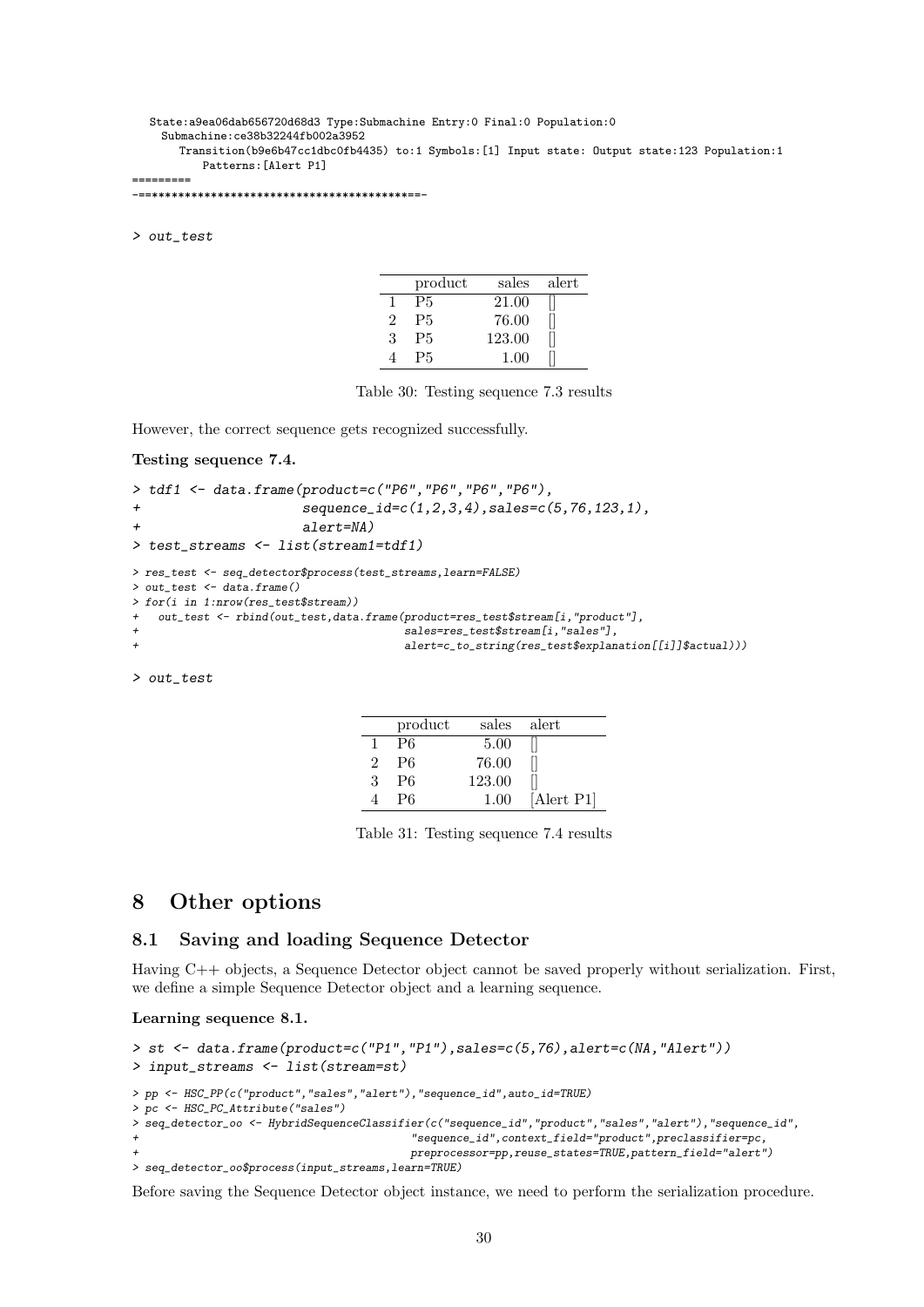> seq\_detector\_oo\$serialize()

The results of the serialization can be checked in the cache field of the Sequence Detector object.

> c\_to\_string(names(seq\_detector\_oo\$cache))

[1] "[ad3d044bd780619c2c3d,options,ETT\_Version]"

> c\_to\_string(names(seq\_detector\_oo\$cache[[1]]))

```
[1] "[states,transitions,tokens,locked,extend_fst_entry]"
```
> c\_to\_string(names(seq\_detector\_oo\$cache[[1]][["states"]]))

[1] "[76,5]"

```
> saveRDS(seq_detector_oo,"test.RDS")
```
After loading, the deserialization method deserialize can be invoked explicitly. However, this method is invoked implicitly as soon as some of the Sequence Detector methods is invoked.

```
> new_seq_detector_oo <- readRDS("test.RDS")
```

```
> new_seq_detector_oo$printMachines()
```

```
-==* ETT wrapper machines list(1) *==-
Machine:ad3d044bd780619c2c3d
=========
  Common cache:[P1]
  State:5 Type:Normal Entry:1 Final:0 Population:1
     Cache:[P1]
     Keys:[]
     Patterns:[]
       Transition(6fcb0701687f56f4a8d7) to:76 Symbols:[76] Input state: Output state: Population:1
          Patterns:[Alert]
       ENTRY Transition(8d840100bd4814477fe3) Symbols:[5] Population:1
          Patterns:[]
  State:76 Type:Normal Entry:0 Final:0 Population:1
     Cache:[P1]
     Keys:[P1]
     Patterns:[Alert]
     =========
-==***************************************==-
```
#### 8.1.1 Serializing and deserializing into an external named list

A Sequence Detector object could be serialized and deserialized into an external variable. Serializing is done into a named list.

```
> sd_list <- new_seq_detector_oo$serializeToList()
> c_to_string(names(sd_list))
```
[1] "[ad3d044bd780619c2c3d,options,ETT\_Version,hsc\_options]"

> c\_to\_string(names(sd\_list[[1]]))

[1] "[states,transitions,tokens,locked,extend\_fst\_entry]"

```
> c_to_string(names(sd_list[[1]][["states"]]))
```

```
[1] "[5,76]"
```
> totally\_new\_sd\_oo <- deserializeFromList(sd\_list)

```
> totally_new_sd_oo$printMachines()
```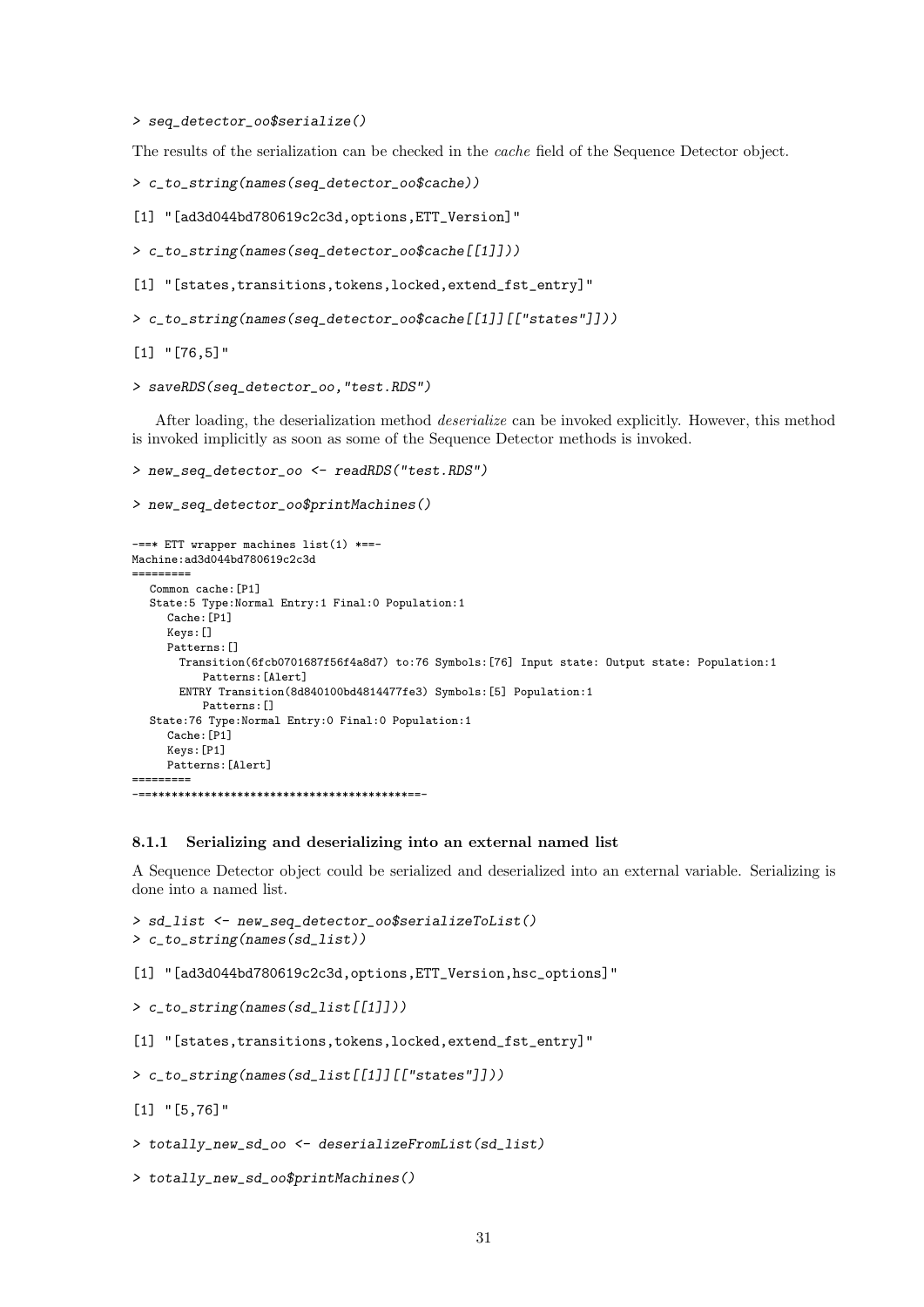```
-==* ETT wrapper machines list(1) *==-
Machine:ad3d044bd780619c2c3d
=========
  Common cache:[P1]
  State:5 Type:Normal Entry:1 Final:0 Population:1
     Cache:[P1]
     Keys:[]
     Patterns:[]
       Transition(6fcb0701687f56f4a8d7) to:76 Symbols:[76] Input state: Output state: Population:1
           Patterns:[Alert]
       ENTRY Transition(8d840100bd4814477fe3) Symbols:[5] Population:1
          Patterns:[]
  State:76 Type:Normal Entry:0 Final:0 Population:1
     Cache:[P1]
     Keys:[P1]
     Patterns:[Alert]
    =-==***************************************==-
```
#### 8.2 Merging ETTs

In case when multiple ETTs are created, they can be merged into a single ETT. As mentioned in (Krleža et al., 2019), if there are no common point in ETTs, this will create a single ETT having disconnected structure. Let us amend the previously generated Sequence Detector.

```
Learning sequence 8.2.
```

```
> st <- data.frame(product=c("P5", "P5", "P5"), sales=c(9,76,10),+ alert=c(NA,"Alert","Alert P5"))
> input_streams <- list(stream=st)
> totally new sd oo$process(input streams,learn=TRUE)
> totally_new_sd_oo$printMachines()
 -==* ETT wrapper machines list(2) *==-
Machine:df6e3a3fcbe031257ee7
=========
  Common cache:[P5]
  State:10 Type:Normal Entry:0 Final:0 Population:1
     Cache:[P5]
     Keys:[P5]
    Patterns:[Alert P5]
  State:76 Type:Normal Entry:0 Final:0 Population:1
     Cache:[P5]
     Keys:[]
     Patterns:[Alert]
      Transition(6e2b3f1765d116a80b57) to:10 Symbols:[10] Input state: Output state: Population:1
          Patterns:[Alert P5]
  State:9 Type:Normal Entry:1 Final:0 Population:1
     Cache:[P5]
     Keys:[]
     Patterns:[]
      Transition(8a127dd0b4ae93acb1a7) to:76 Symbols:[76] Input state: Output state: Population:1
          Patterns:[Alert]
      ENTRY Transition(0e4f0f67a4063a649cde) Symbols:[9] Population:1
          Patterns:[]
=========
Machine:ad3d044bd780619c2c3d
=========
  Common cache:[P1]
  State:5 Type:Normal Entry:1 Final:0 Population:1
     Cache:[P1]
     Keys:[]
     Patterns: []
       Transition(6fcb0701687f56f4a8d7) to:76 Symbols:[76] Input state: Output state: Population:1
          Patterns:[Alert]
       ENTRY Transition(8d840100bd4814477fe3) Symbols:[5] Population:1
         Patterns:[]
  State:76 Type:Normal Entry:0 Final:0 Population:1
     Cache:[P1]
```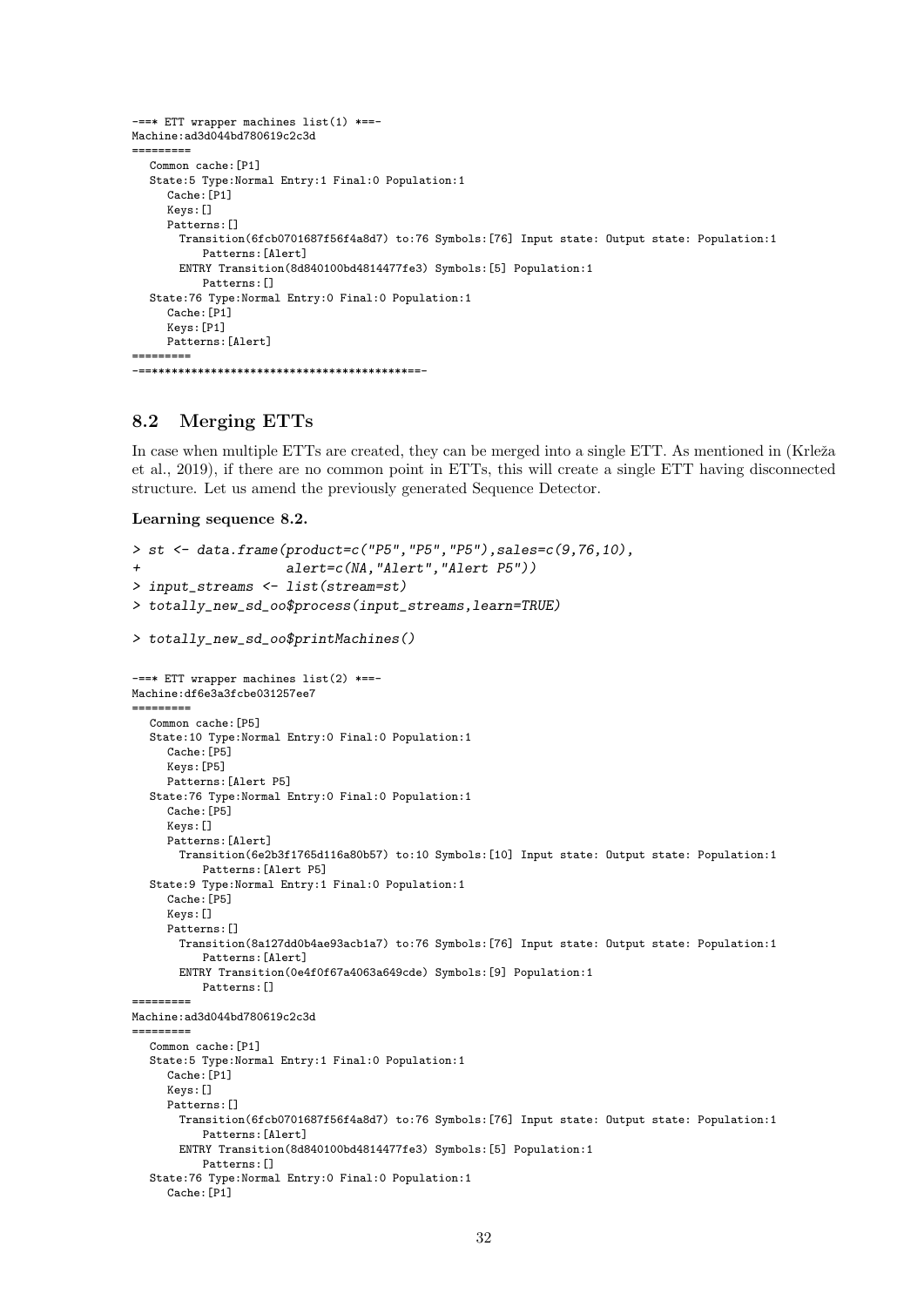Keys:[P1] Patterns:[Alert] ========= -==\*\*\*\*\*\*\*\*\*\*\*\*\*\*\*\*\*\*\*\*\*\*\*\*\*\*\*\*\*\*\*\*\*\*\*\*\*\*\*==-

The result are two ETTs that have a common state 76 of a pattern Alert. Merging the Sequence Detector results in a single connected ETT.

```
> totally_new_sd_oo$mergeMachines()
> totally_new_sd_oo$printMachines()
-==* ETT wrapper machines list(1) *==-
Machine:df6e3a3fcbe031257ee7
=========
  Common cache:[P1,P5]
  State:10 Type:Normal Entry:0 Final:0 Population:1
     Cache:[P5]
     Keys:[P5]
     Patterns:[Alert P5]
  State:5 Type:Normal Entry:1 Final:0 Population:1
     Cache:[P1]
     Keys:[]
     Patterns: []
       Transition(b41644c7ecce050da421) to:76 Symbols:[76] Input state: Output state: Population:1
          Patterns:[Alert]
       ENTRY Transition(21db122f5cd8591a5563) Symbols:[5] Population:1
          Patterns:[]
  State:76 Type:Normal Entry:0 Final:0 Population:2
     Cache:[P1,P5]
     Keys:[P1]
     Patterns:[Alert]
       Transition(6e2b3f1765d116a80b57) to:10 Symbols:[10] Input state: Output state: Population:1
          Patterns:[Alert P5]
  State:9 Type:Normal Entry:1 Final:0 Population:1
     Cache: [P5]
     Keys:[]
     Patterns:[]
       Transition(8a127dd0b4ae93acb1a7) to:76 Symbols:[76] Input state: Output state: Population:1
          Patterns:[Alert]
       ENTRY Transition(0e4f0f67a4063a649cde) Symbols:[9] Population:1
          Patterns:[]
=========
-==***************************************==-
```
However, such merged ETT intertwines sequences from P1 and P5. This might be a good thing for the process discovery, but not so good for detecting sequences in time-series datasets. For example, the following testing stream mixes the learned data sequences...

#### Testing sequence 8.1.

```
> tt <- data.frame(product=c("P10","P10","P10"),sales=c(5,76,10),alert=NA)
> test_streams <- list(stream=tt)
> res_test1 <- totally_new_sd_oo$process(test_streams,learn=FALSE)
> out_test1 <- data.frame()
> for(i in 1:nrow(res_test1$stream))
   out_test1 <- rbind(out_test1,data.frame(product=res_test1$stream[i,"product"],
+ sales=res_test1$stream[i,"sales"],
+ alert=c_to_string(res_test1$explanation[[i]]$actual)))
```

|               | product         | sales alert |            |
|---------------|-----------------|-------------|------------|
|               | P <sub>10</sub> | 5.00        |            |
| $\mathcal{D}$ | P <sub>10</sub> | 76.00       | [Alert]    |
| 3             | P <sub>10</sub> | 10.00       | [Alert P5] |

Table 32: Testing sequence 8.1 results